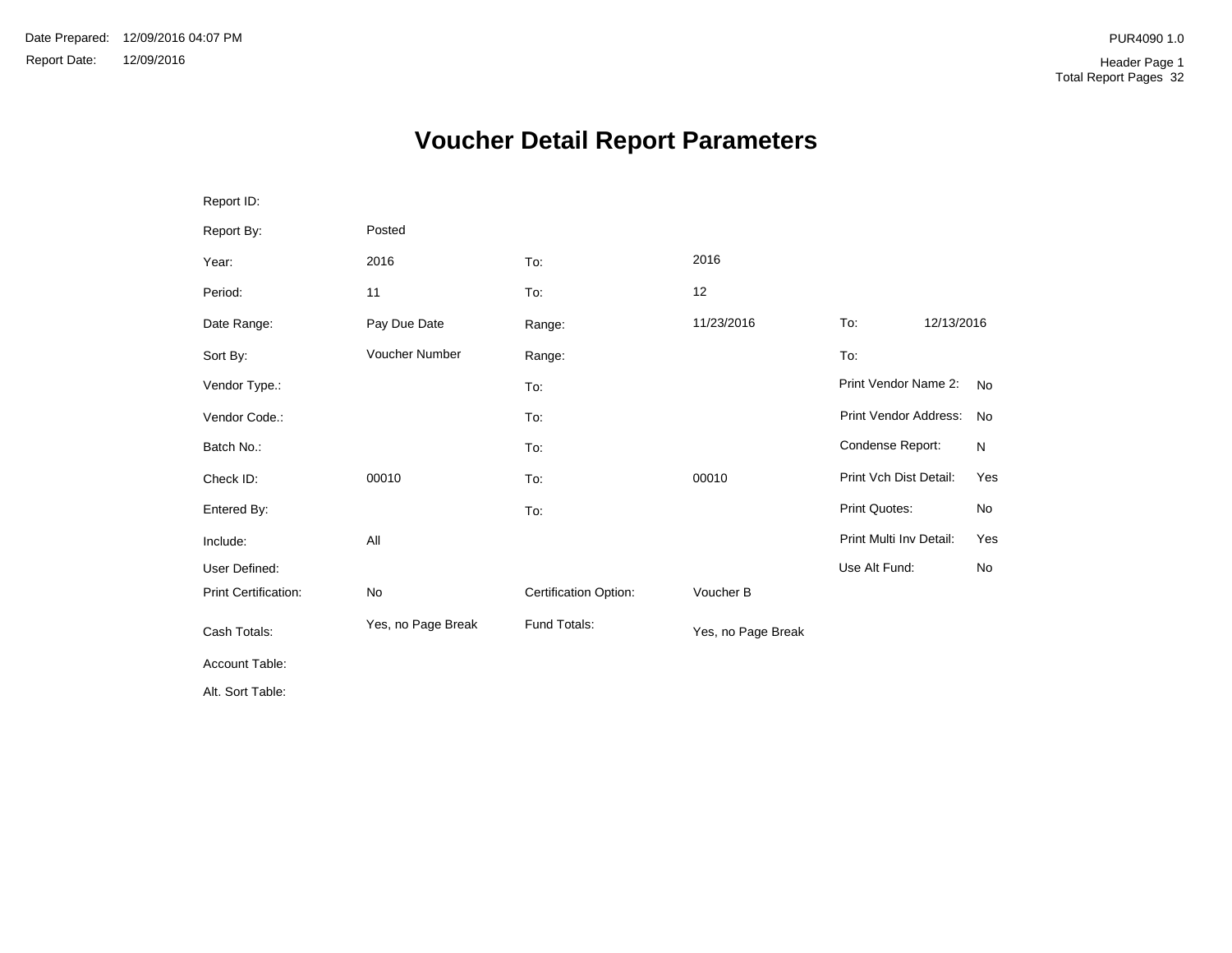Report Date: 12/09/2016

### **TOWN OF OSSINING**

**Voucher Detail Report**

Prepared By: SHARON Page 1 of 32

| Voucher No.                                | <b>Stub-Description</b>                             |                                 |                                                       | <b>Vendor Code</b>       | <b>Vendor Name</b> |                                  |                                           | Voucher Amt.        |                                 | Pay Due           | Approved                          |
|--------------------------------------------|-----------------------------------------------------|---------------------------------|-------------------------------------------------------|--------------------------|--------------------|----------------------------------|-------------------------------------------|---------------------|---------------------------------|-------------------|-----------------------------------|
| <b>Voucher Date</b><br><b>Invoice Date</b> | <b>Batch</b><br><b>Invoice No.</b>                  | Req. No.<br><b>Recur Months</b> | Req. Date<br><b>Refund Year</b>                       | PO No.<br><b>Taxable</b> | PO Date<br>Ref No  | Ordered By<br><b>Approved By</b> | Fisc Year Check ID<br>Period Contract No. |                     | Check No. Check Date<br>Disc. % | Non Disc.         | <b>Cash Account</b><br>Disc. Amt. |
| 20162325                                   |                                                     |                                 | YARDS OF DISPOSAL BLACKTOP TO BE RECYCL 0000041128    |                          |                    | DAKOTA SUPPLY CORP.              |                                           | 1,590.00            |                                 | 12/13/2016        |                                   |
| 11/21/2016                                 |                                                     |                                 |                                                       |                          |                    |                                  | 2016 00010                                |                     |                                 |                   | 0200.0000.0000                    |
| 10/31/2016                                 | 11181                                               |                                 |                                                       |                          |                    |                                  | 12                                        |                     | 0.00                            | 0.00              | 0.00                              |
| Detail Item                                | <b>Item Description</b>                             |                                 |                                                       |                          | <b>Taxable</b>     | <b>Quantity Unit</b>             | <b>Unit Cost</b>                          | Ext. Cost           | Disc. %                         | Non Disc.         | Disc. Amt.                        |
| $\mathbf{1}$                               |                                                     |                                 | YARDS OF DISPOSAL BLACKTOP TO BE RECYCLED             |                          |                    | $\Omega$                         | 0.0000                                    | 1,590.00            | 0.00                            | 0.00              | 0.00                              |
|                                            | <b>Account No.</b>                                  |                                 | <b>Account Description</b>                            |                          | <b>Note</b>        |                                  |                                           |                     | Percent                         |                   | <b>Amount</b>                     |
|                                            | 031.5110.0448                                       |                                 | <b>ROAD PAVING</b>                                    |                          |                    |                                  |                                           |                     | 50.00                           |                   | 795.00                            |
|                                            | 010.7110.0419                                       |                                 | MAINT./REPAIR                                         |                          |                    |                                  |                                           |                     | 50.00                           |                   | 795.00                            |
| 20162326                                   |                                                     | NORTH STATE ROAD ALARM PHONE    |                                                       | 0000220156               | <b>VERIZON</b>     |                                  |                                           | 29.93               |                                 | 12/13/2016        |                                   |
| 11/21/2016                                 |                                                     |                                 |                                                       |                          |                    |                                  | 2016 00010                                |                     |                                 |                   | 0200.0000.0000                    |
| 11/07/2016                                 | 9149410048                                          |                                 |                                                       |                          |                    |                                  | 12 <sup>2</sup>                           |                     | 0.00                            | 0.00              | 0.00                              |
| <b>Detail Item</b>                         | <b>Item Description</b>                             |                                 |                                                       |                          | <b>Taxable</b>     | <b>Quantity Unit</b>             | <b>Unit Cost</b>                          | Ext. Cost           | Disc. %                         | Non Disc.         | Disc. Amt.                        |
|                                            |                                                     | NORTH STATE ROAD ALARM PHONE    |                                                       |                          |                    | $\Omega$                         | 0.0000                                    | 29.93               | 0.00                            | 0.00              | 0.00                              |
|                                            | <b>Account No.</b>                                  |                                 | <b>Account Description</b>                            |                          | <b>Note</b>        |                                  |                                           |                     | Percent                         |                   | Amount                            |
|                                            | 045.8120.0406                                       |                                 | <b>TELEPHONE</b>                                      |                          |                    |                                  |                                           |                     | 100.00                          |                   | 29.93                             |
| 20162327                                   |                                                     |                                 | CASE OF 2 STROKE OIL/GAS MIX AND PLASTIC F 0000150022 |                          |                    | <b>OSSINING LAWN MOWER</b>       |                                           | 115.00              |                                 | 12/13/2016        |                                   |
| 11/21/2016                                 |                                                     |                                 |                                                       |                          |                    |                                  | 2016 00010                                |                     |                                 |                   | 0200.0000.0000                    |
| 11/15/2016                                 | 0508336                                             |                                 |                                                       | м                        |                    |                                  | 12                                        |                     | 0.00                            | 0.00              | 0.00                              |
| <b>Detail Item</b>                         | <b>Item Description</b><br><b>BACK PACK BLOWER</b>  |                                 | CASE OF 2 STROKE OIL/GAS MIX AND PLASTIC PIPE FOR     |                          | Taxable<br>м       | <b>Quantity Unit</b><br>0        | <b>Unit Cost</b><br>0.0000                | Ext. Cost<br>115.00 | Disc. %<br>0.00                 | Non Disc.<br>0.00 | Disc. Amt.<br>0.00                |
|                                            | <b>Account No.</b>                                  |                                 | <b>Account Description</b>                            |                          | <b>Note</b>        |                                  |                                           |                     | Percent                         |                   | Amount                            |
|                                            | 031.5140.0419                                       |                                 | MAINT./REPAIR                                         |                          |                    |                                  |                                           |                     | 100.00                          |                   | 115.00                            |
| 20162328                                   |                                                     | #2 FUEL FOR THE HIGHWAY GARAGE  |                                                       | 0000701212               |                    | UNITED METRO ENERGY CORP         |                                           | 363.37              |                                 | 12/13/2016        |                                   |
| 11/21/2016                                 |                                                     |                                 |                                                       |                          |                    |                                  | 2016 00010                                |                     |                                 |                   | 0200.0000.0000                    |
| 11/15/2016                                 | 252915                                              |                                 |                                                       | M                        |                    |                                  | 12                                        |                     | 0.00                            | 0.00              | 0.00                              |
| <b>Detail Item</b>                         | <b>Item Description</b>                             |                                 |                                                       |                          | Taxable            | <b>Quantity Unit</b>             | <b>Unit Cost</b>                          | Ext. Cost           | Disc. %                         | Non Disc.         | Disc. Amt.                        |
| -1                                         |                                                     | #2 FUEL FOR THE HIGHWAY GARAGE  |                                                       |                          | м                  | $\Omega$                         | 0.0000                                    | 363.37              | 0.00                            | 0.00              | 0.00                              |
|                                            | <b>Account No.</b>                                  |                                 | <b>Account Description</b>                            |                          | <b>Note</b>        |                                  |                                           |                     | Percent                         |                   | Amount                            |
|                                            | 031.5132.0474                                       |                                 | FUEL OIL                                              |                          |                    |                                  |                                           |                     | 100.00                          |                   | 363.37                            |
| 20162329                                   | <b>HOSE FOR TRUCK 54</b>                            |                                 |                                                       | 0000700743               |                    | LEGGIO CORP.                     |                                           | 57.66               |                                 | 12/13/2016        |                                   |
| 11/21/2016                                 |                                                     |                                 |                                                       |                          |                    |                                  | 2016 00010                                |                     |                                 |                   | 0200.0000.0000                    |
| 11/02/2016                                 | 29044                                               |                                 |                                                       | M                        |                    |                                  | 12                                        |                     | 0.00                            | 0.00              | 0.00                              |
| <b>Detail Item</b>                         | <b>Item Description</b><br><b>HOSE FOR TRUCK 54</b> |                                 |                                                       |                          | Taxable<br>М       | <b>Quantity Unit</b>             | <b>Unit Cost</b><br>0.0000                | Ext. Cost<br>57.66  | Disc. %<br>0.00                 | Non Disc.<br>0.00 | Disc. Amt.<br>0.00                |
|                                            | <b>Account No.</b>                                  |                                 | <b>Account Description</b>                            |                          | <b>Note</b>        |                                  |                                           |                     | Percent                         |                   | Amount                            |
|                                            | 031.5130.0449                                       |                                 | PARTS/LABOR                                           |                          |                    |                                  |                                           |                     | 100.00                          |                   | 57.66                             |
| 20162330                                   |                                                     | CEDAR LANE ALARM PHONE          |                                                       | 0000220156               | <b>VERIZON</b>     |                                  |                                           | 24.60               |                                 | 12/13/2016        |                                   |
| 11/21/2016                                 |                                                     |                                 |                                                       |                          |                    |                                  | 2016 00010                                |                     |                                 |                   | 0200.0000.0000                    |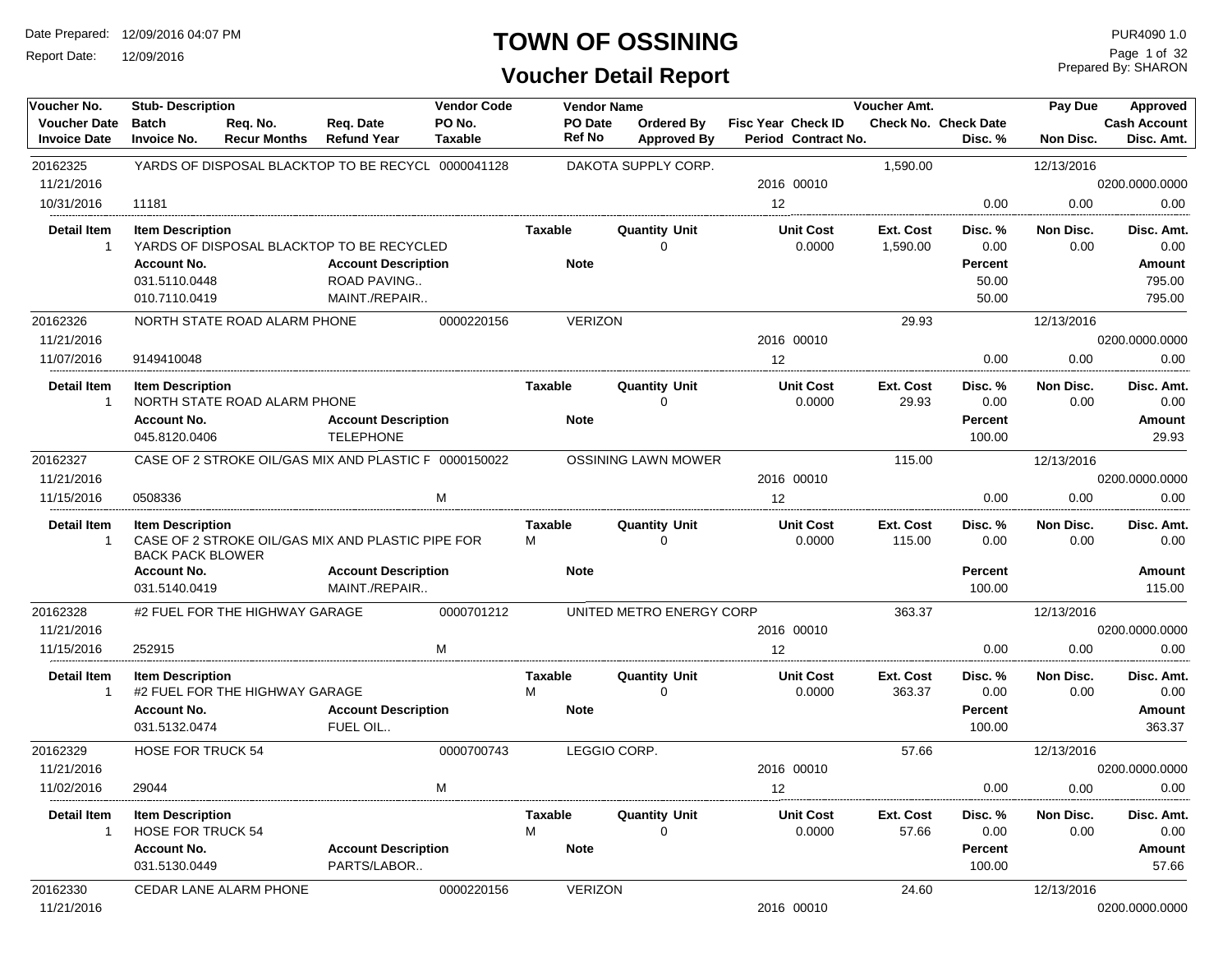Report Date: 12/09/2016

# **TOWN OF OSSINING**

Prepared By: SHARON Page 2 of 32

| Voucher No.                                | <b>Stub- Description</b>            |                                                                                                                                     |                                           | <b>Vendor Code</b>       |                                 | <b>Vendor Name</b>                     |                                                  | Voucher Amt.          |                                        | Pay Due           | Approved                          |
|--------------------------------------------|-------------------------------------|-------------------------------------------------------------------------------------------------------------------------------------|-------------------------------------------|--------------------------|---------------------------------|----------------------------------------|--------------------------------------------------|-----------------------|----------------------------------------|-------------------|-----------------------------------|
| <b>Voucher Date</b><br><b>Invoice Date</b> | Batch<br><b>Invoice No.</b>         | Req. No.<br><b>Recur Months</b>                                                                                                     | Req. Date<br><b>Refund Year</b>           | PO No.<br><b>Taxable</b> | <b>PO</b> Date<br><b>Ref No</b> | Ordered By<br><b>Approved By</b>       | <b>Fisc Year Check ID</b><br>Period Contract No. |                       | <b>Check No. Check Date</b><br>Disc. % | Non Disc.         | <b>Cash Account</b><br>Disc. Amt. |
| 20162330<br>11/13/2016                     | 9149418214                          | <b>CEDAR LANE ALARM PHONE</b>                                                                                                       |                                           | 0000220156               | <b>VERIZON</b>                  |                                        | $12 \overline{ }$                                |                       | 0.00                                   | 0.00              | 0.00                              |
| <b>Detail Item</b>                         | <b>Item Description</b>             |                                                                                                                                     |                                           |                          | Taxable                         | <b>Quantity Unit</b>                   | <b>Unit Cost</b>                                 | Ext. Cost             | Disc. %                                | Non Disc.         | Disc. Amt.                        |
| $\mathbf{1}$                               |                                     | CEDAR LANE ALARM PHONE                                                                                                              |                                           |                          |                                 | $\Omega$                               | 0.0000                                           | 24.60                 | 0.00                                   | 0.00              | 0.00                              |
|                                            | <b>Account No.</b>                  |                                                                                                                                     | <b>Account Description</b>                |                          | <b>Note</b>                     |                                        |                                                  |                       | Percent                                |                   | <b>Amount</b>                     |
|                                            | 010.7112.0406                       |                                                                                                                                     | <b>TELEPHONE</b>                          |                          |                                 |                                        |                                                  |                       | 100.00                                 |                   | 24.60                             |
| 20162331                                   |                                     | STEEL BUSTERS PROTECT-ALL SET - CHISEL AN 0000700286                                                                                |                                           |                          |                                 | PARTSMASTER DIVISION                   |                                                  | 325.91                |                                        | 12/13/2016        |                                   |
| 11/21/2016                                 |                                     |                                                                                                                                     |                                           |                          |                                 |                                        | 2016 00010                                       |                       |                                        |                   | 0200.0000.0000                    |
| 11/10/2016                                 | 23084911                            |                                                                                                                                     |                                           | M                        |                                 |                                        | 12                                               |                       | 0.00                                   | 0.00              | 0.00                              |
| <b>Detail Item</b>                         | <b>Item Description</b>             |                                                                                                                                     |                                           |                          | <b>Taxable</b>                  | <b>Quantity Unit</b>                   | <b>Unit Cost</b>                                 | Ext. Cost             | Disc. %                                | Non Disc.         | Disc. Amt.                        |
| $\mathbf{1}$                               | SET - SHOP                          | STEEL BUSTERS PROTECT-ALL SET - CHISEL AND PUNCH                                                                                    |                                           |                          | м                               | 0                                      | 0.0000                                           | 325.91                | 0.00                                   | 0.00              | 0.00                              |
|                                            | <b>Account No.</b>                  |                                                                                                                                     | <b>Account Description</b>                |                          | <b>Note</b>                     |                                        |                                                  |                       | Percent                                |                   | <b>Amount</b>                     |
|                                            | 031.5130.0449                       |                                                                                                                                     | PARTS/LABOR                               |                          |                                 |                                        |                                                  |                       | 100.00                                 |                   | 325.91                            |
| 20162333                                   |                                     | HERITAGE ALBUM AND SLIPCASE                                                                                                         |                                           | 0000210005               |                                 | UNIVERSITY PRODUCTS, INC.              |                                                  | 278.39                |                                        | 12/13/2016        |                                   |
| 11/28/2016                                 |                                     |                                                                                                                                     |                                           |                          |                                 |                                        | 2016 00010                                       |                       |                                        |                   | 0200.0000.0000                    |
| 11/22/2016                                 | 137120-00                           |                                                                                                                                     |                                           |                          |                                 |                                        | 12                                               |                       | 0.00                                   | 0.00              | 0.00                              |
| <b>Detail Item</b>                         | <b>Item Description</b>             |                                                                                                                                     |                                           |                          | Taxable                         | <b>Quantity Unit</b>                   | <b>Unit Cost</b>                                 | Ext. Cost             | Disc. %                                | Non Disc.         | Disc. Amt.                        |
| 1                                          |                                     | HERITAGE ALBUM AND SLIPCASE                                                                                                         |                                           |                          |                                 | 0                                      | 0.0000                                           | 278.39                | 0.00                                   | 0.00              | 0.00                              |
|                                            | <b>Account No.</b>                  |                                                                                                                                     | <b>Account Description</b>                |                          | <b>Note</b>                     |                                        |                                                  |                       | Percent                                |                   | <b>Amount</b>                     |
|                                            | 010.1410.0401                       |                                                                                                                                     | SUPPLIES                                  |                          |                                 |                                        |                                                  |                       | 100.00                                 |                   | 278.39                            |
| 20162334                                   |                                     | CLERKS COPIER, 11/9-12/8                                                                                                            |                                           | 0000701514               |                                 | <b>XEROX FINANCIAL SERVICES</b>        |                                                  | 199.01                |                                        | 12/13/2016        |                                   |
| 11/29/2016                                 |                                     |                                                                                                                                     |                                           |                          |                                 |                                        | 2016 00010                                       |                       |                                        |                   | 0200.0000.0000                    |
| 11/19/2016                                 | 199.01                              |                                                                                                                                     |                                           |                          |                                 |                                        | 12                                               |                       | 0.00                                   | 0.00              | 0.00                              |
| <b>Detail Item</b>                         | <b>Item Description</b>             |                                                                                                                                     |                                           |                          | <b>Taxable</b>                  | <b>Quantity Unit</b>                   | <b>Unit Cost</b>                                 | Ext. Cost             | Disc. %                                | Non Disc.         | Disc. Amt.                        |
| $\mathbf{1}$                               |                                     | CLERKS COPIER, 11/9-12/8                                                                                                            |                                           |                          |                                 |                                        | 199.0100                                         | 199.01                | 0.00                                   | 0.00              | 0.00                              |
|                                            | <b>Account No.</b><br>010.1410.0201 |                                                                                                                                     | <b>Account Description</b><br>EQUIPMENT   |                          | <b>Note</b>                     |                                        |                                                  |                       | Percent<br>100.00                      |                   | <b>Amount</b><br>199.01           |
| 20162335                                   |                                     | FOR CONSULTING SERVICES TO THE TOWN OF 0000060020                                                                                   |                                           |                          |                                 | FREDERICK P. CLARK ASSOCIATES          |                                                  | 2,144.50              |                                        | 12/13/2016        |                                   |
| 11/29/2016                                 |                                     |                                                                                                                                     |                                           |                          |                                 |                                        | 2016 00010                                       |                       |                                        |                   | 0200.0000.0000                    |
| 11/17/2016                                 | 4707                                |                                                                                                                                     |                                           |                          |                                 |                                        | 12 <sup>°</sup>                                  |                       | 0.00                                   | 0.00              | 0.00                              |
|                                            |                                     |                                                                                                                                     |                                           |                          |                                 |                                        |                                                  |                       |                                        |                   |                                   |
| Detail Item<br>$\overline{1}$              | <b>Item Description</b>             | FOR CONSULTING SERVICES TO THE TOWN OF OSSINING<br>TOWN BOARD FOR THE MONTH OF OCTOBER 2016 RE:<br>PLANNING & ZONING STUDY, PHASE 2 |                                           |                          | Taxable<br>м                    | <b>Quantity Unit</b><br>$\mathbf{1}$   | <b>Unit Cost</b><br>2,144.5000                   | Ext. Cost<br>2.144.50 | Disc. %<br>0.00                        | Non Disc.<br>0.00 | Disc. Amt.<br>0.00                |
|                                            | <b>Account No.</b>                  |                                                                                                                                     | <b>Account Description</b>                |                          | <b>Note</b>                     |                                        |                                                  |                       | Percent                                |                   | Amount                            |
|                                            | 020.1989.0413                       |                                                                                                                                     | CONSULTANT/CONTRACTUAL<br><b>EXPENSES</b> |                          |                                 |                                        |                                                  |                       | 100.00                                 |                   | 2,144.50                          |
| 20162336                                   |                                     | MATTERS COVERED BY RETAINER, OCTOBER 2( 0000020103                                                                                  |                                           |                          |                                 | <b>BOND, SCHOENECK&amp; KING, PLLC</b> |                                                  | 2,000.00              |                                        | 12/13/2016        |                                   |
| 11/29/2016                                 |                                     |                                                                                                                                     |                                           |                          |                                 |                                        | 2016 00010                                       |                       |                                        |                   | 0200.0000.0000                    |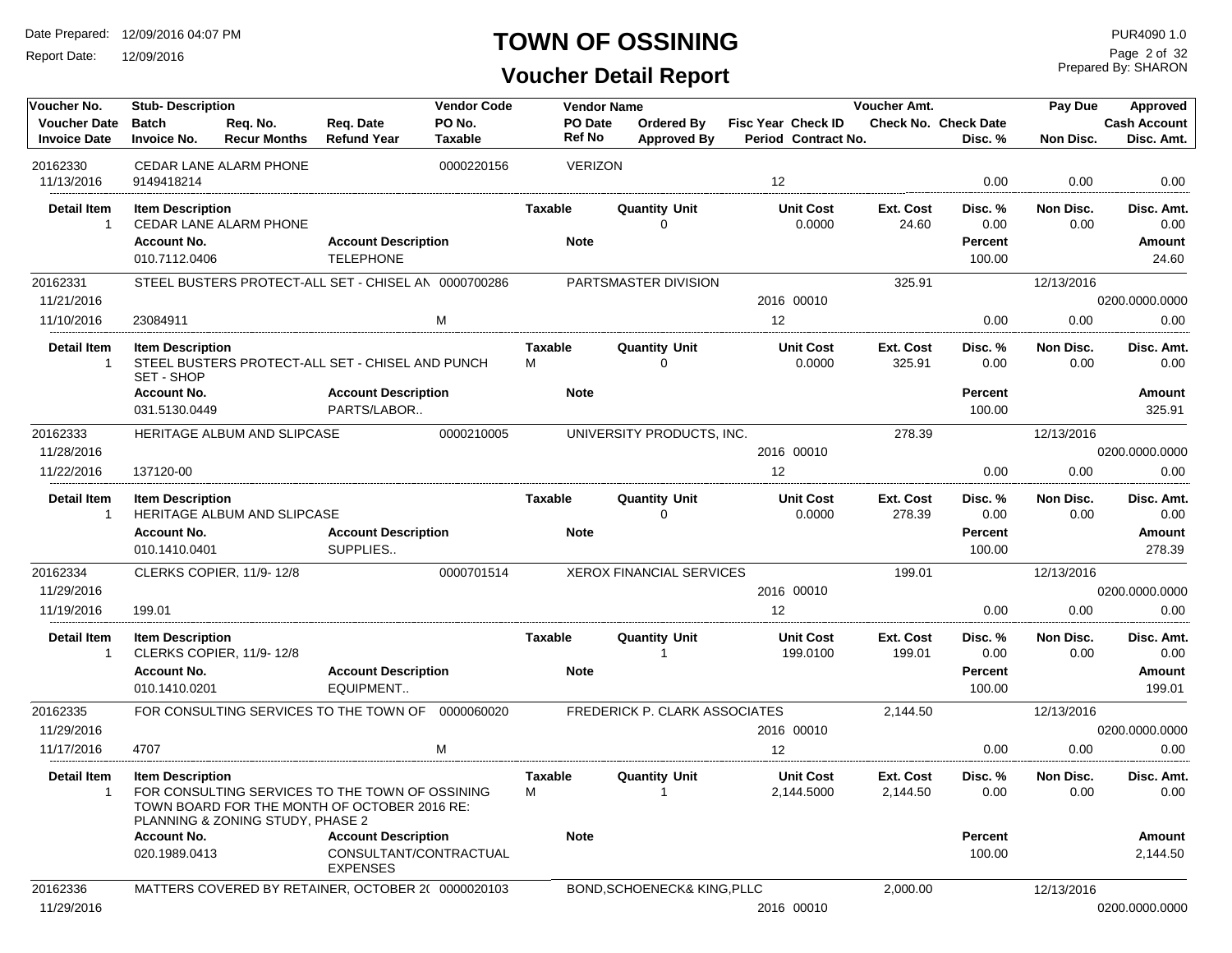Report Date: 12/09/2016

# **TOWN OF OSSINING**

Prepared By: SHARON Page 3 of 32

| Voucher No.<br><b>Stub-Description</b>     |                                     |                                        |                                                    |                          |                          |                                         |                                               |                     |                                        |                   | Approved                          |
|--------------------------------------------|-------------------------------------|----------------------------------------|----------------------------------------------------|--------------------------|--------------------------|-----------------------------------------|-----------------------------------------------|---------------------|----------------------------------------|-------------------|-----------------------------------|
| <b>Voucher Date</b><br><b>Invoice Date</b> | <b>Batch</b><br>Invoice No.         | Req. No.<br><b>Recur Months</b>        | Reg. Date<br><b>Refund Year</b>                    | PO No.<br><b>Taxable</b> | <b>PO</b> Date<br>Ref No | <b>Ordered By</b><br><b>Approved By</b> | Fisc Year Check ID<br>Period Contract No.     |                     | <b>Check No. Check Date</b><br>Disc. % | Non Disc.         | <b>Cash Account</b><br>Disc. Amt. |
| 20162336                                   |                                     |                                        | MATTERS COVERED BY RETAINER, OCTOBER 2( 0000020103 |                          |                          | BOND, SCHOENECK& KING, PLLC             |                                               |                     |                                        |                   |                                   |
| 11/11/2016                                 | 19668664                            |                                        |                                                    | A                        |                          |                                         | 12                                            |                     | 0.00                                   | 0.00              | 0.00                              |
| <b>Detail Item</b>                         | <b>Item Description</b>             |                                        |                                                    |                          | <b>Taxable</b>           | <b>Quantity Unit</b>                    | <b>Unit Cost</b>                              | Ext. Cost           | Disc. %                                | Non Disc.         | Disc. Amt.                        |
| $\overline{1}$                             |                                     |                                        | MATTERS COVERED BY RETAINER, OCTOBER 2016          |                          | Α                        | $\overline{1}$                          | 2,000.0000                                    | 2,000.00            | 0.00                                   | 0.00              | 0.00                              |
|                                            | <b>Account No.</b>                  |                                        | <b>Account Description</b>                         |                          | <b>Note</b>              |                                         |                                               |                     | <b>Percent</b>                         |                   | Amount                            |
|                                            | 010.1420.0425                       |                                        | <b>LABOR COUNSEL</b>                               |                          |                          |                                         |                                               |                     | 65.00                                  |                   | 1,300.00                          |
|                                            | 020.1930.0425                       |                                        | LABOR COUNSEL                                      |                          |                          |                                         |                                               |                     | 5.00                                   |                   | 100.00                            |
|                                            | 031.5010.0425                       |                                        | LABOR COUNSEL                                      |                          |                          |                                         |                                               |                     | 30.00                                  |                   | 600.00                            |
| 20162337                                   |                                     | RYDER PARK OPTIMUM 11/8-12/7           |                                                    | 0000031654               |                          | <b>CABLEVISION</b>                      |                                               | 39.21               |                                        | 12/13/2016        |                                   |
| 11/29/2016                                 |                                     |                                        |                                                    |                          |                          |                                         | 2016 00010                                    |                     |                                        |                   | 0200.0000.0000                    |
| 11/22/2016                                 | 11222016                            |                                        |                                                    |                          |                          |                                         | 11                                            |                     | 0.00                                   | 0.00              | 0.00                              |
| <b>Detail Item</b><br>$\overline{1}$       | <b>Item Description</b>             | RYDER PARK OPTIMUM 11/8-12/7           |                                                    |                          | <b>Taxable</b>           | <b>Quantity Unit</b><br>$\mathbf 1$     | <b>Unit Cost</b><br>39.2100                   | Ext. Cost<br>39.21  | Disc.%<br>0.00                         | Non Disc.<br>0.00 | Disc. Amt.<br>0.00                |
|                                            | <b>Account No.</b><br>010.7110.0406 |                                        | <b>Account Description</b><br>TELEPHONE            |                          | <b>Note</b>              |                                         |                                               |                     | <b>Percent</b><br>100.00               |                   | Amount<br>39.21                   |
| 20162338                                   |                                     |                                        | HOURLY MATTERS OUTSIDE OF RETAINER. OCT 0000020103 |                          |                          | BOND, SCHOENECK& KING, PLLC             |                                               | 862.50              |                                        | 12/13/2016        |                                   |
| 11/29/2016                                 |                                     |                                        |                                                    |                          |                          |                                         | 2016 00010                                    |                     |                                        |                   | 0200.0000.0000                    |
| 11/15/2016                                 | 19668990                            |                                        |                                                    | Α                        |                          |                                         | 12                                            |                     | 0.00                                   | 0.00              | 0.00                              |
| <b>Detail Item</b>                         | <b>Item Description</b>             |                                        |                                                    |                          | <b>Taxable</b>           | <b>Quantity Unit</b>                    | <b>Unit Cost</b>                              | Ext. Cost           | Disc. %                                | Non Disc.         | Disc. Amt.                        |
| -1                                         |                                     |                                        | HOURLY MATTERS OUTSIDE OF RETAINER, OCTOBER 2016   |                          | Α                        |                                         | 862.5000                                      | 862.50              | 0.00                                   | 0.00              | 0.00                              |
|                                            | <b>Account No.</b>                  |                                        | <b>Account Description</b>                         |                          | <b>Note</b>              |                                         |                                               |                     | <b>Percent</b>                         |                   | Amount                            |
|                                            | 010.1420.0425                       |                                        | LABOR COUNSEL                                      |                          |                          |                                         |                                               |                     | 65.00                                  |                   | 560.63                            |
|                                            | 020.1930.0425                       |                                        | LABOR COUNSEL                                      |                          |                          |                                         |                                               |                     |                                        |                   | 43.12                             |
|                                            | 031.5010.0425                       |                                        | LABOR COUNSEL                                      |                          |                          |                                         |                                               |                     | 30.00                                  |                   | 258.75                            |
| 20162339                                   |                                     | 11/1 - 11/30/16 RENTALS FOR TOWN PARKS |                                                    | 0000030137               |                          | CALL-A-HEAD CORP.                       |                                               | 109.50              |                                        | 12/13/2016        |                                   |
| 11/29/2016                                 |                                     |                                        |                                                    |                          |                          |                                         | 2016 00010                                    |                     |                                        |                   | 0200.0000.0000                    |
|                                            |                                     |                                        |                                                    |                          |                          |                                         | 11                                            |                     | 0.00                                   | 0.00              | 0.00                              |
| <b>Multi Inv Num</b>                       |                                     | <b>Multi Inv Date</b>                  |                                                    | Multi Inv Amt.           |                          | <b>Multi Inv Stub Desc</b>              |                                               |                     |                                        |                   |                                   |
| A-930515                                   |                                     | 11/10/2016                             |                                                    | 36.50                    |                          |                                         | LOUIS ENGEL PARK UNIT (TEMPORARY), 11/1-11/30 |                     |                                        |                   |                                   |
| A-930507                                   |                                     | 11/10/2016                             |                                                    | 36.50                    |                          |                                         | SHINEHOUSE UNIT, 11/1-11/30 (TEMPORARY)       |                     |                                        |                   |                                   |
| A-930506                                   |                                     | 11/10/2016                             |                                                    | 36.50                    |                          | DOG PARK UNIT (YEAR-ROUND), 11/1-11/30  |                                               |                     |                                        |                   |                                   |
| <b>Detail Item</b><br>$\mathbf{1}$         | <b>Item Description</b>             | 11/1 - 11/30/16 RENTALS FOR TOWN PARKS |                                                    |                          | <b>Taxable</b>           | <b>Quantity Unit</b><br>$\overline{1}$  | <b>Unit Cost</b><br>109.5000                  | Ext. Cost<br>109.50 | Disc. %<br>0.00                        | Non Disc.<br>0.00 | Disc. Amt.<br>0.00                |
|                                            | <b>Account No.</b><br>010.7110.0419 |                                        | <b>Account Description</b><br>MAINT./REPAIR        |                          | <b>Note</b>              |                                         |                                               |                     | <b>Percent</b><br>100.00               |                   | Amount<br>109.50                  |
| 20162340                                   |                                     |                                        | INTERNATIONAL TRUCK 52 LABOR TO REMOVE             | 0000700743               |                          | LEGGIO CORP.                            |                                               | 2,643.26            |                                        | 12/13/2016        |                                   |
| 11/29/2016                                 |                                     | 88                                     | 09/28/2016                                         | 5169                     |                          | 10/11/2016 FRANCI                       | 2016 00010                                    |                     |                                        |                   | 0200.0000.0000                    |
| 11/01/2016                                 | 2902                                |                                        |                                                    | M                        |                          |                                         | 12                                            |                     | 0.00                                   | 0.00              | 0.00                              |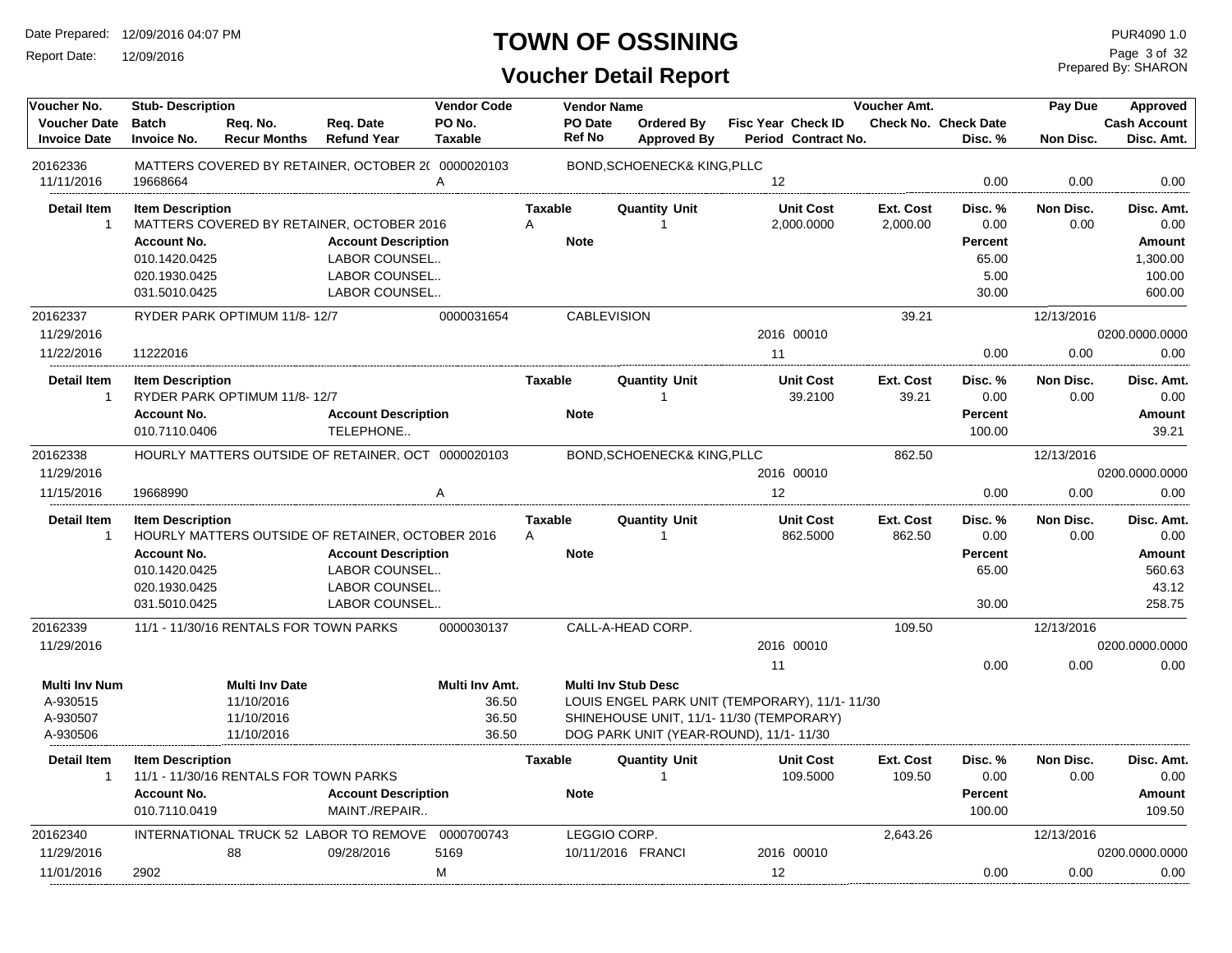Report Date: 12/09/2016

# **TOWN OF OSSINING**

# **Voucher Detail Report**

Prepared By: SHARON Page 4 of 32

| Voucher No.                                | <b>Stub- Description</b>                          |                                  |                                                                                                                                                    | <b>Vendor Code</b>       |                     | <b>Vendor Name</b>       |                                    |                                                  | Voucher Amt.          |                                        | Pay Due           | Approved                          |
|--------------------------------------------|---------------------------------------------------|----------------------------------|----------------------------------------------------------------------------------------------------------------------------------------------------|--------------------------|---------------------|--------------------------|------------------------------------|--------------------------------------------------|-----------------------|----------------------------------------|-------------------|-----------------------------------|
| <b>Voucher Date</b><br><b>Invoice Date</b> | <b>Batch</b><br><b>Invoice No.</b>                | Req. No.<br><b>Recur Months</b>  | Reg. Date<br><b>Refund Year</b>                                                                                                                    | PO No.<br><b>Taxable</b> | <b>Ref No</b>       | PO Date                  | Ordered By<br><b>Approved By</b>   | <b>Fisc Year Check ID</b><br>Period Contract No. |                       | <b>Check No. Check Date</b><br>Disc. % | Non Disc.         | <b>Cash Account</b><br>Disc. Amt. |
| 20162340                                   |                                                   |                                  | INTERNATIONAL TRUCK 52 LABOR TO REMOVE 0000700743                                                                                                  |                          |                     | LEGGIO CORP.             |                                    |                                                  |                       |                                        |                   |                                   |
| <b>Detail Item</b><br>$\mathbf{1}$         | <b>Item Description</b><br><b>FITTINGS</b>        |                                  | INTERNATIONAL TRUCK 52 LABOR TO REMOVE AND<br>REPLACE FRONT SPRING AND ALL ATTACHING PARTS INCL.<br>LABOR - SPRINGS, PINS, SHACKLE, U BOLTS, NUTS, |                          | <b>Taxable</b><br>M |                          | <b>Quantity Unit</b><br>∩          | <b>Unit Cost</b>                                 | Ext. Cost<br>2,643.26 | Disc. %<br>0.00                        | Non Disc.<br>0.00 | Disc. Amt.<br>0.00                |
|                                            | <b>Account No.</b>                                |                                  | <b>Account Description</b>                                                                                                                         |                          | <b>Note</b>         |                          |                                    |                                                  |                       | <b>Percent</b>                         |                   | Amount                            |
|                                            | 031.5130.0449                                     |                                  | PARTS/LABOR                                                                                                                                        |                          |                     |                          |                                    |                                                  |                       | 100.00                                 |                   | 2,643.26                          |
| 20162341                                   |                                                   |                                  | DALE CEMETERY INTERNET - 11/16/16-12/15/16 (/ 0000031654                                                                                           |                          |                     | <b>CABLEVISION</b>       |                                    |                                                  | 29.95                 |                                        | 12/13/2016        |                                   |
| 11/29/2016                                 |                                                   |                                  |                                                                                                                                                    |                          |                     |                          |                                    | 2016 00010                                       |                       |                                        |                   | 0200.0000.0000                    |
| 11/13/2016                                 | 11132016                                          |                                  |                                                                                                                                                    |                          |                     |                          |                                    | 11                                               |                       | 0.00                                   | 0.00              | 0.00                              |
| <b>Detail Item</b><br>$\overline{1}$       | <b>Item Description</b><br>NR. 07882-031145-06-0) |                                  | DALE CEMETERY INTERNET - 11/16/16-12/15/16 (ACCOUNT                                                                                                |                          | Taxable             |                          | <b>Quantity Unit</b>               | <b>Unit Cost</b><br>29.9500                      | Ext. Cost<br>29.95    | Disc. %<br>0.00                        | Non Disc.<br>0.00 | Disc. Amt.<br>0.00                |
|                                            | <b>Account No.</b><br>032.8810.0406               |                                  | <b>Account Description</b><br>TELEPHONE                                                                                                            |                          | <b>Note</b>         |                          |                                    |                                                  |                       | Percent<br>100.00                      |                   | Amount<br>29.95                   |
| 20162342<br>11/29/2016                     |                                                   | PAINT FOR HIGHWAY GARAGE FLOOR   |                                                                                                                                                    | 0000030566<br>5166       |                     | CHEMSEARCH<br>10/05/2016 |                                    | 2016 00010                                       | 1,410.06              |                                        | 12/13/2016        | 0200.0000.0000                    |
| 10/27/2016                                 | 2501477                                           |                                  |                                                                                                                                                    |                          |                     |                          |                                    | 12                                               |                       | 0.00                                   | 0.00              | 0.00                              |
| <b>Detail Item</b><br>$\mathbf{1}$         | <b>Item Description</b>                           | PAINT FOR HIGHWAY GARAGE FLOOR   |                                                                                                                                                    |                          | <b>Taxable</b>      |                          | <b>Quantity Unit</b><br>1          | <b>Unit Cost</b><br>1,410.0600                   | Ext. Cost<br>1,410.06 | Disc. %<br>0.00                        | Non Disc.<br>0.00 | Disc. Amt.<br>0.00                |
|                                            | <b>Account No.</b><br>031.5132.0419               |                                  | <b>Account Description</b><br>MAINT./REPAIR                                                                                                        |                          | <b>Note</b>         |                          |                                    |                                                  |                       | Percent<br>100.00                      |                   | Amount<br>1,410.06                |
| 20162343                                   |                                                   | COPIES 10/4-11/3, IMAGE CONTRACT |                                                                                                                                                    | 0000701176               |                     |                          | RICOH USA, INC.                    |                                                  | 47.05                 |                                        | 12/13/2016        |                                   |
| 11/29/2016                                 |                                                   |                                  |                                                                                                                                                    |                          |                     |                          |                                    | 2016 00010                                       |                       |                                        |                   | 0200.0000.0000                    |
| 11/04/2016                                 | 5045439257                                        |                                  |                                                                                                                                                    |                          |                     |                          |                                    | 12                                               |                       | 0.00                                   | 0.00              | 0.00                              |
| Detail Item<br>$\overline{1}$              | <b>Item Description</b>                           | COPIES 10/4-11/3, IMAGE CONTRACT |                                                                                                                                                    |                          | Taxable             |                          | <b>Quantity Unit</b>               | <b>Unit Cost</b><br>47.0500                      | Ext. Cost<br>47.05    | Disc. %<br>0.00                        | Non Disc.<br>0.00 | Disc. Amt.<br>0.00                |
|                                            | <b>Account No.</b><br>010.1330.0201               |                                  | <b>Account Description</b><br>EQUIPMENT                                                                                                            |                          | <b>Note</b>         |                          |                                    |                                                  |                       | Percent<br>100.00                      |                   | Amount<br>47.05                   |
| 20162344                                   |                                                   |                                  | SUPPLIES FOR GERLACH ACCESSIBLE BATHRO  0000180022                                                                                                 |                          |                     |                          | RIM PLUMBING & HEATING, I          |                                                  | 8.95                  |                                        | 12/13/2016        |                                   |
| 11/29/2016                                 |                                                   |                                  |                                                                                                                                                    |                          |                     |                          |                                    | 2016 00010                                       |                       |                                        |                   | 0200.0000.0000                    |
| 11/09/2016                                 | S100149396.001                                    |                                  |                                                                                                                                                    |                          |                     |                          |                                    | 11                                               |                       | 0.00                                   | 0.00              | 0.00                              |
| Detail Item<br>-1                          | <b>Item Description</b>                           |                                  | SUPPLIES FOR GERLACH ACCESSIBLE BATHROOM                                                                                                           |                          | Taxable             |                          | <b>Quantity Unit</b>               | <b>Unit Cost</b><br>8.9500                       | Ext. Cost<br>8.95     | Disc. %<br>0.00                        | Non Disc.<br>0.00 | Disc. Amt.<br>0.00                |
|                                            | <b>Account No.</b><br>010.7110.0419               |                                  | <b>Account Description</b><br>MAINT./REPAIR                                                                                                        |                          | <b>Note</b>         |                          |                                    |                                                  |                       | <b>Percent</b><br>100.00               |                   | Amount<br>8.95                    |
| 20162345                                   |                                                   |                                  | WORK BOOTS AND WORK SHIRT FOR J. CLARK 0000020030                                                                                                  |                          |                     |                          | <b>BOB'S ARMY &amp; NAVY STORE</b> |                                                  | 143.00                |                                        | 12/13/2016        |                                   |
| 11/29/2016                                 |                                                   |                                  |                                                                                                                                                    |                          |                     |                          |                                    | 2016 00010                                       |                       |                                        |                   | 0200.0000.0000                    |
| 07/22/2016                                 | 8753                                              |                                  |                                                                                                                                                    | M                        |                     |                          |                                    | 11                                               |                       | 0.00                                   | 0.00              | 0.00                              |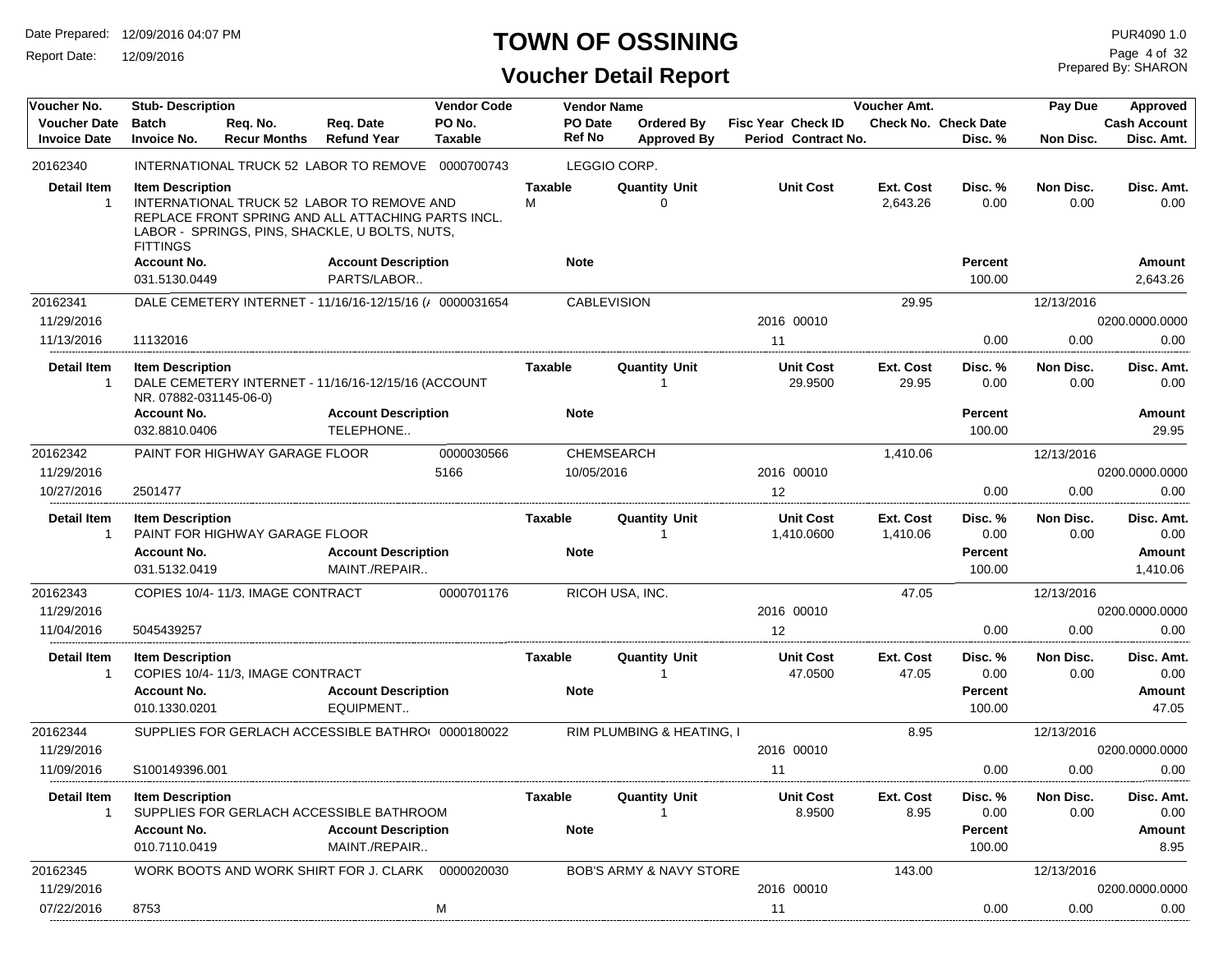Report Date: 12/09/2016

# **TOWN OF OSSINING** PURA090 1.0

Prepared By: SHARON Page 5 of 32

| <b>Voucher Date</b><br><b>Batch</b><br>PO No.<br>PO Date<br><b>Check No. Check Date</b><br><b>Cash Account</b><br>Reg. No.<br>Reg. Date<br>Ordered By<br><b>Fisc Year Check ID</b><br><b>Ref No</b><br>Disc. Amt.<br><b>Invoice Date</b><br><b>Invoice No.</b><br><b>Recur Months</b><br><b>Refund Year</b><br><b>Taxable</b><br><b>Approved By</b><br>Period Contract No.<br>Disc. %<br>Non Disc.<br>20162345<br>WORK BOOTS AND WORK SHIRT FOR J. CLARK 0000020030<br><b>BOB'S ARMY &amp; NAVY STORE</b><br><b>Detail Item</b><br><b>Unit Cost</b><br><b>Item Description</b><br><b>Taxable</b><br><b>Quantity Unit</b><br>Ext. Cost<br>Disc. %<br>Non Disc.<br>Disc. Amt.<br>M<br>WORK BOOTS AND WORK SHIRT FOR J. CLARK<br>143.0000<br>143.00<br>0.00<br>0.00<br>0.00<br>$\overline{1}$<br><b>Account Description</b><br><b>Account No.</b><br><b>Note</b><br>Percent<br>Amount<br>UNIFORMS<br>010.7110.0416<br>100.00<br>143.00<br>20162346<br>SURETY BOND FOR GLORIA FRIED, RECEIVER O 0000030101<br><b>CNA SURETY</b><br>375.50<br>12/13/2016<br>11/29/2016<br>2016 00010<br>0200.0000.0000<br>10/28/2016<br>12<br>69271466<br>0.00<br>0.00<br>0.00<br><b>Detail Item</b><br><b>Quantity Unit</b><br><b>Unit Cost</b><br>Ext. Cost<br><b>Item Description</b><br><b>Taxable</b><br>Disc. %<br>Non Disc.<br>Disc. Amt.<br>SURETY BOND FOR GLORIA FRIED, RECEIVER OF TAXES,<br>$\overline{1}$<br>375.5000<br>375.50<br>0.00<br>0.00<br>0.00<br>1<br>TOWN OF OSSINING (1/1/2017-1/1/2018)<br><b>Account Description</b><br><b>Account No.</b><br><b>Note</b><br>Percent<br>Amount<br>BONDS<br>010.1910.0469<br>100.00<br>375.50<br>CARPET CLEANING (\$150) AND UPHOLSTERY CL 0000010303<br>ARCO CLEANING<br>20162347<br>230.00<br>12/13/2016<br>2016 00010<br>0200.0000.0000<br>11/29/2016<br>11/12/2016<br>8771111116<br>м<br>0.00<br>0.00<br>0.00<br>11<br><b>Detail Item</b><br><b>Item Description</b><br><b>Taxable</b><br><b>Quantity Unit</b><br><b>Unit Cost</b><br>Ext. Cost<br>Disc. %<br>Non Disc.<br>Disc. Amt.<br>CARPET CLEANING (\$150) AND UPHOLSTERY CLEANING (8<br>M<br>$\overline{1}$<br>230.0000<br>230.00<br>0.00<br>0.00<br>0.00<br>$\mathbf{1}$<br>CHAIRS AT \$10/CHAIR) AT DALE CEMETERY<br><b>Account No.</b><br><b>Account Description</b><br><b>Note</b><br>Percent<br>Amount<br>032.8810.0438<br>SUPPLIES AND SERVICES<br>100.00<br>230.00<br>20162348<br>MAILING ENVELOPES. PAYCHECK ENVELOPES.   0000190004<br>24.47<br>STAPLES, INC. AND SUBSIDIARIES<br>12/13/2016<br>11/29/2016<br>0200.0000.0000<br>2016 00010<br>11/04/2016<br>0.00<br>0.00<br>0.00<br>33204255555074<br>12<br><b>Detail Item</b><br><b>Item Description</b><br><b>Taxable</b><br><b>Quantity Unit</b><br><b>Unit Cost</b><br>Ext. Cost<br>Disc. %<br>Non Disc.<br>Disc. Amt.<br>MAILING ENVELOPES, PAYCHECK ENVELOPES, LEGAL<br>24.4700<br>24.47<br>0.00<br>0.00<br>0.00<br>$\overline{1}$<br>$\mathbf{1}$<br><b>PAPER</b><br><b>Account No.</b><br><b>Account Description</b><br><b>Note</b><br>Percent<br>Amount<br>SUPPLIES<br>010.1220.0401<br>100.00<br>24.47<br>20162349<br>TRIMMER LINE FOR PARKS DEPT<br>0000150022<br><b>OSSINING LAWN MOWER</b><br>66.99<br>12/13/2016<br>11/29/2016<br>2016 00010<br>0200.0000.0000<br>10/11/2016<br>M<br>0.00<br>0.00<br>0.00<br>0507847<br>11<br><b>Detail Item</b><br><b>Item Description</b><br><b>Unit Cost</b><br>Ext. Cost<br>Non Disc.<br>Taxable<br><b>Quantity Unit</b><br>Disc. %<br>Disc. Amt.<br>TRIMMER LINE FOR PARKS DEPT<br>M<br>$\overline{1}$<br>66.9900<br>66.99<br>0.00<br>0.00<br>0.00<br>$\mathbf{1}$<br><b>Account No.</b><br><b>Account Description</b><br><b>Note</b><br><b>Percent</b><br>Amount<br>MAINT./REPAIR<br>100.00<br>66.99<br>010.7110.0419<br>20162350<br>0000701482<br>POSTAGE FOR 16 CROTON<br>NEOFUNDS BY NEOPOST<br>1,753.99<br>12/13/2016<br>11/29/2016<br>2016 00010<br>0200.0000.0000<br>11/28/2016<br>12<br>0.00<br>0.00<br>11282016<br>0.00 | Voucher No. | <b>Stub-Description</b> |  | <b>Vendor Code</b> | <b>Vendor Name</b> | Voucher Amt. | Pay Due | Approved |
|----------------------------------------------------------------------------------------------------------------------------------------------------------------------------------------------------------------------------------------------------------------------------------------------------------------------------------------------------------------------------------------------------------------------------------------------------------------------------------------------------------------------------------------------------------------------------------------------------------------------------------------------------------------------------------------------------------------------------------------------------------------------------------------------------------------------------------------------------------------------------------------------------------------------------------------------------------------------------------------------------------------------------------------------------------------------------------------------------------------------------------------------------------------------------------------------------------------------------------------------------------------------------------------------------------------------------------------------------------------------------------------------------------------------------------------------------------------------------------------------------------------------------------------------------------------------------------------------------------------------------------------------------------------------------------------------------------------------------------------------------------------------------------------------------------------------------------------------------------------------------------------------------------------------------------------------------------------------------------------------------------------------------------------------------------------------------------------------------------------------------------------------------------------------------------------------------------------------------------------------------------------------------------------------------------------------------------------------------------------------------------------------------------------------------------------------------------------------------------------------------------------------------------------------------------------------------------------------------------------------------------------------------------------------------------------------------------------------------------------------------------------------------------------------------------------------------------------------------------------------------------------------------------------------------------------------------------------------------------------------------------------------------------------------------------------------------------------------------------------------------------------------------------------------------------------------------------------------------------------------------------------------------------------------------------------------------------------------------------------------------------------------------------------------------------------------------------------------------------------------------------------------------------------------------------------------------------------------------------------------------------------------------------------------------------------------------------------------------------------------------------------------------------------------------------------------------------------------------------------------------------------------------------------------------------------------|-------------|-------------------------|--|--------------------|--------------------|--------------|---------|----------|
|                                                                                                                                                                                                                                                                                                                                                                                                                                                                                                                                                                                                                                                                                                                                                                                                                                                                                                                                                                                                                                                                                                                                                                                                                                                                                                                                                                                                                                                                                                                                                                                                                                                                                                                                                                                                                                                                                                                                                                                                                                                                                                                                                                                                                                                                                                                                                                                                                                                                                                                                                                                                                                                                                                                                                                                                                                                                                                                                                                                                                                                                                                                                                                                                                                                                                                                                                                                                                                                                                                                                                                                                                                                                                                                                                                                                                                                                                                                                              |             |                         |  |                    |                    |              |         |          |
|                                                                                                                                                                                                                                                                                                                                                                                                                                                                                                                                                                                                                                                                                                                                                                                                                                                                                                                                                                                                                                                                                                                                                                                                                                                                                                                                                                                                                                                                                                                                                                                                                                                                                                                                                                                                                                                                                                                                                                                                                                                                                                                                                                                                                                                                                                                                                                                                                                                                                                                                                                                                                                                                                                                                                                                                                                                                                                                                                                                                                                                                                                                                                                                                                                                                                                                                                                                                                                                                                                                                                                                                                                                                                                                                                                                                                                                                                                                                              |             |                         |  |                    |                    |              |         |          |
|                                                                                                                                                                                                                                                                                                                                                                                                                                                                                                                                                                                                                                                                                                                                                                                                                                                                                                                                                                                                                                                                                                                                                                                                                                                                                                                                                                                                                                                                                                                                                                                                                                                                                                                                                                                                                                                                                                                                                                                                                                                                                                                                                                                                                                                                                                                                                                                                                                                                                                                                                                                                                                                                                                                                                                                                                                                                                                                                                                                                                                                                                                                                                                                                                                                                                                                                                                                                                                                                                                                                                                                                                                                                                                                                                                                                                                                                                                                                              |             |                         |  |                    |                    |              |         |          |
|                                                                                                                                                                                                                                                                                                                                                                                                                                                                                                                                                                                                                                                                                                                                                                                                                                                                                                                                                                                                                                                                                                                                                                                                                                                                                                                                                                                                                                                                                                                                                                                                                                                                                                                                                                                                                                                                                                                                                                                                                                                                                                                                                                                                                                                                                                                                                                                                                                                                                                                                                                                                                                                                                                                                                                                                                                                                                                                                                                                                                                                                                                                                                                                                                                                                                                                                                                                                                                                                                                                                                                                                                                                                                                                                                                                                                                                                                                                                              |             |                         |  |                    |                    |              |         |          |
|                                                                                                                                                                                                                                                                                                                                                                                                                                                                                                                                                                                                                                                                                                                                                                                                                                                                                                                                                                                                                                                                                                                                                                                                                                                                                                                                                                                                                                                                                                                                                                                                                                                                                                                                                                                                                                                                                                                                                                                                                                                                                                                                                                                                                                                                                                                                                                                                                                                                                                                                                                                                                                                                                                                                                                                                                                                                                                                                                                                                                                                                                                                                                                                                                                                                                                                                                                                                                                                                                                                                                                                                                                                                                                                                                                                                                                                                                                                                              |             |                         |  |                    |                    |              |         |          |
|                                                                                                                                                                                                                                                                                                                                                                                                                                                                                                                                                                                                                                                                                                                                                                                                                                                                                                                                                                                                                                                                                                                                                                                                                                                                                                                                                                                                                                                                                                                                                                                                                                                                                                                                                                                                                                                                                                                                                                                                                                                                                                                                                                                                                                                                                                                                                                                                                                                                                                                                                                                                                                                                                                                                                                                                                                                                                                                                                                                                                                                                                                                                                                                                                                                                                                                                                                                                                                                                                                                                                                                                                                                                                                                                                                                                                                                                                                                                              |             |                         |  |                    |                    |              |         |          |
|                                                                                                                                                                                                                                                                                                                                                                                                                                                                                                                                                                                                                                                                                                                                                                                                                                                                                                                                                                                                                                                                                                                                                                                                                                                                                                                                                                                                                                                                                                                                                                                                                                                                                                                                                                                                                                                                                                                                                                                                                                                                                                                                                                                                                                                                                                                                                                                                                                                                                                                                                                                                                                                                                                                                                                                                                                                                                                                                                                                                                                                                                                                                                                                                                                                                                                                                                                                                                                                                                                                                                                                                                                                                                                                                                                                                                                                                                                                                              |             |                         |  |                    |                    |              |         |          |
|                                                                                                                                                                                                                                                                                                                                                                                                                                                                                                                                                                                                                                                                                                                                                                                                                                                                                                                                                                                                                                                                                                                                                                                                                                                                                                                                                                                                                                                                                                                                                                                                                                                                                                                                                                                                                                                                                                                                                                                                                                                                                                                                                                                                                                                                                                                                                                                                                                                                                                                                                                                                                                                                                                                                                                                                                                                                                                                                                                                                                                                                                                                                                                                                                                                                                                                                                                                                                                                                                                                                                                                                                                                                                                                                                                                                                                                                                                                                              |             |                         |  |                    |                    |              |         |          |
|                                                                                                                                                                                                                                                                                                                                                                                                                                                                                                                                                                                                                                                                                                                                                                                                                                                                                                                                                                                                                                                                                                                                                                                                                                                                                                                                                                                                                                                                                                                                                                                                                                                                                                                                                                                                                                                                                                                                                                                                                                                                                                                                                                                                                                                                                                                                                                                                                                                                                                                                                                                                                                                                                                                                                                                                                                                                                                                                                                                                                                                                                                                                                                                                                                                                                                                                                                                                                                                                                                                                                                                                                                                                                                                                                                                                                                                                                                                                              |             |                         |  |                    |                    |              |         |          |
|                                                                                                                                                                                                                                                                                                                                                                                                                                                                                                                                                                                                                                                                                                                                                                                                                                                                                                                                                                                                                                                                                                                                                                                                                                                                                                                                                                                                                                                                                                                                                                                                                                                                                                                                                                                                                                                                                                                                                                                                                                                                                                                                                                                                                                                                                                                                                                                                                                                                                                                                                                                                                                                                                                                                                                                                                                                                                                                                                                                                                                                                                                                                                                                                                                                                                                                                                                                                                                                                                                                                                                                                                                                                                                                                                                                                                                                                                                                                              |             |                         |  |                    |                    |              |         |          |
|                                                                                                                                                                                                                                                                                                                                                                                                                                                                                                                                                                                                                                                                                                                                                                                                                                                                                                                                                                                                                                                                                                                                                                                                                                                                                                                                                                                                                                                                                                                                                                                                                                                                                                                                                                                                                                                                                                                                                                                                                                                                                                                                                                                                                                                                                                                                                                                                                                                                                                                                                                                                                                                                                                                                                                                                                                                                                                                                                                                                                                                                                                                                                                                                                                                                                                                                                                                                                                                                                                                                                                                                                                                                                                                                                                                                                                                                                                                                              |             |                         |  |                    |                    |              |         |          |
|                                                                                                                                                                                                                                                                                                                                                                                                                                                                                                                                                                                                                                                                                                                                                                                                                                                                                                                                                                                                                                                                                                                                                                                                                                                                                                                                                                                                                                                                                                                                                                                                                                                                                                                                                                                                                                                                                                                                                                                                                                                                                                                                                                                                                                                                                                                                                                                                                                                                                                                                                                                                                                                                                                                                                                                                                                                                                                                                                                                                                                                                                                                                                                                                                                                                                                                                                                                                                                                                                                                                                                                                                                                                                                                                                                                                                                                                                                                                              |             |                         |  |                    |                    |              |         |          |
|                                                                                                                                                                                                                                                                                                                                                                                                                                                                                                                                                                                                                                                                                                                                                                                                                                                                                                                                                                                                                                                                                                                                                                                                                                                                                                                                                                                                                                                                                                                                                                                                                                                                                                                                                                                                                                                                                                                                                                                                                                                                                                                                                                                                                                                                                                                                                                                                                                                                                                                                                                                                                                                                                                                                                                                                                                                                                                                                                                                                                                                                                                                                                                                                                                                                                                                                                                                                                                                                                                                                                                                                                                                                                                                                                                                                                                                                                                                                              |             |                         |  |                    |                    |              |         |          |
|                                                                                                                                                                                                                                                                                                                                                                                                                                                                                                                                                                                                                                                                                                                                                                                                                                                                                                                                                                                                                                                                                                                                                                                                                                                                                                                                                                                                                                                                                                                                                                                                                                                                                                                                                                                                                                                                                                                                                                                                                                                                                                                                                                                                                                                                                                                                                                                                                                                                                                                                                                                                                                                                                                                                                                                                                                                                                                                                                                                                                                                                                                                                                                                                                                                                                                                                                                                                                                                                                                                                                                                                                                                                                                                                                                                                                                                                                                                                              |             |                         |  |                    |                    |              |         |          |
|                                                                                                                                                                                                                                                                                                                                                                                                                                                                                                                                                                                                                                                                                                                                                                                                                                                                                                                                                                                                                                                                                                                                                                                                                                                                                                                                                                                                                                                                                                                                                                                                                                                                                                                                                                                                                                                                                                                                                                                                                                                                                                                                                                                                                                                                                                                                                                                                                                                                                                                                                                                                                                                                                                                                                                                                                                                                                                                                                                                                                                                                                                                                                                                                                                                                                                                                                                                                                                                                                                                                                                                                                                                                                                                                                                                                                                                                                                                                              |             |                         |  |                    |                    |              |         |          |
|                                                                                                                                                                                                                                                                                                                                                                                                                                                                                                                                                                                                                                                                                                                                                                                                                                                                                                                                                                                                                                                                                                                                                                                                                                                                                                                                                                                                                                                                                                                                                                                                                                                                                                                                                                                                                                                                                                                                                                                                                                                                                                                                                                                                                                                                                                                                                                                                                                                                                                                                                                                                                                                                                                                                                                                                                                                                                                                                                                                                                                                                                                                                                                                                                                                                                                                                                                                                                                                                                                                                                                                                                                                                                                                                                                                                                                                                                                                                              |             |                         |  |                    |                    |              |         |          |
|                                                                                                                                                                                                                                                                                                                                                                                                                                                                                                                                                                                                                                                                                                                                                                                                                                                                                                                                                                                                                                                                                                                                                                                                                                                                                                                                                                                                                                                                                                                                                                                                                                                                                                                                                                                                                                                                                                                                                                                                                                                                                                                                                                                                                                                                                                                                                                                                                                                                                                                                                                                                                                                                                                                                                                                                                                                                                                                                                                                                                                                                                                                                                                                                                                                                                                                                                                                                                                                                                                                                                                                                                                                                                                                                                                                                                                                                                                                                              |             |                         |  |                    |                    |              |         |          |
|                                                                                                                                                                                                                                                                                                                                                                                                                                                                                                                                                                                                                                                                                                                                                                                                                                                                                                                                                                                                                                                                                                                                                                                                                                                                                                                                                                                                                                                                                                                                                                                                                                                                                                                                                                                                                                                                                                                                                                                                                                                                                                                                                                                                                                                                                                                                                                                                                                                                                                                                                                                                                                                                                                                                                                                                                                                                                                                                                                                                                                                                                                                                                                                                                                                                                                                                                                                                                                                                                                                                                                                                                                                                                                                                                                                                                                                                                                                                              |             |                         |  |                    |                    |              |         |          |
|                                                                                                                                                                                                                                                                                                                                                                                                                                                                                                                                                                                                                                                                                                                                                                                                                                                                                                                                                                                                                                                                                                                                                                                                                                                                                                                                                                                                                                                                                                                                                                                                                                                                                                                                                                                                                                                                                                                                                                                                                                                                                                                                                                                                                                                                                                                                                                                                                                                                                                                                                                                                                                                                                                                                                                                                                                                                                                                                                                                                                                                                                                                                                                                                                                                                                                                                                                                                                                                                                                                                                                                                                                                                                                                                                                                                                                                                                                                                              |             |                         |  |                    |                    |              |         |          |
|                                                                                                                                                                                                                                                                                                                                                                                                                                                                                                                                                                                                                                                                                                                                                                                                                                                                                                                                                                                                                                                                                                                                                                                                                                                                                                                                                                                                                                                                                                                                                                                                                                                                                                                                                                                                                                                                                                                                                                                                                                                                                                                                                                                                                                                                                                                                                                                                                                                                                                                                                                                                                                                                                                                                                                                                                                                                                                                                                                                                                                                                                                                                                                                                                                                                                                                                                                                                                                                                                                                                                                                                                                                                                                                                                                                                                                                                                                                                              |             |                         |  |                    |                    |              |         |          |
|                                                                                                                                                                                                                                                                                                                                                                                                                                                                                                                                                                                                                                                                                                                                                                                                                                                                                                                                                                                                                                                                                                                                                                                                                                                                                                                                                                                                                                                                                                                                                                                                                                                                                                                                                                                                                                                                                                                                                                                                                                                                                                                                                                                                                                                                                                                                                                                                                                                                                                                                                                                                                                                                                                                                                                                                                                                                                                                                                                                                                                                                                                                                                                                                                                                                                                                                                                                                                                                                                                                                                                                                                                                                                                                                                                                                                                                                                                                                              |             |                         |  |                    |                    |              |         |          |
|                                                                                                                                                                                                                                                                                                                                                                                                                                                                                                                                                                                                                                                                                                                                                                                                                                                                                                                                                                                                                                                                                                                                                                                                                                                                                                                                                                                                                                                                                                                                                                                                                                                                                                                                                                                                                                                                                                                                                                                                                                                                                                                                                                                                                                                                                                                                                                                                                                                                                                                                                                                                                                                                                                                                                                                                                                                                                                                                                                                                                                                                                                                                                                                                                                                                                                                                                                                                                                                                                                                                                                                                                                                                                                                                                                                                                                                                                                                                              |             |                         |  |                    |                    |              |         |          |
|                                                                                                                                                                                                                                                                                                                                                                                                                                                                                                                                                                                                                                                                                                                                                                                                                                                                                                                                                                                                                                                                                                                                                                                                                                                                                                                                                                                                                                                                                                                                                                                                                                                                                                                                                                                                                                                                                                                                                                                                                                                                                                                                                                                                                                                                                                                                                                                                                                                                                                                                                                                                                                                                                                                                                                                                                                                                                                                                                                                                                                                                                                                                                                                                                                                                                                                                                                                                                                                                                                                                                                                                                                                                                                                                                                                                                                                                                                                                              |             |                         |  |                    |                    |              |         |          |
|                                                                                                                                                                                                                                                                                                                                                                                                                                                                                                                                                                                                                                                                                                                                                                                                                                                                                                                                                                                                                                                                                                                                                                                                                                                                                                                                                                                                                                                                                                                                                                                                                                                                                                                                                                                                                                                                                                                                                                                                                                                                                                                                                                                                                                                                                                                                                                                                                                                                                                                                                                                                                                                                                                                                                                                                                                                                                                                                                                                                                                                                                                                                                                                                                                                                                                                                                                                                                                                                                                                                                                                                                                                                                                                                                                                                                                                                                                                                              |             |                         |  |                    |                    |              |         |          |
|                                                                                                                                                                                                                                                                                                                                                                                                                                                                                                                                                                                                                                                                                                                                                                                                                                                                                                                                                                                                                                                                                                                                                                                                                                                                                                                                                                                                                                                                                                                                                                                                                                                                                                                                                                                                                                                                                                                                                                                                                                                                                                                                                                                                                                                                                                                                                                                                                                                                                                                                                                                                                                                                                                                                                                                                                                                                                                                                                                                                                                                                                                                                                                                                                                                                                                                                                                                                                                                                                                                                                                                                                                                                                                                                                                                                                                                                                                                                              |             |                         |  |                    |                    |              |         |          |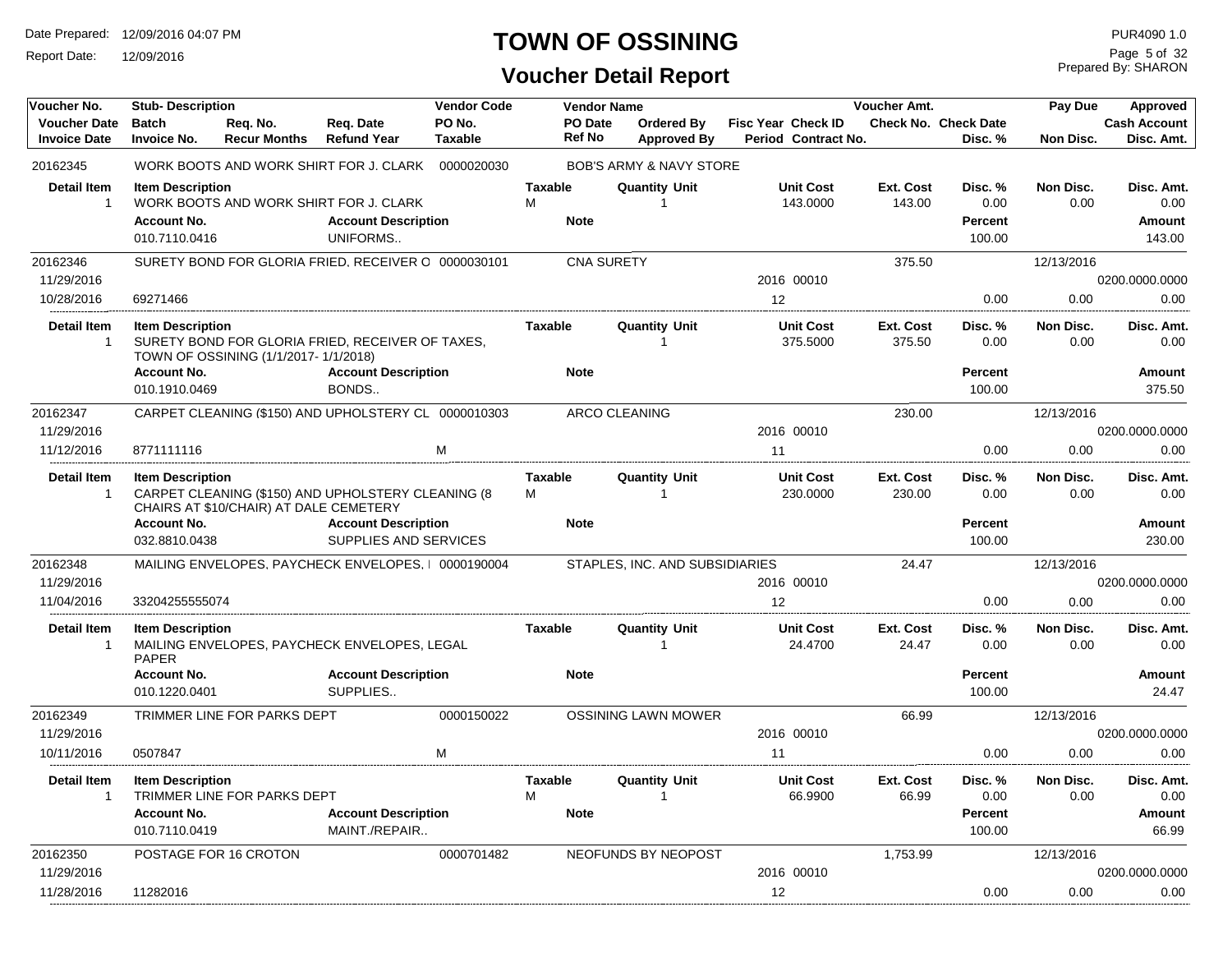Report Date: 12/09/2016

# **TOWN OF OSSINING**

# **Voucher Detail Report**

Prepared By: SHARON Page 6 of 32

| Voucher No.                                  | <b>Stub-Description</b>                                                                |                                                   |                                                                                                | <b>Vendor Code</b>               |                        | <b>Vendor Name</b> |                                         |                                                                                             | Voucher Amt.           |                                             | Pay Due           | Approved                                           |
|----------------------------------------------|----------------------------------------------------------------------------------------|---------------------------------------------------|------------------------------------------------------------------------------------------------|----------------------------------|------------------------|--------------------|-----------------------------------------|---------------------------------------------------------------------------------------------|------------------------|---------------------------------------------|-------------------|----------------------------------------------------|
| <b>Voucher Date</b><br><b>Invoice Date</b>   | <b>Batch</b><br><b>Invoice No.</b>                                                     | Req. No.<br><b>Recur Months</b>                   | Req. Date<br><b>Refund Year</b>                                                                | PO No.<br><b>Taxable</b>         | <b>Ref No</b>          | PO Date            | <b>Ordered By</b><br><b>Approved By</b> | <b>Fisc Year Check ID</b><br>Period Contract No.                                            |                        | <b>Check No. Check Date</b><br>Disc. %      | Non Disc.         | <b>Cash Account</b><br>Disc. Amt.                  |
| 20162350                                     |                                                                                        | POSTAGE FOR 16 CROTON                             |                                                                                                | 0000701482                       |                        |                    | NEOFUNDS BY NEOPOST                     |                                                                                             |                        |                                             |                   |                                                    |
| <b>Detail Item</b><br>-1                     | <b>Item Description</b><br>Account No.<br>010.1620.0436                                | POSTAGE FOR 16 CROTON                             | <b>Account Description</b><br>POSTAGE                                                          |                                  | Taxable<br><b>Note</b> |                    | <b>Quantity Unit</b>                    | <b>Unit Cost</b><br>1,753.9900                                                              | Ext. Cost<br>1,753.99  | Disc. %<br>0.00<br><b>Percent</b><br>100.00 | Non Disc.<br>0.00 | Disc. Amt.<br>0.00<br><b>Amount</b><br>1,753.99    |
| 20162351                                     |                                                                                        | REIMBURSEMENT FROM CROTON, 12/1-12/31             |                                                                                                | 0000150005                       |                        |                    | <b>OSSINING VOLUNTEER</b>               |                                                                                             | 14,880.00              |                                             | 12/13/2016        |                                                    |
| 11/29/2016                                   |                                                                                        |                                                   |                                                                                                |                                  |                        |                    |                                         | 2016 00010                                                                                  |                        |                                             |                   | 0200.0000.0000                                     |
| 11/01/2016                                   | 2016-12C                                                                               |                                                   |                                                                                                |                                  |                        |                    |                                         | 11                                                                                          |                        | 0.00                                        | 0.00              | 0.00                                               |
| Detail Item<br>-1                            | <b>Item Description</b>                                                                | REIMBURSEMENT FROM CROTON, 12/1-12/31             |                                                                                                |                                  | Taxable                |                    | <b>Quantity Unit</b>                    | <b>Unit Cost</b><br>14,880.0000                                                             | Ext. Cost<br>14,880.00 | Disc. %<br>0.00                             | Non Disc.<br>0.00 | Disc. Amt.<br>0.00                                 |
|                                              | Account No.<br>066.4540.0475                                                           |                                                   | <b>Account Description</b><br>AMBULANCE DISTRICT -<br>CONTRACTUAL                              |                                  | <b>Note</b>            |                    |                                         |                                                                                             |                        | <b>Percent</b><br>100.00                    |                   | <b>Amount</b><br>14,880.00                         |
| 20162352                                     |                                                                                        | COURT & SUPERVISORS COPIERS, 11/1-11/30           |                                                                                                | 0000040097                       |                        |                    | DE LAGE LANDEN FINANCIAL SRVCS          |                                                                                             | 768.09                 |                                             | 12/13/2016        |                                                    |
| 11/29/2016                                   |                                                                                        |                                                   |                                                                                                |                                  |                        |                    |                                         | 2016 00010                                                                                  |                        |                                             |                   | 0200.0000.0000                                     |
| 11/06/2016                                   | 52160658                                                                               |                                                   |                                                                                                |                                  |                        |                    |                                         | 12 24938431                                                                                 |                        | 0.00                                        | 0.00              | 0.00                                               |
| Detail Item<br>-1                            | <b>Item Description</b>                                                                | COURT & SUPERVISORS COPIERS, 11/1-11/30           |                                                                                                |                                  | Taxable                |                    | <b>Quantity Unit</b>                    | <b>Unit Cost</b><br>768.0900                                                                | Ext. Cost<br>768.09    | Disc. %<br>0.00                             | Non Disc.<br>0.00 | Disc. Amt.<br>0.00                                 |
|                                              | <b>Account No.</b><br>010.1110.0419<br>010.1620.0419<br>010.1110.0419<br>010.1620.0419 |                                                   | <b>Account Description</b><br>MAINT./REPAIR<br>MAINT./REPAIR<br>MAINT./REPAIR<br>MAINT./REPAIR |                                  | <b>Note</b>            |                    |                                         |                                                                                             |                        | <b>Percent</b>                              |                   | <b>Amount</b><br>331.91<br>403.69<br>7.00<br>25.49 |
| 20162353                                     |                                                                                        | REIMBURSEMENT FOR SOFTBALL                        |                                                                                                | 0000701413                       |                        |                    | POLIDORO, LISA                          |                                                                                             | 106.38                 |                                             | 12/13/2016        |                                                    |
| 11/29/2016                                   |                                                                                        |                                                   |                                                                                                |                                  |                        |                    |                                         | 2016 00010                                                                                  |                        |                                             |                   | 0200.0000.0000                                     |
|                                              |                                                                                        |                                                   |                                                                                                | м                                |                        |                    |                                         | 11                                                                                          |                        | 0.00                                        | 0.00              | 0.00                                               |
| <b>Multi Inv Num</b><br>07052016<br>07052016 |                                                                                        | <b>Multi Inv Date</b><br>07/05/2016<br>07/05/2016 |                                                                                                | Multi Inv Amt.<br>51.38<br>55.00 |                        |                    | <b>Multi Inv Stub Desc</b>              | REIMBURSEMENT FOR STOP AND SHOP EXPENSES - SOFTBALL<br>REIMBURSEMENT FOR PROPANE - SOFTBALL |                        |                                             |                   |                                                    |
| Detail Item<br>-1                            | <b>Item Description</b>                                                                | REIMBURSEMENT FOR SOFTBALL                        |                                                                                                |                                  | Taxable<br>м           |                    | <b>Quantity Unit</b>                    | <b>Unit Cost</b><br>106.3800                                                                | Ext. Cost<br>106.38    | Disc. %<br>0.00                             | Non Disc.<br>0.00 | Disc. Amt.<br>0.00                                 |
|                                              | Account No.<br>010.7310.0475                                                           |                                                   | <b>Account Description</b><br>TOWN GENERAL-RECREATION<br>PROGRAMS-CONTRACTUAL                  |                                  | <b>Note</b>            |                    |                                         |                                                                                             |                        | <b>Percent</b><br>100.00                    |                   | <b>Amount</b><br>106.38                            |
| 20162354                                     |                                                                                        |                                                   | REGISTRATION FOR PATTERNS SEMINAR ON DE 0000701006                                             |                                  |                        | <b>PROGRESS</b>    | HUDSON VALLEY PATTERN FOR               |                                                                                             | 60.00                  |                                             | 12/13/2016        |                                                    |
| 11/29/2016                                   |                                                                                        |                                                   |                                                                                                |                                  |                        |                    |                                         | 2016 00010                                                                                  |                        |                                             |                   | 0200.0000.0000                                     |
| 12/15/2016                                   | 12152016                                                                               |                                                   |                                                                                                |                                  |                        |                    |                                         | 12                                                                                          |                        | 0.00                                        | 0.00              | 0.00                                               |
| <b>Detail Item</b>                           | <b>Item Description</b>                                                                | 15TH FOR LEVENBERG & ZACHACZ                      | REGISTRATION FOR PATTERNS SEMINAR ON DECEMBER                                                  |                                  | Taxable                |                    | <b>Quantity Unit</b>                    | <b>Unit Cost</b><br>60.0000                                                                 | Ext. Cost<br>60.00     | Disc. %<br>0.00                             | Non Disc.<br>0.00 | Disc. Amt.<br>0.00                                 |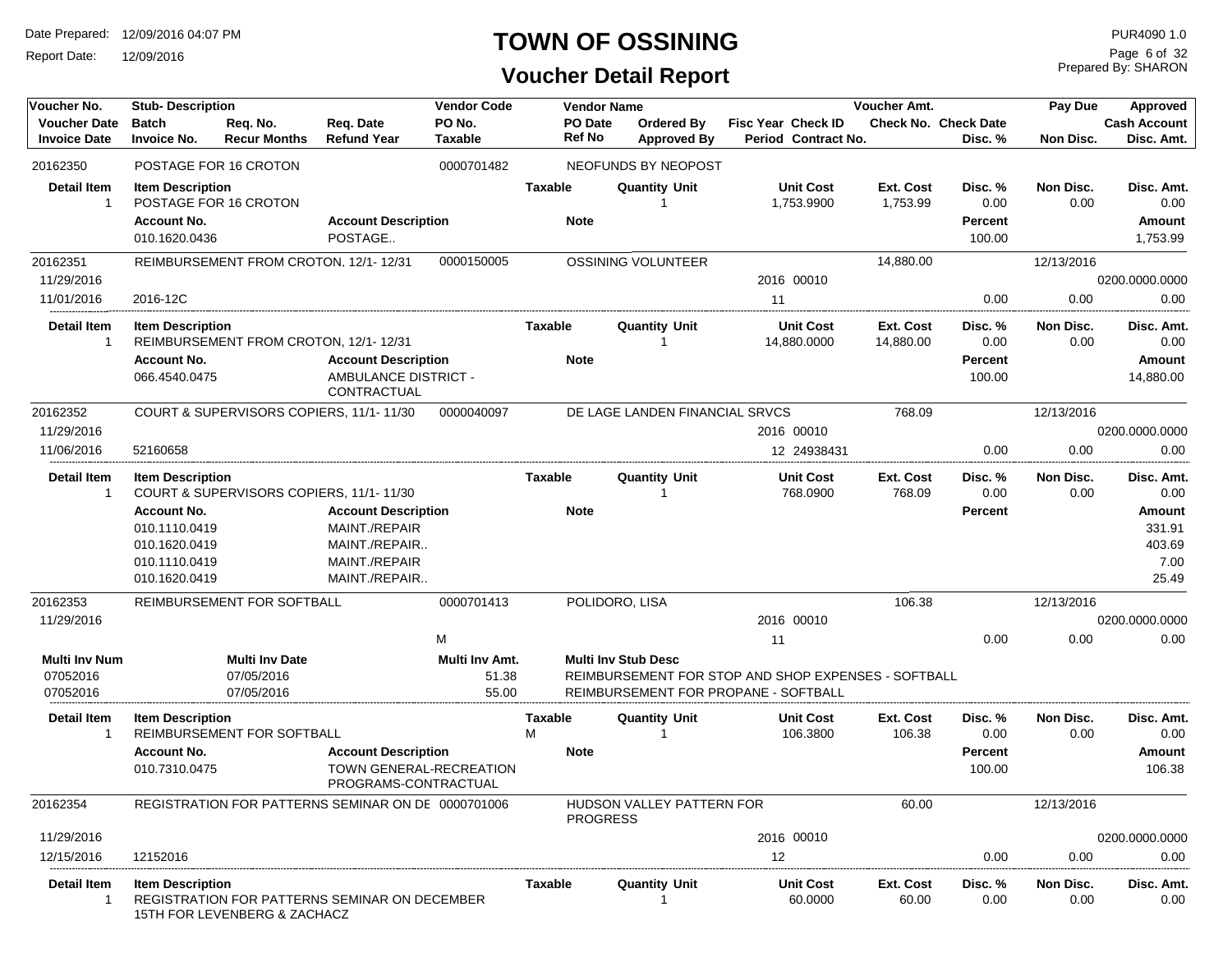Report Date: 12/09/2016

# **TOWN OF OSSINING**

Prepared By: SHARON Page 7 of 32

| Voucher No.                                | <b>Stub-Description</b>                |                                      |                                                    | <b>Vendor Code</b>                                      |                   | <b>Vendor Name</b>                           |    |                                                  | Voucher Amt.          |                                        | Pay Due           | Approved                          |
|--------------------------------------------|----------------------------------------|--------------------------------------|----------------------------------------------------|---------------------------------------------------------|-------------------|----------------------------------------------|----|--------------------------------------------------|-----------------------|----------------------------------------|-------------------|-----------------------------------|
| <b>Voucher Date</b><br><b>Invoice Date</b> | <b>Batch</b><br><b>Invoice No.</b>     | Req. No.<br><b>Recur Months</b>      | Reg. Date<br><b>Refund Year</b>                    | PO No.<br><b>Taxable</b>                                | PO Date<br>Ref No | Ordered By<br><b>Approved By</b>             |    | <b>Fisc Year Check ID</b><br>Period Contract No. |                       | <b>Check No. Check Date</b><br>Disc. % | Non Disc.         | <b>Cash Account</b><br>Disc. Amt. |
| 20162354                                   |                                        |                                      | REGISTRATION FOR PATTERNS SEMINAR ON DE 0000701006 |                                                         |                   | HUDSON VALLEY PATTERN FOR<br><b>PROGRESS</b> |    |                                                  |                       |                                        |                   |                                   |
|                                            | <b>Account No.</b>                     |                                      | <b>Account Description</b>                         |                                                         | <b>Note</b>       |                                              |    |                                                  |                       | <b>Percent</b>                         |                   | Amount                            |
|                                            | 010.1220.0417                          |                                      | EDUCATION                                          |                                                         |                   |                                              |    |                                                  |                       | 100.00                                 |                   | 60.00                             |
| 20162355                                   |                                        | CSEA VISION BENEFIT, DECEMBER 2016   |                                                    | 0000700025                                              | <b>CSEA</b>       |                                              |    |                                                  | 406.30                |                                        | 12/13/2016        |                                   |
| 11/29/2016                                 |                                        |                                      |                                                    |                                                         |                   |                                              |    | 2016 00010                                       |                       |                                        |                   | 0200.0000.0000                    |
| 12/01/2016                                 | 12012016                               |                                      |                                                    |                                                         |                   |                                              | 12 |                                                  |                       | 0.00                                   | 0.00              | 0.00                              |
| <b>Detail Item</b><br>-1                   | <b>Item Description</b>                | CSEA VISION BENEFIT, DECEMBER 2016   |                                                    |                                                         | Taxable           | <b>Quantity Unit</b>                         |    | <b>Unit Cost</b><br>406.3000                     | Ext. Cost<br>406.30   | Disc. %<br>0.00                        | Non Disc.<br>0.00 | Disc. Amt.<br>0.00                |
|                                            | <b>Account No.</b>                     |                                      | <b>Account Description</b>                         |                                                         | <b>Note</b>       |                                              |    |                                                  |                       | Percent                                |                   | Amount                            |
|                                            | 010.9010.0814                          |                                      | LIFE/DENTAL/VISION                                 |                                                         |                   |                                              |    |                                                  |                       |                                        |                   | 317.23                            |
|                                            | 020.9010.0814                          |                                      | LIFE/DENTAL/VISION                                 |                                                         |                   |                                              |    |                                                  |                       |                                        |                   | 59.38                             |
|                                            | 031.9010.0814                          |                                      | LIFE/DENTAL/VISION                                 |                                                         |                   |                                              |    |                                                  |                       |                                        |                   | 29.69                             |
| 20162356                                   |                                        | GAS & DIESEL USAGE, OCTOBER 2016     |                                                    | 0000150028                                              |                   | <b>VILLAGE OF OSSINING</b>                   |    |                                                  | 2,976.46              |                                        | 12/13/2016        |                                   |
| 11/29/2016                                 |                                        |                                      |                                                    |                                                         |                   |                                              |    | 2016 00010                                       |                       |                                        |                   | 0200.0000.0000                    |
| 11/18/2016                                 | 2016200014439                          |                                      |                                                    |                                                         |                   |                                              | 12 |                                                  |                       | 0.00                                   | 0.00              | 0.00                              |
| <b>Detail Item</b><br>-1                   | <b>Item Description</b>                | GAS & DIESEL USAGE, OCTOBER 2016     |                                                    |                                                         | Taxable           | <b>Quantity Unit</b><br>-1                   |    | <b>Unit Cost</b><br>2,976.4600                   | Ext. Cost<br>2,976.46 | Disc. %<br>0.00                        | Non Disc.<br>0.00 | Disc. Amt.<br>0.00                |
|                                            | <b>Account No.</b>                     |                                      | <b>Account Description</b>                         |                                                         | <b>Note</b>       |                                              |    |                                                  |                       | Percent                                |                   | <b>Amount</b>                     |
|                                            | 032.8810.0411                          |                                      | GASOLINE                                           |                                                         |                   |                                              |    |                                                  |                       |                                        |                   | 245.33                            |
|                                            | 010.6772.0411                          |                                      | GASOLINE                                           |                                                         |                   |                                              |    |                                                  |                       |                                        |                   | 444.55                            |
|                                            | 020.3620.0411                          |                                      | GASOLINE                                           |                                                         |                   |                                              |    |                                                  |                       |                                        |                   | 59.06                             |
|                                            | 010.7110.0411                          |                                      | GASOLINE                                           |                                                         |                   |                                              |    |                                                  |                       |                                        |                   | 648.82                            |
|                                            | 031.5110.0411                          |                                      | GASOLINE                                           |                                                         |                   |                                              |    |                                                  |                       |                                        |                   | 391.91                            |
|                                            | 031.5110.0412                          |                                      | DIESEL FUEL                                        |                                                         |                   |                                              |    |                                                  |                       |                                        |                   | 1,186.79                          |
| 20162357                                   |                                        |                                      | PLANNING BOARD CONSULTATION SVCS FOR DI 0000060020 |                                                         |                   | FREDERICK P. CLARK ASSOCIATES                |    |                                                  | 658.00                |                                        | 12/13/2016        |                                   |
| 11/29/2016                                 |                                        |                                      |                                                    |                                                         |                   |                                              |    | 2016 00010                                       |                       |                                        |                   | 0200.0000.0000                    |
| 07/12/2016                                 | 4270                                   |                                      |                                                    | м                                                       |                   |                                              | 12 |                                                  |                       | 0.00                                   | 0.00              | 0.00                              |
| <b>Detail Item</b>                         | <b>Item Description</b><br>SUBDIVISION |                                      | PLANNING BOARD CONSULTATION SVCS FOR DIPIANO       |                                                         | Taxable<br>м      | <b>Quantity Unit</b><br>0                    |    | <b>Unit Cost</b><br>0.0000                       | Ext. Cost<br>658.00   | Disc. %<br>0.00                        | Non Disc.<br>0.00 | Disc. Amt.<br>0.00                |
|                                            | <b>Account No.</b>                     |                                      | <b>Account Description</b>                         |                                                         | <b>Note</b>       |                                              |    |                                                  |                       | Percent                                |                   | <b>Amount</b>                     |
|                                            | 033.0033.0065.3038                     |                                      | SUBDIVISION - DIPIANO                              | PLANNING BOARD/ENGINEERING<br>FEES ESCROW.CROTON DAM RD |                   |                                              |    |                                                  |                       |                                        |                   | 657.90                            |
|                                            | 020.8020.0413                          |                                      | CONSULTANT                                         |                                                         |                   |                                              |    |                                                  |                       |                                        |                   | 0.10                              |
| 20162358                                   |                                        | 2017 ATTENDANCE CALENDARS AND BINDER |                                                    | 0000072001                                              | G. NEILL          |                                              |    |                                                  | 64.74                 |                                        | 12/13/2016        |                                   |
| 11/29/2016                                 |                                        |                                      |                                                    |                                                         |                   |                                              |    | 2016 00010                                       |                       |                                        |                   | 0200.0000.0000                    |
| 06/01/2016                                 | 06012016                               |                                      |                                                    |                                                         |                   |                                              | 12 |                                                  |                       | 0.00                                   | 0.00              | 0.00                              |
| <b>Detail Item</b><br>1                    | <b>Item Description</b>                | 2017 ATTENDANCE CALENDARS AND BINDER |                                                    |                                                         | Taxable           | <b>Quantity Unit</b>                         |    | <b>Unit Cost</b><br>64.7400                      | Ext. Cost<br>64.74    | Disc. %<br>0.00                        | Non Disc.<br>0.00 | Disc. Amt.<br>0.00                |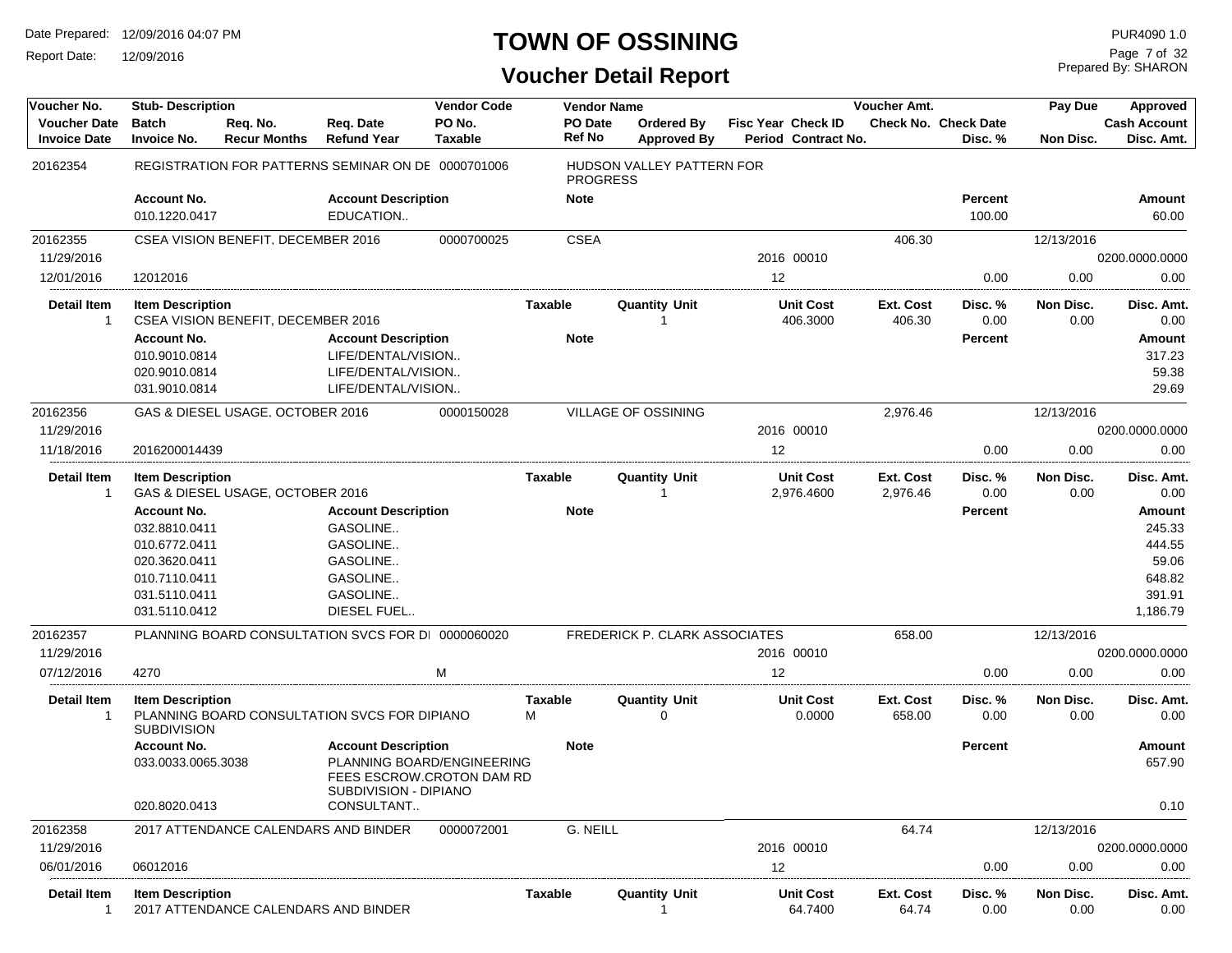Report Date: 12/09/2016

### **TOWN OF OSSINING**

**Voucher Detail Report**

Prepared By: SHARON Page 8 of 32

| Voucher No.                                | <b>Stub-Description</b>            |                                      |                                                      | <b>Vendor Code</b>       |                | <b>Vendor Name</b>       |                                                        |                           |                             | Voucher Amt.       |                                 | Pay Due           | Approved                          |
|--------------------------------------------|------------------------------------|--------------------------------------|------------------------------------------------------|--------------------------|----------------|--------------------------|--------------------------------------------------------|---------------------------|-----------------------------|--------------------|---------------------------------|-------------------|-----------------------------------|
| <b>Voucher Date</b><br><b>Invoice Date</b> | <b>Batch</b><br><b>Invoice No.</b> | Req. No.<br><b>Recur Months</b>      | Req. Date<br><b>Refund Year</b>                      | PO No.<br><b>Taxable</b> |                | <b>PO</b> Date<br>Ref No | <b>Ordered By</b><br><b>Approved By</b>                | <b>Fisc Year Check ID</b> | Period Contract No.         |                    | Check No. Check Date<br>Disc. % | <b>Non Disc.</b>  | <b>Cash Account</b><br>Disc. Amt. |
| 20162358                                   |                                    | 2017 ATTENDANCE CALENDARS AND BINDER |                                                      | 0000072001               |                | G. NEILL                 |                                                        |                           |                             |                    |                                 |                   |                                   |
|                                            | <b>Account No.</b>                 |                                      | <b>Account Description</b>                           |                          |                | <b>Note</b>              |                                                        |                           |                             |                    | <b>Percent</b>                  |                   | Amount                            |
|                                            | 010.1220.0401                      |                                      | SUPPLIES                                             |                          |                |                          |                                                        |                           |                             |                    | 100.00                          |                   | 64.74                             |
| 20162359                                   |                                    | ACCOUNT NUMBER 07882-020319-02-2     |                                                      | 0000031654               |                | <b>CABLEVISION</b>       |                                                        |                           |                             | 29.95              |                                 | 12/13/2016        |                                   |
| 11/29/2016                                 |                                    |                                      |                                                      |                          |                |                          |                                                        |                           | 2016 00010                  |                    |                                 |                   | 0200.0000.0000                    |
| 11/30/2016                                 | 11302016                           |                                      |                                                      |                          |                |                          |                                                        | 12                        |                             |                    | 0.00                            | 0.00              | 0.00                              |
| <b>Detail Item</b><br>$\mathbf{1}$         | <b>Item Description</b>            | ACCOUNT NUMBER 07882-020319-02-2     |                                                      |                          | <b>Taxable</b> |                          | <b>Quantity Unit</b><br>1                              |                           | <b>Unit Cost</b><br>29.9500 | Ext. Cost<br>29.95 | Disc.%<br>0.00                  | Non Disc.<br>0.00 | Disc. Amt.<br>0.00                |
|                                            | <b>Account No.</b>                 |                                      | <b>Account Description</b>                           |                          |                | <b>Note</b>              |                                                        |                           |                             |                    | <b>Percent</b>                  |                   | Amount                            |
|                                            | 010.1110.0424                      |                                      | CONSULTANT/COMPUTER                                  |                          |                |                          |                                                        |                           |                             |                    | 100.00                          |                   | 29.95                             |
| 20162360                                   | <b>COPIES</b>                      |                                      |                                                      | 0000700789               |                |                          | <b>BRIARCLIFF BUSINESS SERVICES</b>                    |                           |                             | 76.00              |                                 | 12/13/2016        |                                   |
| 11/29/2016                                 |                                    |                                      |                                                      |                          |                |                          |                                                        |                           | 2016 00010                  |                    |                                 |                   | 0200.0000.0000                    |
|                                            |                                    |                                      |                                                      | M                        |                |                          |                                                        | 12                        |                             |                    | 0.00                            | 0.00              | 0.00                              |
| <b>Multi Inv Num</b>                       |                                    | <b>Multi Inv Date</b>                |                                                      | Multi Inv Amt.           |                |                          | <b>Multi Inv Stub Desc</b>                             |                           |                             |                    |                                 |                   |                                   |
| 51993                                      |                                    | 11/16/2016                           |                                                      | 36.00                    |                |                          | <b>SUBDIVISION MAPS PDFS</b>                           |                           |                             |                    |                                 |                   |                                   |
| 52034                                      |                                    | 11/18/2016                           |                                                      | 40.00                    |                |                          | COPIES OF THORNTON HILL/ HAWKES CROSSING UTILITY PLANS |                           |                             |                    |                                 |                   |                                   |
| <b>Detail Item</b><br>$\mathbf{1}$         | <b>Item Description</b>            |                                      |                                                      |                          | <b>Taxable</b> |                          | <b>Quantity Unit</b>                                   |                           | <b>Unit Cost</b>            | Ext. Cost          | Disc. %                         | Non Disc.         | Disc. Amt.                        |
|                                            | <b>COPIES</b>                      |                                      |                                                      |                          | М              |                          | 1                                                      |                           | 76.0000                     | 76.00              | 0.00                            | 0.00              | 0.00                              |
|                                            | <b>Account No.</b>                 |                                      | <b>Account Description</b>                           |                          |                | <b>Note</b>              |                                                        |                           |                             |                    | <b>Percent</b>                  |                   | Amount                            |
|                                            | 020.8020.0402                      |                                      | PRINTING                                             |                          |                |                          |                                                        |                           |                             |                    | 100.00                          |                   | 76.00                             |
| 20162369                                   |                                    | MEALS FOR ASSESSMENT REVIEW BOARD    |                                                      | 0000700263               |                | <b>EURO PIZZA</b>        |                                                        |                           |                             | 71.10              |                                 | 12/13/2016        |                                   |
| 11/30/2016                                 |                                    |                                      |                                                      |                          |                |                          |                                                        |                           | 2016 00010                  |                    |                                 |                   | 0200.0000.0000                    |
| 11/17/2016                                 | 112                                |                                      |                                                      |                          |                |                          |                                                        | 12                        |                             |                    | 0.00                            | 0.00              | 0.00                              |
| <b>Detail Item</b>                         | <b>Item Description</b>            |                                      |                                                      |                          | <b>Taxable</b> |                          | <b>Quantity Unit</b>                                   |                           | <b>Unit Cost</b>            | Ext. Cost          | Disc. %                         | Non Disc.         | Disc. Amt.                        |
| -1                                         |                                    | MEALS FOR ASSESSMENT REVIEW BOARD    |                                                      |                          |                |                          | $\Omega$                                               |                           | 0.0000                      | 71.10              | 0.00                            | 0.00              | 0.00                              |
|                                            | <b>Account No.</b>                 |                                      | <b>Account Description</b>                           |                          |                | <b>Note</b>              |                                                        |                           |                             |                    | <b>Percent</b>                  |                   | Amount                            |
|                                            | 010.1356.0438                      |                                      | SUPPLIES                                             |                          |                |                          |                                                        |                           |                             |                    | 100.00                          |                   | 71.10                             |
| 20162370                                   |                                    |                                      | HP CARTRIDGES, PENCILS, STAPLES FOR THE C 0000190004 |                          |                |                          | STAPLES, INC. AND SUBSIDIARIES                         |                           |                             | 63.63              |                                 | 12/13/2016        |                                   |
| 11/30/2016                                 |                                    |                                      |                                                      |                          |                |                          |                                                        |                           | 2016 00010                  |                    |                                 |                   | 0200.0000.0000                    |
| 11/17/2016                                 | 3321472837                         |                                      |                                                      |                          |                |                          |                                                        | 12                        |                             |                    | 0.00                            | 0.00              | 0.00                              |
| <b>Detail Item</b>                         | <b>Item Description</b>            |                                      |                                                      |                          | <b>Taxable</b> |                          | <b>Quantity Unit</b>                                   |                           | <b>Unit Cost</b>            | Ext. Cost          | Disc. %                         | Non Disc.         | Disc. Amt.                        |
| -1                                         |                                    |                                      | HP CARTRIDGES, PENCILS, STAPLES FOR THE OFFICE       |                          |                |                          | $\Omega$                                               |                           | 0.0000                      | 63.63              | 0.00                            | 0.00              | 0.00                              |
|                                            | <b>Account No.</b>                 |                                      | <b>Account Description</b>                           |                          |                | <b>Note</b>              |                                                        |                           |                             |                    | <b>Percent</b>                  |                   | Amount                            |
|                                            | 031.5010.0401                      |                                      | SUPPLIES                                             |                          |                |                          |                                                        |                           |                             |                    | 100.00                          |                   | 63.63                             |
| 20162371                                   |                                    |                                      | RYDER AVE AND MORNINGSIDE DR. SIGNS AND 0000200063   |                          |                |                          | <b>TRAFFIC LANE CLOSURES</b>                           |                           |                             | 166.50             |                                 | 12/13/2016        |                                   |
| 11/30/2016                                 |                                    |                                      |                                                      |                          |                |                          |                                                        |                           | 2016 00010                  |                    |                                 |                   | 0200.0000.0000                    |
| 11/23/2016                                 | 0044849-00                         |                                      |                                                      | м                        |                |                          |                                                        | 12                        |                             |                    | 0.00                            | 0.00              | 0.00                              |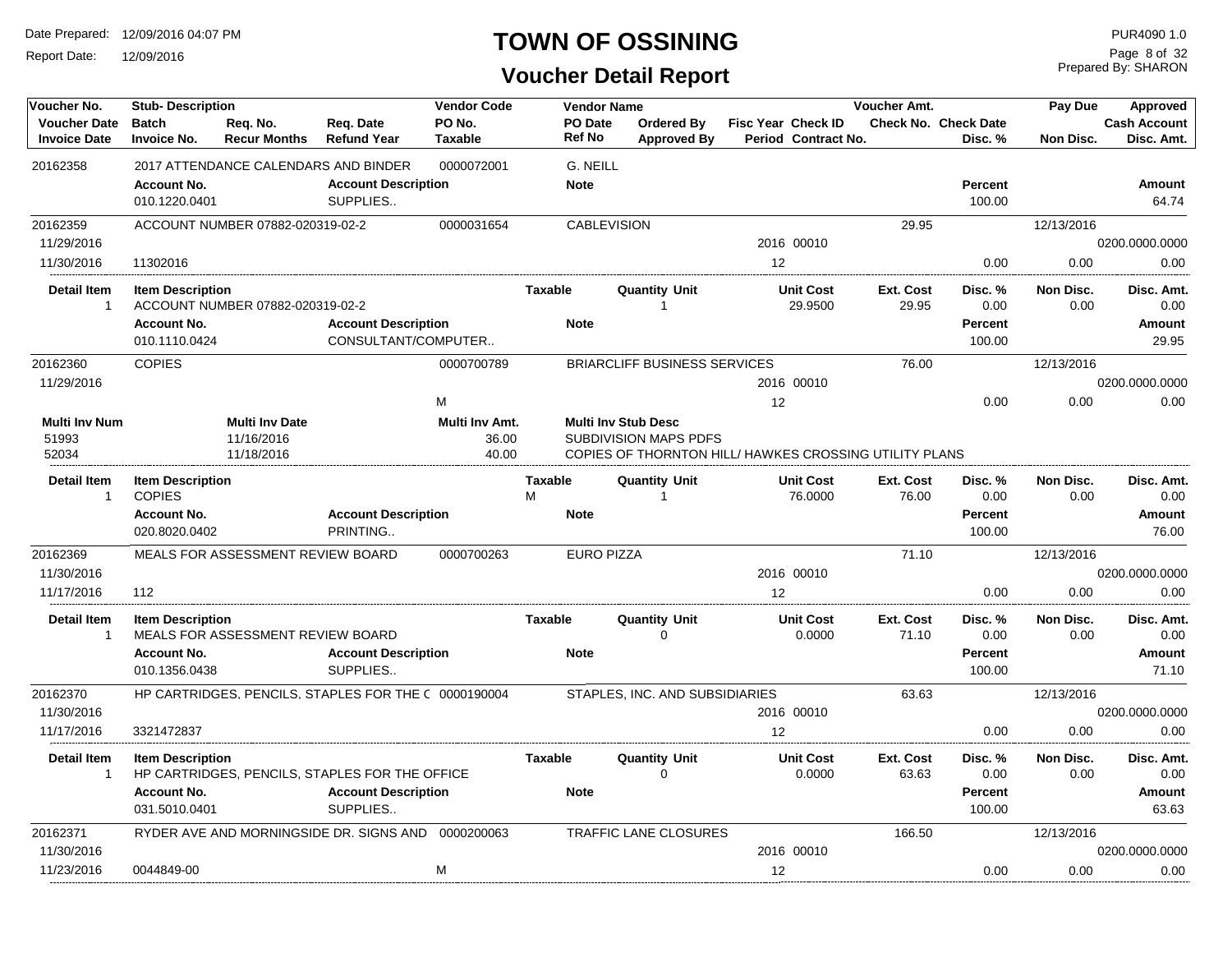Report Date: 12/09/2016

# **TOWN OF OSSINING**

| Voucher No.          | <b>Stub-Description</b> |                                     |                                                       | <b>Vendor Code</b> |                | <b>Vendor Name</b>                  |                            | Voucher Amt. |                             | Pay Due    | Approved            |
|----------------------|-------------------------|-------------------------------------|-------------------------------------------------------|--------------------|----------------|-------------------------------------|----------------------------|--------------|-----------------------------|------------|---------------------|
| <b>Voucher Date</b>  | <b>Batch</b>            | Req. No.                            | Req. Date                                             | PO No.             | PO Date        | Ordered By                          | Fisc Year Check ID         |              | <b>Check No. Check Date</b> |            | <b>Cash Account</b> |
| <b>Invoice Date</b>  | <b>Invoice No.</b>      | <b>Recur Months</b>                 | <b>Refund Year</b>                                    | Taxable            | Ref No         | <b>Approved By</b>                  | <b>Period Contract No.</b> |              | Disc. %                     | Non Disc.  | Disc. Amt.          |
| 20162371             |                         |                                     | RYDER AVE AND MORNINGSIDE DR. SIGNS AND 0000200063    |                    |                | <b>TRAFFIC LANE CLOSURES</b>        |                            |              |                             |            |                     |
| <b>Detail Item</b>   | <b>Item Description</b> |                                     |                                                       |                    | <b>Taxable</b> | <b>Quantity Unit</b>                | <b>Unit Cost</b>           | Ext. Cost    | Disc. %                     | Non Disc.  | Disc. Amt.          |
| $\mathbf{1}$         |                         |                                     | RYDER AVE AND MORNINGSIDE DR. SIGNS AND U-            |                    | М              | 0                                   | 0.0000                     | 166.50       | 0.00                        | 0.00       | 0.00                |
|                      |                         |                                     | CHANNELS POSTS BLADES TO HOLD SIGNS, ETC.             |                    |                |                                     |                            |              |                             |            |                     |
|                      | <b>Account No.</b>      |                                     | <b>Account Description</b>                            |                    | <b>Note</b>    |                                     |                            |              | <b>Percent</b>              |            | Amount              |
|                      | 031.5110.0419           |                                     | MAINT./REPAIR                                         |                    |                |                                     |                            |              | 100.00                      |            | 166.50              |
| 20162372             | <b>COPY PAPER</b>       |                                     |                                                       | 0000190004         |                | STAPLES, INC. AND SUBSIDIARIES      |                            | 59.84        |                             | 12/13/2016 |                     |
| 11/30/2016           |                         |                                     |                                                       |                    |                |                                     | 2016 00010                 |              |                             |            | 0200.0000.0000      |
| 11/04/2016           | 3320425078              |                                     |                                                       |                    |                |                                     | 12                         |              | 0.00                        | 0.00       | 0.00                |
| <b>Detail Item</b>   | <b>Item Description</b> |                                     |                                                       |                    | <b>Taxable</b> | <b>Quantity Unit</b>                | <b>Unit Cost</b>           | Ext. Cost    | Disc. %                     | Non Disc.  | Disc. Amt.          |
| $\mathbf{1}$         | <b>COPY PAPER</b>       |                                     |                                                       |                    |                | 0                                   | 0.0000                     | 59.84        | 0.00                        | 0.00       | 0.00                |
|                      | <b>Account No.</b>      |                                     | <b>Account Description</b>                            |                    | <b>Note</b>    |                                     |                            |              | <b>Percent</b>              |            | Amount              |
|                      | 010.1355.0401           |                                     | SUPPLIES                                              |                    |                |                                     |                            |              | 100.00                      |            | 59.84               |
| 20162373             | SHIPPING FOR TONER      |                                     |                                                       | 0000701299         |                | <b>EXECUTEX OFFICE TECHNOLOGIES</b> |                            | 14.00        |                             | 12/13/2016 |                     |
| 11/30/2016           |                         |                                     |                                                       |                    |                |                                     | 2016 00010                 |              |                             |            | 0200.0000.0000      |
| 11/16/2016           | AR24070                 |                                     |                                                       | M                  |                |                                     | 12                         |              | 0.00                        | 0.00       | 0.00                |
| Detail Item          | <b>Item Description</b> |                                     |                                                       |                    | <b>Taxable</b> | <b>Quantity Unit</b>                | <b>Unit Cost</b>           | Ext. Cost    | Disc. %                     | Non Disc.  | Disc. Amt.          |
| $\mathbf{1}$         | SHIPPING FOR TONER      |                                     |                                                       |                    | М              | 0                                   | 0.0000                     | 14.00        | 0.00                        | 0.00       | 0.00                |
|                      | <b>Account No.</b>      |                                     | <b>Account Description</b>                            |                    | <b>Note</b>    |                                     |                            |              | <b>Percent</b>              |            | Amount              |
|                      | 010.1355.0401           |                                     | SUPPLIES                                              |                    |                |                                     |                            |              | 100.00                      |            | 14.00               |
| 20162374             |                         |                                     | RAGS FOR THE GARAGE SHOP NOVEMBER 3, 10 0000210001    |                    |                | UNIFIRST CORPORATION                |                            | 245.20       |                             | 12/13/2016 |                     |
| 12/01/2016           |                         |                                     |                                                       |                    |                |                                     | 2016 00010                 |              |                             |            | 0200.0000.0000      |
|                      |                         |                                     |                                                       |                    |                |                                     | 12                         |              | 0.00                        | 0.00       | 0.00                |
| <b>Multi Inv Num</b> |                         |                                     |                                                       | Multi Inv Amt.     |                | <b>Multi Inv Stub Desc</b>          |                            |              |                             |            |                     |
| 3368229              |                         | <b>Multi Inv Date</b><br>11/10/2016 |                                                       | 61.30              | <b>RAGS</b>    |                                     |                            |              |                             |            |                     |
| 3370299              |                         | 11/17/2016                          |                                                       | 61.30              | <b>RAGS</b>    |                                     |                            |              |                             |            |                     |
| 3372419              |                         | 11/24/2016                          |                                                       | 61.30              | <b>RAGS</b>    |                                     |                            |              |                             |            |                     |
| 3366158              |                         | 11/03/2016                          |                                                       | 61.30              | <b>RAGS</b>    |                                     |                            |              |                             |            |                     |
|                      |                         |                                     |                                                       |                    |                |                                     |                            |              |                             |            |                     |
| <b>Detail Item</b>   | <b>Item Description</b> |                                     |                                                       |                    | <b>Taxable</b> | <b>Quantity Unit</b>                | <b>Unit Cost</b>           | Ext. Cost    | Disc. %                     | Non Disc.  | Disc. Amt.          |
| 1                    | (4)                     |                                     | RAGS FOR THE GARAGE SHOP NOVEMBER 3, 10, 17, 24, 2016 |                    |                |                                     | 61.3000                    | 245.20       | 0.00                        | 0.00       | 0.00                |
|                      | <b>Account No.</b>      |                                     | <b>Account Description</b>                            |                    | <b>Note</b>    |                                     |                            |              | <b>Percent</b>              |            | Amount              |
|                      | 031.5132.0419           |                                     | MAINT./REPAIR                                         |                    |                |                                     |                            |              | 100.00                      |            | 245.20              |
| 20162375             |                         |                                     | TRUCK 56 - RADIAL SEAL OUTER, FILTER ELEME 0000130045 |                    |                | MT. KISCO TRUCK & AUTO PA           |                            | 913.57       |                             | 12/13/2016 |                     |
| 12/01/2016           |                         |                                     |                                                       |                    |                |                                     | 2016 00010                 |              |                             |            | 0200.0000.0000      |
|                      |                         |                                     |                                                       |                    |                |                                     | 12                         |              | 0.00                        | 0.00       | 0.00                |
| Multi Inv Num        |                         | <b>Multi Inv Date</b>               |                                                       | Multi Inv Amt.     |                | <b>Multi Inv Stub Desc</b>          |                            |              |                             |            |                     |
| 393959               |                         | 11/17/2016                          |                                                       | 179.72             | <b>PARTS</b>   |                                     |                            |              |                             |            |                     |
| 394943               |                         | 11/22/2016                          |                                                       | 249.95             | AXLE           |                                     |                            |              |                             |            |                     |
| 395950               |                         | 11/28/2016                          |                                                       | 178.80             |                | REMAN. ALTERNATOR                   |                            |              |                             |            |                     |
| 396615               |                         | 11/30/2016                          |                                                       | 256.38             | <b>PARTS</b>   |                                     |                            |              |                             |            |                     |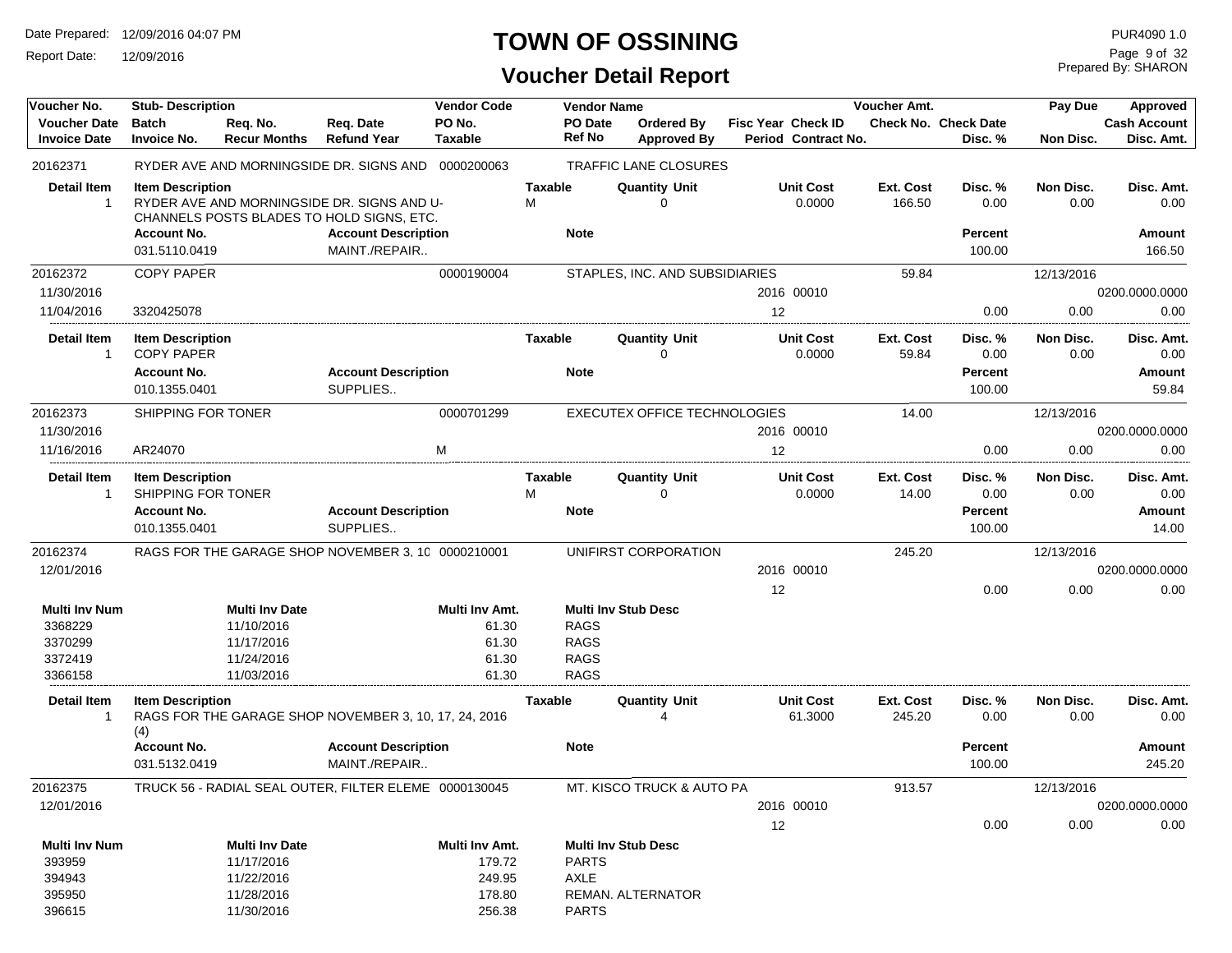Report Date: 12/09/2016

### **TOWN OF OSSINING**

Prepared By: SHARON Page 10 of 32

| Voucher No.                                | <b>Stub-Description</b>                           |                                                   |                                                       | <b>Vendor Code</b>               |                               | <b>Vendor Name</b>             |                                                                                       |                                                  | <b>Voucher Amt.</b> |                                        | Pay Due           | Approved                          |
|--------------------------------------------|---------------------------------------------------|---------------------------------------------------|-------------------------------------------------------|----------------------------------|-------------------------------|--------------------------------|---------------------------------------------------------------------------------------|--------------------------------------------------|---------------------|----------------------------------------|-------------------|-----------------------------------|
| <b>Voucher Date</b><br><b>Invoice Date</b> | <b>Batch</b><br><b>Invoice No.</b>                | Req. No.<br><b>Recur Months</b>                   | Req. Date<br><b>Refund Year</b>                       | PO No.<br>Taxable                |                               | PO Date<br><b>Ref No</b>       | <b>Ordered By</b><br><b>Approved By</b>                                               | <b>Fisc Year Check ID</b><br>Period Contract No. |                     | <b>Check No. Check Date</b><br>Disc. % | Non Disc.         | <b>Cash Account</b><br>Disc. Amt. |
| 20162375<br><b>Multi Inv Num</b><br>396619 |                                                   | <b>Multi Inv Date</b><br>11/30/2016               | TRUCK 56 - RADIAL SEAL OUTER, FILTER ELEME 0000130045 | Multi Inv Amt.<br>48.72          |                               |                                | MT. KISCO TRUCK & AUTO PA<br><b>Multi Inv Stub Desc</b><br><b>STEERING STABILIZER</b> |                                                  |                     |                                        |                   |                                   |
| <b>Detail Item</b><br>-1                   | <b>Item Description</b>                           | PUROLTOR PROD., HYD. PRODUCTS                     | TRUCK 56 - RADIAL SEAL OUTER, FILTER ELEMENT,         |                                  | <b>Taxable</b>                |                                | <b>Quantity Unit</b><br>O                                                             | <b>Unit Cost</b><br>0.0000                       | Ext. Cost<br>179.72 | Disc. %<br>0.00                        | Non Disc.<br>0.00 | Disc. Amt.<br>0.00                |
|                                            | <b>Account No.</b><br>031.5130.0449               |                                                   | <b>Account Description</b><br>PARTS/LABOR             |                                  | <b>Note</b>                   |                                |                                                                                       |                                                  |                     | <b>Percent</b><br>100.00               |                   | Amount<br>179.72                  |
| <b>Detail Item</b><br>$\overline{2}$       | <b>Item Description</b><br>$62 - AXLE$            |                                                   |                                                       |                                  | <b>Taxable</b>                |                                | <b>Quantity Unit</b><br>$\Omega$                                                      | <b>Unit Cost</b><br>0.0000                       | Ext. Cost<br>249.95 | Disc. %<br>0.00                        | Non Disc.<br>0.00 | Disc. Amt.<br>0.00                |
|                                            | <b>Account No.</b><br>031.5130.0449               |                                                   | <b>Account Description</b><br>PARTS/LABOR             |                                  | <b>Note</b>                   |                                |                                                                                       |                                                  |                     | <b>Percent</b><br>100.00               |                   | Amount<br>249.95                  |
| <b>Detail Item</b><br>3                    | <b>Item Description</b><br>62 - REMAN, ALTERNATOR |                                                   |                                                       |                                  | <b>Taxable</b>                |                                | <b>Quantity Unit</b><br>$\Omega$                                                      | <b>Unit Cost</b><br>0.0000                       | Ext. Cost<br>178.80 | Disc. %<br>0.00                        | Non Disc.<br>0.00 | Disc. Amt.<br>0.00                |
|                                            | <b>Account No.</b><br>031.5130.0449               |                                                   | <b>Account Description</b><br>PARTS/LABOR             |                                  | <b>Note</b>                   |                                |                                                                                       |                                                  |                     | <b>Percent</b><br>100.00               |                   | Amount<br>178.80                  |
| <b>Detail Item</b><br>4                    | <b>Item Description</b><br><b>CLAMP</b>           |                                                   | 71 - QUIET FLOW MUFFLER, TAIL/EXHAUST PIPE, MUFFLER   |                                  | <b>Taxable</b>                |                                | <b>Quantity Unit</b><br>$\Omega$                                                      | <b>Unit Cost</b><br>0.0000                       | Ext. Cost<br>256.38 | Disc. %<br>0.00                        | Non Disc.<br>0.00 | Disc. Amt.<br>0.00                |
|                                            | <b>Account No.</b><br>031.5130.0449               |                                                   | <b>Account Description</b><br>PARTS/LABOR             |                                  | <b>Note</b>                   |                                |                                                                                       |                                                  |                     | Percent<br>100.00                      |                   | Amount<br>256.38                  |
| <b>Detail Item</b><br>5                    | <b>Item Description</b><br><b>Account No.</b>     | 71 - STEERING STABILIZER                          | <b>Account Description</b>                            |                                  | <b>Taxable</b><br><b>Note</b> |                                | <b>Quantity Unit</b><br>$\Omega$                                                      | <b>Unit Cost</b><br>0.0000                       | Ext. Cost<br>48.72  | Disc. %<br>0.00<br>Percent             | Non Disc.<br>0.00 | Disc. Amt.<br>0.00<br>Amount      |
|                                            | 031.5130.0449                                     |                                                   | PARTS/LABOR                                           |                                  |                               |                                |                                                                                       |                                                  |                     | 100.00                                 |                   | 48.72                             |
| 20162376<br>12/01/2016                     |                                                   | DIAMOND GRIP LATEX GLOVES                         |                                                       | 0000701302                       |                               |                                | <b>CARQUEST AUTO PARTS</b>                                                            | 2016 00010                                       | 106.44              |                                        | 12/13/2016        | 0200.0000.0000                    |
|                                            |                                                   |                                                   |                                                       |                                  |                               |                                |                                                                                       | 12                                               |                     | 0.00                                   | 0.00              | 0.00                              |
| <b>Multi Inv Num</b><br>79322<br>79261     |                                                   | <b>Multi Inv Date</b><br>11/17/2016<br>11/16/2016 |                                                       | Multi Inv Amt.<br>70.96<br>35.48 |                               | <b>GLOVES</b><br><b>GLOVES</b> | <b>Multi Inv Stub Desc</b>                                                            |                                                  |                     |                                        |                   |                                   |
| <b>Detail Item</b><br>$\overline{1}$       | <b>Item Description</b>                           | DIAMOND GRIP LATEX GLOVES                         |                                                       |                                  | <b>Taxable</b>                |                                | <b>Quantity Unit</b><br>$\Omega$                                                      | <b>Unit Cost</b><br>0.0000                       | Ext. Cost<br>35.48  | Disc. %<br>0.00                        | Non Disc.<br>0.00 | Disc. Amt.<br>0.00                |
|                                            | <b>Account No.</b><br>031.5130.0449               |                                                   | <b>Account Description</b><br>PARTS/LABOR             |                                  | <b>Note</b>                   |                                |                                                                                       |                                                  |                     | Percent<br>100.00                      |                   | <b>Amount</b><br>35.48            |
| <b>Detail Item</b><br>2                    | <b>Item Description</b>                           | DIAMOND GRIP P/F LATEX - SHOP                     |                                                       |                                  | <b>Taxable</b>                |                                | <b>Quantity Unit</b><br>0                                                             | <b>Unit Cost</b><br>0.0000                       | Ext. Cost<br>70.96  | Disc.%<br>0.00                         | Non Disc.<br>0.00 | Disc. Amt.<br>0.00                |
|                                            | <b>Account No.</b><br>031.5130.0449               |                                                   | <b>Account Description</b><br>PARTS/LABOR             |                                  | <b>Note</b>                   |                                |                                                                                       |                                                  |                     | Percent<br>100.00                      |                   | Amount<br>70.96                   |
| 20162377                                   |                                                   | <b>HEARING PROTECTION- EAR MUFFS</b>              |                                                       | 0000150022                       |                               |                                | <b>OSSINING LAWN MOWER</b>                                                            |                                                  | 25.99               |                                        | 12/13/2016        |                                   |
| 12/01/2016<br>11/29/2016                   | 0508460                                           |                                                   |                                                       | M                                |                               |                                |                                                                                       | 2016 00010<br>12                                 |                     | 0.00                                   | 0.00              | 0200.0000.0000<br>0.00            |
|                                            |                                                   |                                                   |                                                       |                                  |                               |                                |                                                                                       |                                                  |                     |                                        |                   |                                   |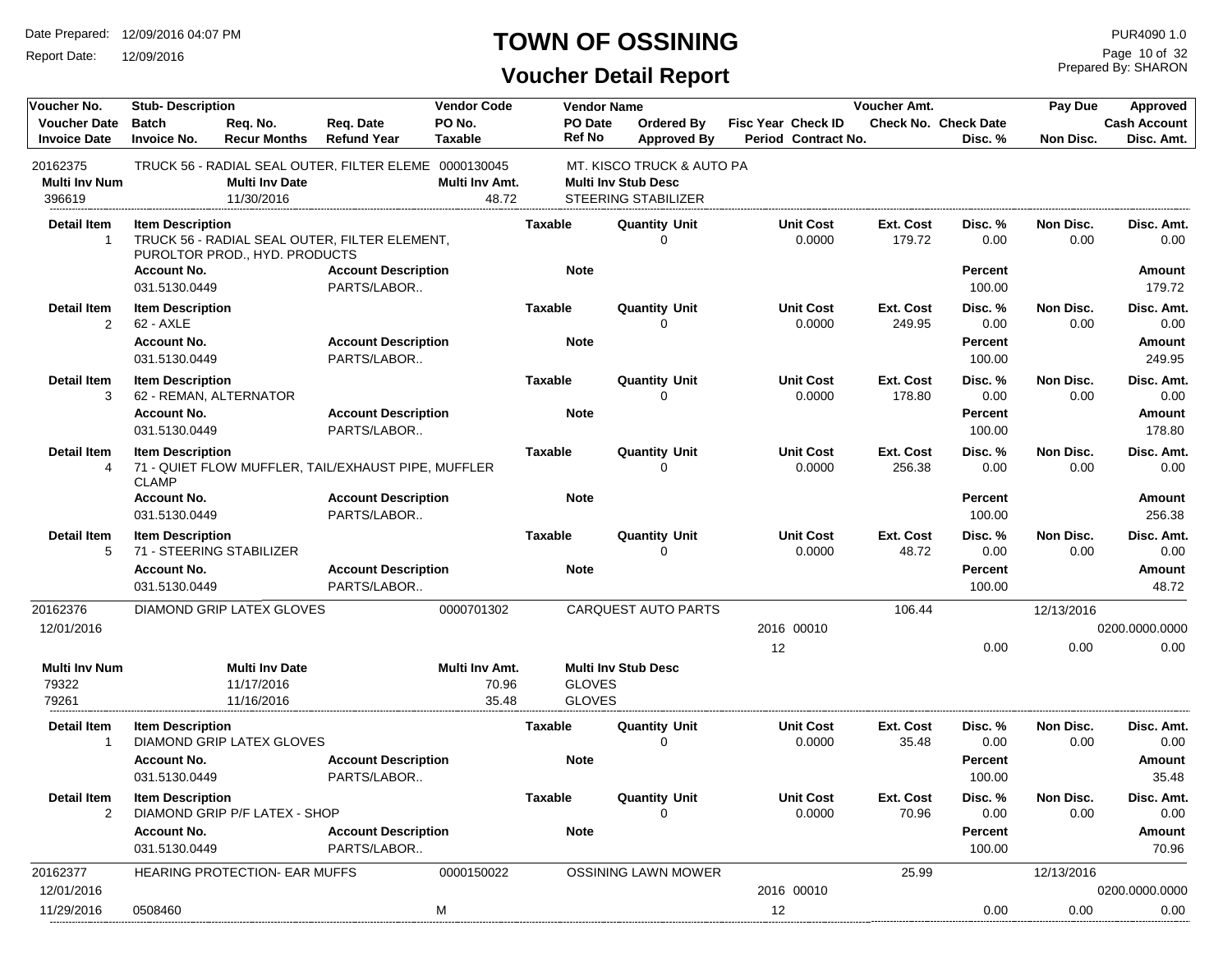Report Date: 12/09/2016

# **TOWN OF OSSINING**

**Voucher Detail Report**

Prepared By: SHARON Page 11 of 32

| Voucher No.                                           | <b>Stub-Description</b>                                                               |                                                                 |                                                                                                                                                         | <b>Vendor Code</b>                           |                | <b>Vendor Name</b>                          |                                  |                                           | Voucher Amt.               |                                             | Pay Due           | Approved                               |
|-------------------------------------------------------|---------------------------------------------------------------------------------------|-----------------------------------------------------------------|---------------------------------------------------------------------------------------------------------------------------------------------------------|----------------------------------------------|----------------|---------------------------------------------|----------------------------------|-------------------------------------------|----------------------------|---------------------------------------------|-------------------|----------------------------------------|
| <b>Voucher Date</b><br><b>Invoice Date</b>            | <b>Batch</b><br><b>Invoice No.</b>                                                    | Req. No.<br><b>Recur Months</b>                                 | Reg. Date<br><b>Refund Year</b>                                                                                                                         | PO No.<br>Taxable                            |                | PO Date<br><b>Ref No</b>                    | Ordered By<br><b>Approved By</b> | Fisc Year Check ID<br>Period Contract No. |                            | Check No. Check Date<br>Disc. %             | Non Disc.         | <b>Cash Account</b><br>Disc. Amt.      |
| 20162377                                              |                                                                                       | <b>HEARING PROTECTION- EAR MUFFS</b>                            |                                                                                                                                                         | 0000150022                                   |                |                                             | OSSINING LAWN MOWER              |                                           |                            |                                             |                   |                                        |
| <b>Detail Item</b><br>$\mathbf 1$                     | <b>Item Description</b><br><b>Account No.</b><br>031.5140.0419                        | <b>HEARING PROTECTION- EAR MUFFS</b>                            | <b>Account Description</b><br>MAINT./REPAIR                                                                                                             |                                              | Taxable<br>м   | <b>Note</b>                                 | <b>Quantity Unit</b><br>U        | <b>Unit Cost</b><br>0.0000                | Ext. Cost<br>25.99         | Disc. %<br>0.00<br><b>Percent</b><br>100.00 | Non Disc.<br>0.00 | Disc. Amt.<br>0.00<br>Amount<br>25.99  |
| 20162378                                              |                                                                                       |                                                                 | TRUCK 66 - TIRES 245/70R19.5 GYR G622 DRV G  0000030050                                                                                                 |                                              |                |                                             | <b>CORSI TIRE OF OSSINING</b>    |                                           | 564.50                     |                                             | 12/13/2016        |                                        |
| 12/01/2016                                            |                                                                                       |                                                                 |                                                                                                                                                         |                                              |                |                                             |                                  | 2016 00010                                |                            |                                             |                   | 0200.0000.0000                         |
| 11/17/2016                                            | G67048                                                                                |                                                                 |                                                                                                                                                         |                                              |                |                                             |                                  | 12                                        |                            | 0.00                                        | 0.00              | 0.00                                   |
| <b>Detail Item</b><br>$\mathbf 1$                     | <b>Item Description</b><br><b>Account No.</b><br>031.5130.0449                        | CHANGEOVERS LOOSE, BALANCE BAG D, ETC.                          | TRUCK 66 - TIRES 245/70R19.5 GYR G622 DRV G BLK, STK<br>#139-913-205, STEM STEEL SAFETY VALVE, 245/70R19.5<br><b>Account Description</b><br>PARTS/LABOR |                                              | Taxable        | <b>Note</b>                                 | <b>Quantity Unit</b><br>0        | <b>Unit Cost</b><br>0.0000                | <b>Ext. Cost</b><br>564.50 | Disc. %<br>0.00<br>Percent<br>100.00        | Non Disc.<br>0.00 | Disc. Amt.<br>0.00<br>Amount<br>564.50 |
| 20162379                                              |                                                                                       | <b>TRUCK 52 - TUBE ASSEMBLIES</b>                               |                                                                                                                                                         | 0000010049                                   |                |                                             | ARKEL MOTORS, INC.               |                                           | 99.22                      |                                             | 12/13/2016        |                                        |
| 12/01/2016                                            |                                                                                       |                                                                 |                                                                                                                                                         |                                              |                |                                             |                                  | 2016 00010                                |                            |                                             |                   | 0200.0000.0000                         |
| 11/21/2016                                            | 193092                                                                                |                                                                 |                                                                                                                                                         |                                              |                |                                             |                                  | $12 \overline{ }$                         |                            | 0.00                                        | 0.00              | 0.00                                   |
| <b>Detail Item</b><br>-1                              | <b>Item Description</b><br><b>Account No.</b><br>031.5130.0449                        | TRUCK 52 - TUBE ASSEMBLIES                                      | <b>Account Description</b><br>PARTS/LABOR                                                                                                               |                                              | Taxable        | <b>Note</b>                                 | <b>Quantity Unit</b><br>0        | <b>Unit Cost</b><br>0.0000                | Ext. Cost<br>99.22         | Disc. %<br>0.00<br><b>Percent</b><br>100.00 | Non Disc.<br>0.00 | Disc. Amt.<br>0.00<br>Amount<br>99.22  |
| 20162380                                              | PUMP LEVER SOLVENTS                                                                   |                                                                 |                                                                                                                                                         | 0000271269                                   |                |                                             | <b>WINZER CORPORATION</b>        |                                           | 796.19                     |                                             | 12/13/2016        |                                        |
| 12/01/2016                                            |                                                                                       |                                                                 |                                                                                                                                                         |                                              |                |                                             |                                  | 2016 00010                                |                            |                                             |                   | 0200.0000.0000                         |
|                                                       |                                                                                       |                                                                 |                                                                                                                                                         |                                              |                |                                             |                                  | 12                                        |                            | 0.00                                        | 0.00              | 0.00                                   |
| <b>Multi Inv Num</b><br>5735899<br>5735900<br>5735901 |                                                                                       | <b>Multi Inv Date</b><br>11/18/2016<br>11/18/2016<br>11/18/2016 |                                                                                                                                                         | Multi Inv Amt.<br>102.50<br>391.02<br>302.67 |                | <b>SOLVENTS</b><br><b>SUPPLIES</b><br>HOSE4 | <b>Multi Inv Stub Desc</b>       |                                           |                            |                                             |                   |                                        |
| Detail Item<br>-1                                     | <b>Item Description</b><br>PUMP LEVER SOLVENTS<br><b>Account No.</b><br>031.5130.0449 |                                                                 | <b>Account Description</b><br>PARTS/LABOR                                                                                                               |                                              | Taxable        | <b>Note</b>                                 | <b>Quantity Unit</b><br>0        | Unit Cost<br>0.0000                       | Ext. Cost<br>102.50        | Disc. %<br>0.00<br><b>Percent</b><br>100.00 | Non Disc.<br>0.00 | Disc. Amt.<br>0.00<br>Amount<br>102.50 |
| <b>Detail Item</b><br>2                               | <b>Item Description</b><br><b>Account No.</b>                                         | SEAL RINGS, HOSE CLAMPS, ETC.                                   | WASHERS, BUSHINGS, WASHERS, HOSE CLAMPS, HEAT<br><b>Account Description</b>                                                                             |                                              | <b>Taxable</b> | <b>Note</b>                                 | <b>Quantity Unit</b><br>0        | <b>Unit Cost</b><br>0.0000                | Ext. Cost<br>391.02        | Disc. %<br>0.00<br><b>Percent</b>           | Non Disc.<br>0.00 | Disc. Amt.<br>0.00<br>Amount           |
|                                                       | 031.5130.0449                                                                         |                                                                 | PARTS/LABOR                                                                                                                                             |                                              |                |                                             |                                  |                                           |                            | 100.00                                      |                   | 391.02                                 |
| <b>Detail Item</b><br>3                               | <b>Item Description</b><br>HOSE<br><b>Account No.</b><br>031.5130.0449                |                                                                 | <b>Account Description</b><br>PARTS/LABOR                                                                                                               |                                              | <b>Taxable</b> | <b>Note</b>                                 | <b>Quantity Unit</b><br>$\Omega$ | <b>Unit Cost</b><br>0.0000                | Ext. Cost<br>302.67        | Disc.%<br>0.00<br><b>Percent</b><br>100.00  | Non Disc.<br>0.00 | Disc. Amt.<br>0.00<br>Amount<br>302.67 |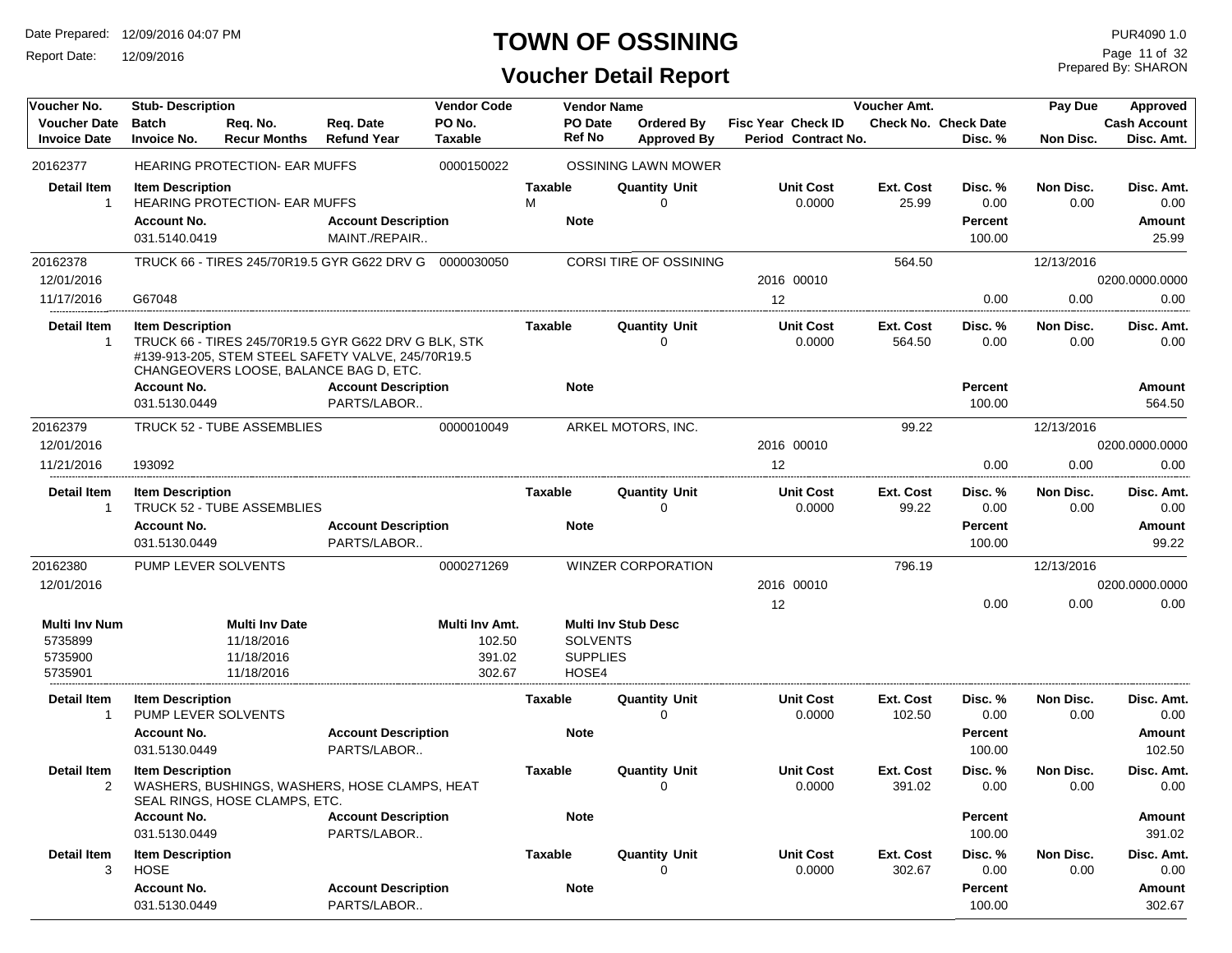Report Date: 12/09/2016

### **TOWN OF OSSINING**

# **Voucher Detail Report**

Prepared By: SHARON Page 12 of 32

| Voucher No.                                | <b>Stub-Description</b>             |                                    |                                                      | <b>Vendor Code</b>       |                          | <b>Vendor Name</b> |                                                          |                   |                                           | <b>Voucher Amt.</b> |                                        | Pay Due           | Approved                          |
|--------------------------------------------|-------------------------------------|------------------------------------|------------------------------------------------------|--------------------------|--------------------------|--------------------|----------------------------------------------------------|-------------------|-------------------------------------------|---------------------|----------------------------------------|-------------------|-----------------------------------|
| <b>Voucher Date</b><br><b>Invoice Date</b> | <b>Batch</b><br><b>Invoice No.</b>  | Req. No.<br><b>Recur Months</b>    | Reg. Date<br><b>Refund Year</b>                      | PO No.<br><b>Taxable</b> | PO Date<br><b>Ref No</b> |                    | Ordered By<br><b>Approved By</b>                         |                   | Fisc Year Check ID<br>Period Contract No. |                     | <b>Check No. Check Date</b><br>Disc. % | Non Disc.         | <b>Cash Account</b><br>Disc. Amt. |
| 20162381                                   |                                     | 25 PC-MAC METRIC TAP/DIE SET       |                                                      | 0000701449               |                          |                    | MAC TOOLS, PESAVENTO, ANDREW                             |                   |                                           | 350.00              |                                        | 12/13/2016        |                                   |
| 12/01/2016                                 |                                     |                                    |                                                      |                          |                          |                    |                                                          |                   | 2016 00010                                |                     |                                        |                   | 0200.0000.0000                    |
| 11/29/2016                                 | D30282                              |                                    |                                                      |                          |                          |                    |                                                          | $12 \overline{ }$ |                                           |                     | 0.00                                   | 0.00              | 0.00                              |
| <b>Detail Item</b><br>-1                   | <b>Item Description</b>             | 25 PC-MAC METRIC TAP/DIE SET       |                                                      |                          | Taxable                  |                    | <b>Quantity Unit</b><br>0                                |                   | <b>Unit Cost</b><br>0.0000                | Ext. Cost<br>350.00 | Disc. %<br>0.00                        | Non Disc.<br>0.00 | Disc. Amt.<br>0.00                |
|                                            | <b>Account No.</b><br>031.5130.0449 |                                    | <b>Account Description</b><br>PARTS/LABOR            |                          | <b>Note</b>              |                    |                                                          |                   |                                           |                     | <b>Percent</b><br>100.00               |                   | <b>Amount</b><br>350.00           |
| 20162382                                   |                                     | SUPPLIES FOR SIGN AT DALE CEMETERY |                                                      | 0000130027               |                          |                    | MELROSE LUMBER CO., INC.                                 |                   |                                           | 37.39               |                                        | 12/13/2016        |                                   |
| 12/02/2016                                 |                                     |                                    |                                                      |                          |                          |                    |                                                          |                   | 2016 00010                                |                     |                                        |                   | 0200.0000.0000                    |
| 11/09/2016                                 | A179468                             |                                    |                                                      |                          |                          |                    |                                                          | 12                |                                           |                     | 0.00                                   | 0.00              | 0.00                              |
| <b>Detail Item</b><br>$\mathbf{1}$         | <b>Item Description</b>             | SUPPLIES FOR SIGN AT DALE CEMETERY |                                                      |                          | Taxable                  |                    | Quantity Unit                                            |                   | <b>Unit Cost</b><br>37.3900               | Ext. Cost<br>37.39  | Disc. %<br>0.00                        | Non Disc.<br>0.00 | Disc. Amt.<br>0.00                |
|                                            | <b>Account No.</b><br>032.8810.0419 |                                    | <b>Account Description</b><br>MAINT./REPAIR          |                          | <b>Note</b>              |                    |                                                          |                   |                                           |                     | <b>Percent</b><br>100.00               |                   | <b>Amount</b><br>37.39            |
| 20162383                                   |                                     |                                    | SUPPLIES FOR DALE CEMETERY 2003 JEEP LIBE 0000701302 |                          |                          |                    | <b>CARQUEST AUTO PARTS</b>                               |                   |                                           | 23.98               |                                        | 12/13/2016        |                                   |
| 12/02/2016                                 |                                     |                                    |                                                      |                          |                          |                    |                                                          |                   | 2016 00010                                |                     |                                        |                   | 0200.0000.0000                    |
|                                            |                                     |                                    |                                                      |                          |                          |                    |                                                          | 12                |                                           |                     | 0.00                                   | 0.00              | 0.00                              |
| <b>Multi Inv Num</b>                       |                                     | <b>Multi Inv Date</b>              |                                                      | Multi Inv Amt.           |                          |                    | <b>Multi Inv Stub Desc</b>                               |                   |                                           |                     |                                        |                   |                                   |
| 14891-79492<br>14891-79684                 |                                     | 11/18/2016<br>11/21/2016           |                                                      | 13.59<br>10.39           |                          |                    | 1 BWD PT5721 SOCKET<br><b>SWITCH - OIL PRESSURE</b>      |                   |                                           |                     |                                        |                   |                                   |
| Detail Item<br>$\mathbf 1$                 | <b>Item Description</b>             |                                    | SUPPLIES FOR DALE CEMETERY 2003 JEEP LIBERTY         |                          | Taxable                  |                    | <b>Quantity Unit</b>                                     |                   | <b>Unit Cost</b><br>23.9800               | Ext. Cost<br>23.98  | Disc. %<br>0.00                        | Non Disc.<br>0.00 | Disc. Amt.<br>0.00                |
|                                            | <b>Account No.</b><br>032.8810.0419 |                                    | <b>Account Description</b><br>MAINT./REPAIR          |                          | <b>Note</b>              |                    |                                                          |                   |                                           |                     | <b>Percent</b><br>100.00               |                   | <b>Amount</b><br>23.98            |
| 20162384                                   |                                     | PARTS FOR DALE CEMETERY JEEP       |                                                      | 0000030178               |                          |                    | <b>CROTON AUTO PARK</b>                                  |                   |                                           | 115.50              |                                        | 12/13/2016        |                                   |
| 12/02/2016                                 |                                     |                                    |                                                      |                          |                          |                    |                                                          |                   | 2016 00010                                |                     |                                        |                   | 0200.0000.0000                    |
| 11/22/2016                                 | 107300                              |                                    |                                                      |                          |                          |                    |                                                          | 12                |                                           |                     | 0.00                                   | 0.00              | 0.00                              |
| <b>Detail Item</b><br>-1                   | <b>Item Description</b>             | PARTS FOR DALE CEMETERY JEEP       |                                                      |                          | Taxable                  |                    | <b>Quantity Unit</b>                                     |                   | <b>Unit Cost</b><br>115.5000              | Ext. Cost<br>115.50 | Disc. %<br>0.00                        | Non Disc.<br>0.00 | Disc. Amt.<br>0.00                |
|                                            | <b>Account No.</b><br>032.8810.0419 |                                    | <b>Account Description</b><br>MAINT./REPAIR          |                          | <b>Note</b>              |                    |                                                          |                   |                                           |                     | <b>Percent</b><br>100.00               |                   | Amount<br>115.50                  |
| 20162385                                   |                                     | SUPPLIES FOR PARKS #27             |                                                      | 0000130045               |                          |                    | MT. KISCO TRUCK & AUTO PA                                |                   |                                           | 377.95              |                                        | 12/13/2016        |                                   |
| 12/02/2016                                 |                                     |                                    |                                                      |                          |                          |                    |                                                          |                   | 2016 00010                                |                     |                                        |                   | 0200.0000.0000                    |
|                                            |                                     |                                    |                                                      |                          |                          |                    |                                                          | 12                |                                           |                     | 0.00                                   | 0.00              | 0.00                              |
| <b>Multi Inv Num</b>                       |                                     | <b>Multi Inv Date</b>              |                                                      | Multi Inv Amt.           |                          |                    | <b>Multi Inv Stub Desc</b>                               |                   |                                           |                     |                                        |                   |                                   |
| 393963<br>393988                           |                                     | 11/17/2016<br>11/17/2016           |                                                      | 333.00<br>44.95          |                          |                    | <b>REMAN STARTER</b><br>FILTER, FILTER, & MID AIR FILTER |                   |                                           |                     |                                        |                   |                                   |
| Detail Item                                | <b>Item Description</b>             |                                    |                                                      |                          | Taxable                  |                    | <b>Quantity Unit</b>                                     |                   | <b>Unit Cost</b>                          | Ext. Cost           | Disc. %                                | Non Disc.         | Disc. Amt.                        |
|                                            |                                     | SUPPLIES FOR PARKS #27             |                                                      |                          |                          |                    |                                                          |                   | 377.9500                                  | 377.95              | 0.00                                   | 0.00              | 0.00                              |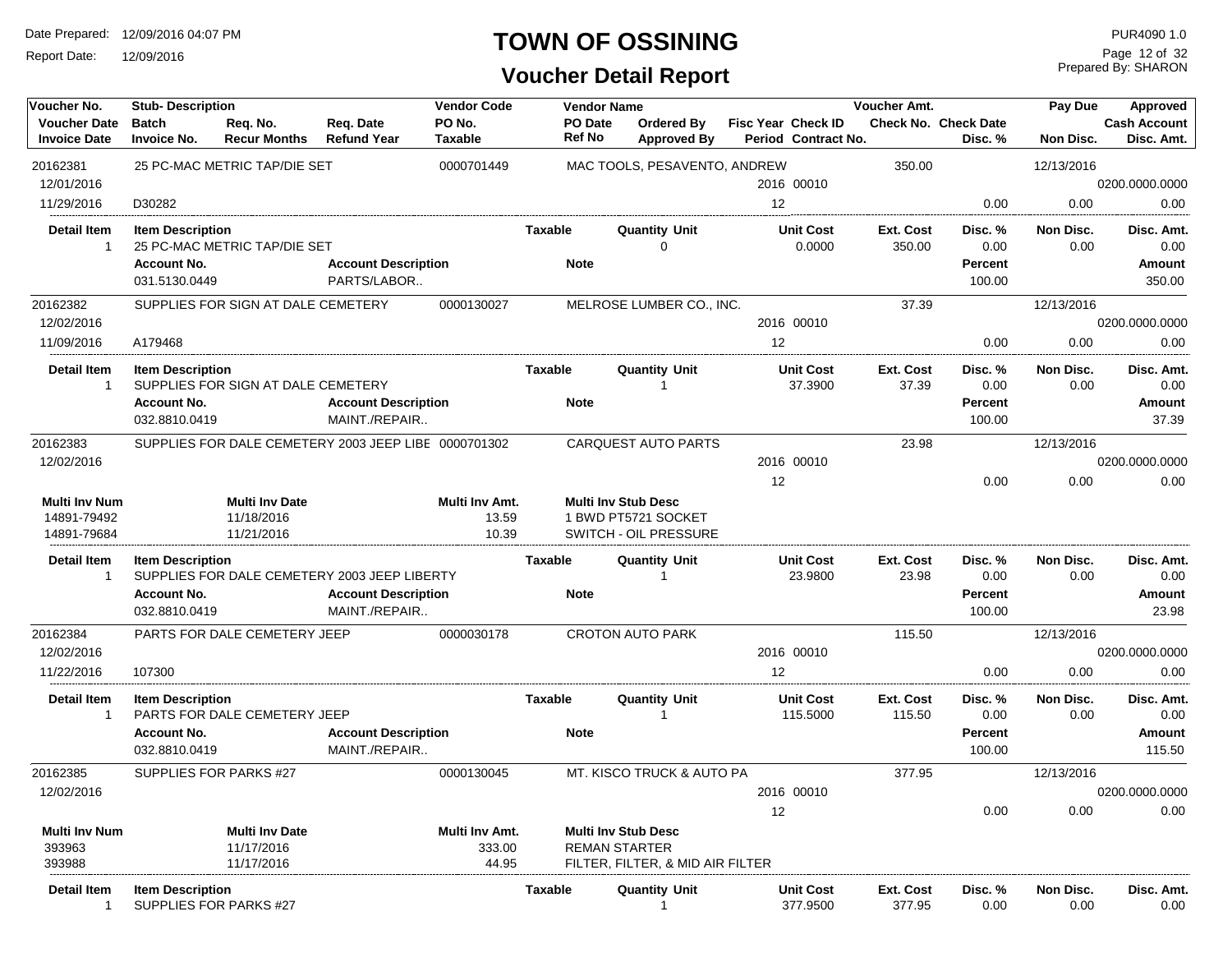Report Date: 12/09/2016

### **TOWN OF OSSINING**

Prepared By: SHARON Page 13 of 32

| Voucher No.                                | <b>Stub-Description</b>                        |                                     |                                                     | <b>Vendor Code</b>       |                | <b>Vendor Name</b> |                                  |    |                                           | Voucher Amt.        |                                        | Pay Due           | Approved                          |
|--------------------------------------------|------------------------------------------------|-------------------------------------|-----------------------------------------------------|--------------------------|----------------|--------------------|----------------------------------|----|-------------------------------------------|---------------------|----------------------------------------|-------------------|-----------------------------------|
| <b>Voucher Date</b><br><b>Invoice Date</b> | <b>Batch</b><br><b>Invoice No.</b>             | Req. No.<br><b>Recur Months</b>     | Reg. Date<br><b>Refund Year</b>                     | PO No.<br><b>Taxable</b> |                | PO Date<br>Ref No  | Ordered By<br><b>Approved By</b> |    | Fisc Year Check ID<br>Period Contract No. |                     | <b>Check No. Check Date</b><br>Disc. % | Non Disc.         | <b>Cash Account</b><br>Disc. Amt. |
| 20162385                                   |                                                | SUPPLIES FOR PARKS #27              |                                                     | 0000130045               |                |                    | MT. KISCO TRUCK & AUTO PA        |    |                                           |                     |                                        |                   |                                   |
|                                            | <b>Account No.</b><br>010.7110.0449            |                                     | <b>Account Description</b><br>PARTS/LABOR           |                          |                | <b>Note</b>        |                                  |    |                                           |                     | <b>Percent</b><br>100.00               |                   | Amount<br>377.95                  |
| 20162386                                   | TIRES FOR PARKS #27                            |                                     |                                                     | 0000030050               |                |                    | CORSI TIRE OF OSSINING           |    |                                           | 150.00              |                                        | 12/13/2016        |                                   |
| 12/02/2016                                 |                                                |                                     |                                                     |                          |                |                    |                                  |    | 2016 00010                                |                     |                                        |                   | 0200.0000.0000                    |
| 11/17/2016                                 | G67002                                         |                                     |                                                     |                          |                |                    |                                  | 12 |                                           |                     | 0.00                                   | 0.00              | 0.00                              |
| <b>Detail Item</b><br>$\mathbf{1}$         | <b>Item Description</b><br>TIRES FOR PARKS #27 |                                     |                                                     |                          | Taxable        |                    | <b>Quantity Unit</b>             |    | <b>Unit Cost</b><br>150.0000              | Ext. Cost<br>150.00 | Disc. %<br>0.00                        | Non Disc.<br>0.00 | Disc. Amt.<br>0.00                |
|                                            | <b>Account No.</b><br>010.7110.0449            |                                     | <b>Account Description</b><br>PARTS/LABOR           |                          |                | <b>Note</b>        |                                  |    |                                           |                     | <b>Percent</b><br>100.00               |                   | Amount<br>150.00                  |
| 20162387                                   |                                                |                                     | NYS INSPECTION FOR PARKS 2003 FORD TAURL 0000130255 |                          |                |                    | MANICCHIO BROTHERS, INC.         |    |                                           | 37.00               |                                        | 12/13/2016        |                                   |
| 12/02/2016                                 |                                                |                                     |                                                     |                          |                |                    |                                  |    | 2016 00010                                |                     |                                        |                   | 0200.0000.0000                    |
| 10/12/2016                                 | 47553                                          |                                     |                                                     | М                        |                |                    |                                  | 12 |                                           |                     | 0.00                                   | 0.00              | 0.00                              |
| <b>Detail Item</b><br>$\mathbf{1}$         | <b>Item Description</b>                        |                                     | NYS INSPECTION FOR PARKS 2003 FORD TAURUS           |                          | Taxable<br>М   |                    | <b>Quantity Unit</b>             |    | <b>Unit Cost</b><br>37.0000               | Ext. Cost<br>37.00  | Disc. %<br>0.00                        | Non Disc.<br>0.00 | Disc. Amt.<br>0.00                |
|                                            | <b>Account No.</b><br>010.7110.0449            |                                     | <b>Account Description</b><br>PARTS/LABOR           |                          |                | <b>Note</b>        |                                  |    |                                           |                     | <b>Percent</b>                         |                   | Amount                            |
|                                            |                                                |                                     |                                                     |                          |                |                    |                                  |    |                                           |                     | 100.00                                 |                   | 37.00                             |
| 20162388<br>12/02/2016                     |                                                |                                     | TOWN CHARGE FOR MONTH OF DECEMBER 201 0000190041    |                          |                |                    | SPCA OF WESTCHESTER              |    | 2016 00010                                | 970.98              |                                        | 12/13/2016        | 0200.0000.0000                    |
| 12/01/2016                                 | 12-2016                                        |                                     |                                                     |                          |                |                    |                                  | 12 |                                           |                     | 0.00                                   | 0.00              | 0.00                              |
| <b>Detail Item</b>                         | <b>Item Description</b>                        |                                     |                                                     |                          | Taxable        |                    | <b>Quantity Unit</b>             |    | <b>Unit Cost</b>                          | Ext. Cost           | Disc. %                                | Non Disc.         | Disc. Amt.                        |
| $\mathbf{1}$                               |                                                |                                     | TOWN CHARGE FOR MONTH OF DECEMBER 2016              |                          |                |                    | 0                                |    | 0.0000                                    | 970.98              | 0.00                                   | 0.00              | 0.00                              |
|                                            | <b>Account No.</b><br>020.3510.0445            |                                     | <b>Account Description</b><br>SPCA CONTRACT         |                          |                | <b>Note</b>        |                                  |    |                                           |                     | <b>Percent</b><br>100.00               |                   | Amount<br>970.98                  |
| 20162389                                   |                                                | COPY PAPER, TAPE LOGO DESK, PENCILS |                                                     | 0000190004               |                |                    | STAPLES, INC. AND SUBSIDIARIES   |    |                                           | 64.33               |                                        | 12/13/2016        |                                   |
| 12/06/2016                                 |                                                |                                     |                                                     |                          |                |                    |                                  |    | 2016 00010                                |                     |                                        |                   | 0200.0000.0000                    |
| 11/22/2016                                 | 3321945739                                     |                                     |                                                     |                          |                |                    |                                  | 12 |                                           |                     | 0.00                                   | 0.00              | 0.00                              |
| <b>Detail Item</b><br>$\mathbf{1}$         | <b>Item Description</b>                        | COPY PAPER, TAPE LOGO DESK, PENCILS |                                                     |                          | Taxable        |                    | <b>Quantity Unit</b><br>$\Omega$ |    | <b>Unit Cost</b><br>0.0000                | Ext. Cost<br>64.33  | Disc. %<br>0.00                        | Non Disc.<br>0.00 | Disc. Amt.<br>0.00                |
|                                            | <b>Account No.</b><br>010.1410.0401            |                                     | <b>Account Description</b><br>SUPPLIES              |                          |                | <b>Note</b>        |                                  |    |                                           |                     | <b>Percent</b><br>100.00               |                   | Amount<br>64.33                   |
| 20162390                                   |                                                |                                     | STORAGE OF VOTING MACHINES FOR THE MON 0000130013   |                          |                |                    | MANY'S WAREHOUSE & STORAGE INC   |    |                                           | 820.00              |                                        | 12/13/2016        | 0200.0000.0000                    |
| 12/06/2016<br>12/01/2016                   | 6971                                           |                                     |                                                     |                          |                |                    |                                  | 12 | 2016 00010                                |                     | 0.00                                   | 0.00              | 0.00                              |
|                                            |                                                |                                     |                                                     |                          |                |                    |                                  |    |                                           |                     |                                        |                   | Disc. Amt.                        |
| <b>Detail Item</b><br>$\mathbf{1}$         | <b>Item Description</b><br>DECEMBER 2016       |                                     | STORAGE OF VOTING MACHINES FOR THE MONTH OF         |                          | <b>Taxable</b> |                    | <b>Quantity Unit</b><br>0        |    | <b>Unit Cost</b><br>0.0000                | Ext. Cost<br>820.00 | Disc.%<br>0.00                         | Non Disc.<br>0.00 | 0.00                              |
|                                            | <b>Account No.</b><br>010.1450.0432            |                                     | <b>Account Description</b><br>CARTING/LIGHT         |                          |                | <b>Note</b>        |                                  |    |                                           |                     | <b>Percent</b><br>100.00               |                   | Amount<br>820.00                  |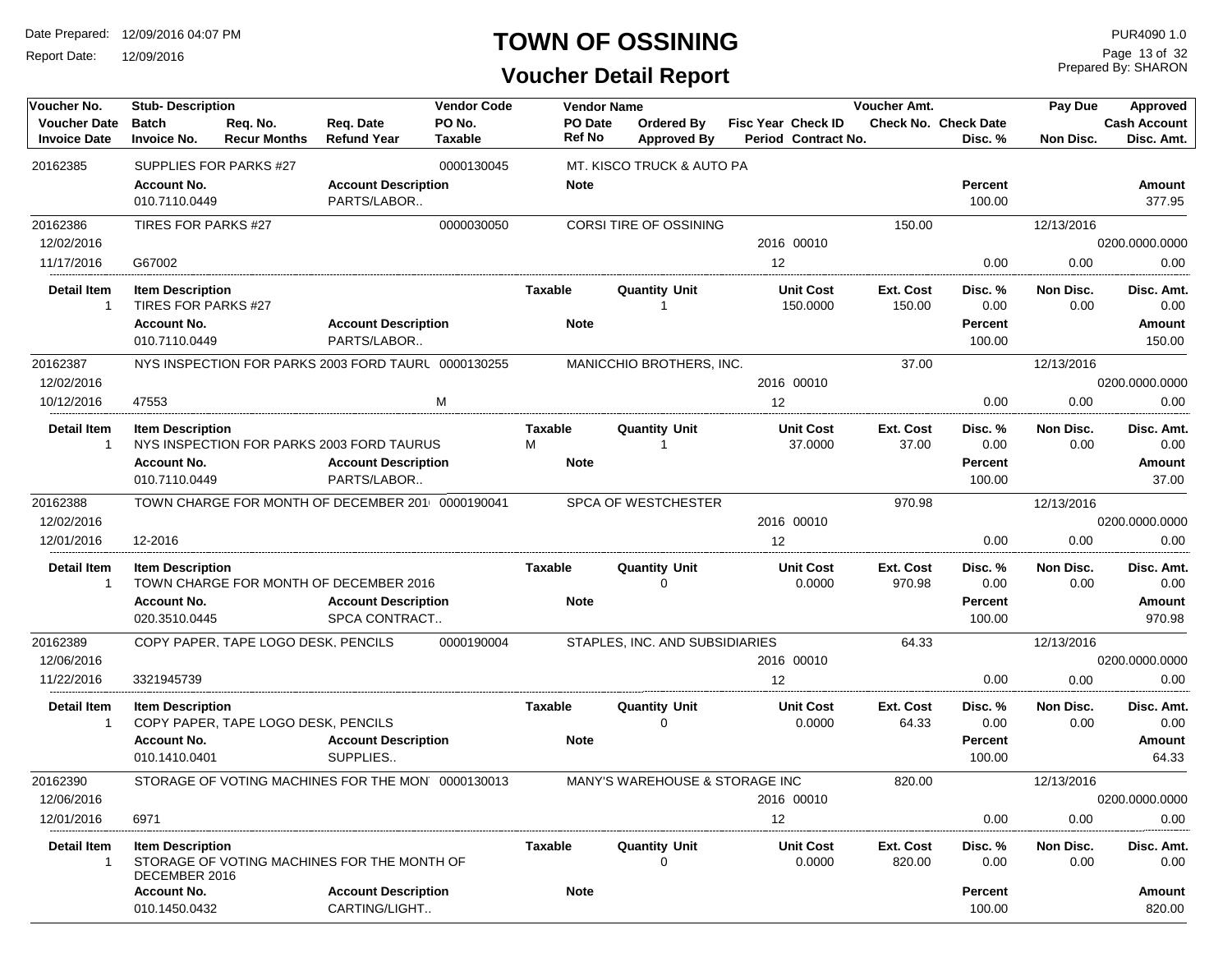Report Date: 12/09/2016

### **TOWN OF OSSINING**

# **Voucher Detail Report**

Prepared By: SHARON Page 14 of 32

| Voucher No.                                                          | <b>Stub- Description</b>                     |                                                                               |                                                                                                 | <b>Vendor Code</b>                                    |                     | <b>Vendor Name</b>       |                                                    |                                                                                                                                                                       | Voucher Amt.          |                                        | Pay Due           | Approved                          |
|----------------------------------------------------------------------|----------------------------------------------|-------------------------------------------------------------------------------|-------------------------------------------------------------------------------------------------|-------------------------------------------------------|---------------------|--------------------------|----------------------------------------------------|-----------------------------------------------------------------------------------------------------------------------------------------------------------------------|-----------------------|----------------------------------------|-------------------|-----------------------------------|
| <b>Voucher Date</b><br><b>Invoice Date</b>                           | <b>Batch</b><br><b>Invoice No.</b>           | Req. No.<br><b>Recur Months</b>                                               | Req. Date<br><b>Refund Year</b>                                                                 | PO No.<br><b>Taxable</b>                              |                     | PO Date<br><b>Ref No</b> | Ordered By<br><b>Approved By</b>                   | Fisc Year Check ID<br>Period Contract No.                                                                                                                             |                       | <b>Check No. Check Date</b><br>Disc. % | Non Disc.         | <b>Cash Account</b><br>Disc. Amt. |
| 20162391                                                             |                                              | SHINE HOUSE CONSTRUCTION WASTE                                                |                                                                                                 | 0000700183                                            |                     |                          | <b>SUBURBAN CARTING</b>                            |                                                                                                                                                                       | 595.00                |                                        | 12/13/2016        |                                   |
| 12/06/2016                                                           |                                              |                                                                               |                                                                                                 |                                                       |                     |                          |                                                    | 2016 00010                                                                                                                                                            |                       |                                        |                   | 0200.0000.0000                    |
| 02/29/2016                                                           | 482778                                       |                                                                               |                                                                                                 | M                                                     |                     |                          |                                                    | 12                                                                                                                                                                    |                       | 0.00                                   | 0.00              | 0.00                              |
| <b>Detail Item</b><br>-1                                             | <b>Item Description</b>                      | SHINE HOUSE CONSTRUCTION WASTE                                                |                                                                                                 |                                                       | <b>Taxable</b><br>M |                          | <b>Quantity Unit</b>                               | <b>Unit Cost</b><br>595.0000                                                                                                                                          | Ext. Cost<br>595.00   | Disc. %<br>0.00                        | Non Disc.<br>0.00 | Disc. Amt.<br>0.00                |
|                                                                      | <b>Account No.</b><br>037.7110.2183          |                                                                               | <b>Account Description</b><br>SHINEHOUSE RESTORATION                                            |                                                       |                     | <b>Note</b>              |                                                    |                                                                                                                                                                       |                       | <b>Percent</b><br>100.00               |                   | <b>Amount</b><br>595.00           |
| 20162392<br>12/06/2016                                               |                                              | DOG PARK UNIT (YEAR-ROUND), 12/1-12/31                                        |                                                                                                 | 0000030137                                            |                     |                          | CALL-A-HEAD CORP.                                  | 2016 00010                                                                                                                                                            | 36.50                 |                                        | 12/13/2016        | 0200.0000.0000                    |
| 11/29/2016                                                           | A-936049                                     |                                                                               |                                                                                                 |                                                       |                     |                          |                                                    | 12                                                                                                                                                                    |                       | 0.00                                   | 0.00              | 0.00                              |
| <b>Detail Item</b><br>-1                                             | <b>Item Description</b>                      | DOG PARK UNIT (YEAR-ROUND), 12/1-12/31                                        |                                                                                                 |                                                       | <b>Taxable</b>      |                          | <b>Quantity Unit</b><br>-1                         | <b>Unit Cost</b><br>36.5000                                                                                                                                           | Ext. Cost<br>36.50    | Disc. %<br>0.00                        | Non Disc.<br>0.00 | Disc. Amt.<br>0.00                |
|                                                                      | <b>Account No.</b><br>010.7110.0419          |                                                                               | <b>Account Description</b><br>MAINT./REPAIR                                                     |                                                       |                     | <b>Note</b>              |                                                    |                                                                                                                                                                       |                       | <b>Percent</b><br>100.00               |                   | Amount<br>36.50                   |
| 20162393                                                             |                                              |                                                                               | COORDINATOR FOR FALL CO-ED SOFTBALL FOF 0000701414                                              |                                                       |                     |                          | MURPHY, EDWINA                                     |                                                                                                                                                                       | 2,762.97              |                                        | 12/13/2016        |                                   |
| 12/07/2016                                                           |                                              |                                                                               |                                                                                                 |                                                       |                     |                          |                                                    | 2016 00010                                                                                                                                                            |                       |                                        |                   | 0200.0000.0000                    |
|                                                                      |                                              |                                                                               |                                                                                                 | М                                                     |                     |                          |                                                    | 12                                                                                                                                                                    |                       | 0.00                                   | 0.00              | 0.00                              |
| <b>Multi Inv Num</b><br>10292016<br>09262016<br>07192016<br>08102016 |                                              | <b>Multi Inv Date</b><br>10/29/2016<br>09/26/2016<br>07/19/2016<br>08/10/2016 |                                                                                                 | Multi Inv Amt.<br>260.39<br>9.00<br>33.58<br>2,460.00 |                     |                          | <b>Multi Inv Stub Desc</b><br>82 GAMES @ \$30/GAME | REIMBURSEMENT FOR BBQ SUPPLIES AT STOP&SHOP AND SHOP RITE<br>REIMBURSEMENT FOR 3 KEYS FROM BEASLEY'S<br>REIMBURSEMENT FOR 2 STRIKE MATS + SHIPPING AT LAUR-LEE SPORTS |                       |                                        |                   |                                   |
| <b>Detail Item</b><br>$\mathbf{1}$                                   | <b>Item Description</b>                      |                                                                               | COORDINATOR FOR FALL CO-ED SOFTBALL FOR 82 GAMES<br>AND REIMBURSEMENT FOR PURCHASES OF SUPPLIES |                                                       | <b>Taxable</b><br>М |                          | <b>Quantity Unit</b>                               | <b>Unit Cost</b><br>2,762.9700                                                                                                                                        | Ext. Cost<br>2,762.97 | Disc. %<br>0.00                        | Non Disc.<br>0.00 | Disc. Amt.<br>0.00                |
|                                                                      | <b>Account No.</b><br>010.7310.0475          |                                                                               | <b>Account Description</b><br>TOWN GENERAL-RECREATION<br>PROGRAMS-CONTRACTUAL                   |                                                       |                     | <b>Note</b>              |                                                    |                                                                                                                                                                       |                       | <b>Percent</b><br>100.00               |                   | <b>Amount</b><br>2,762.97         |
| 20162394                                                             |                                              |                                                                               | ADVERTISING TOWN AUCTION OF FORECLOSED 0000070008                                               |                                                       |                     |                          | THE JOURNAL NEWS                                   |                                                                                                                                                                       | 1,355.60              |                                        | 12/13/2016        |                                   |
| 12/08/2016                                                           |                                              |                                                                               |                                                                                                 |                                                       |                     |                          |                                                    | 2016 00010                                                                                                                                                            |                       |                                        |                   | 0200.0000.0000                    |
|                                                                      |                                              |                                                                               |                                                                                                 |                                                       |                     |                          |                                                    | 12                                                                                                                                                                    |                       | 0.00                                   | 0.00              | 0.00                              |
| <b>Multi Inv Num</b>                                                 |                                              | <b>Multi Inv Date</b>                                                         |                                                                                                 | Multi Inv Amt.                                        |                     |                          | <b>Multi Inv Stub Desc</b>                         |                                                                                                                                                                       |                       |                                        |                   |                                   |
| 0003093406                                                           |                                              | 08/28/2016                                                                    |                                                                                                 | 834.60                                                |                     |                          |                                                    | ADVERTISING TOWN AUCTION OF FORECLOSED PROPERTIES                                                                                                                     |                       |                                        |                   |                                   |
| 0003057407                                                           |                                              | 07/31/2016                                                                    |                                                                                                 | 521.00                                                |                     |                          |                                                    | ADVERTISING TOWN AUCTION OF FORECLOSED PROPERTIES                                                                                                                     |                       |                                        |                   |                                   |
| <b>Detail Item</b>                                                   | <b>Item Description</b><br><b>PROPERTIES</b> |                                                                               | ADVERTISING TOWN AUCTION OF FORECLOSED                                                          |                                                       | <b>Taxable</b>      |                          | <b>Quantity Unit</b>                               | <b>Unit Cost</b><br>1,355.6000                                                                                                                                        | Ext. Cost<br>1,355.60 | Disc. %<br>0.00                        | Non Disc.<br>0.00 | Disc. Amt.<br>0.00                |
|                                                                      | <b>Account No.</b>                           |                                                                               | <b>Account Description</b>                                                                      |                                                       |                     | <b>Note</b>              |                                                    |                                                                                                                                                                       |                       | <b>Percent</b>                         |                   | Amount                            |
|                                                                      | 010.1420.0494                                |                                                                               | PROPERTY AUCTION/SALE OF<br>PROPERTY EXP/TITLE SEARCHES                                         |                                                       |                     |                          |                                                    |                                                                                                                                                                       |                       | 100.00                                 |                   | 1,355.60                          |
| 20162395                                                             |                                              | SENIOR SERVICES FAX. 11/28-12/27                                              |                                                                                                 | 0000220156                                            |                     | <b>VERIZON</b>           |                                                    |                                                                                                                                                                       | 25.80                 |                                        | 12/13/2016        |                                   |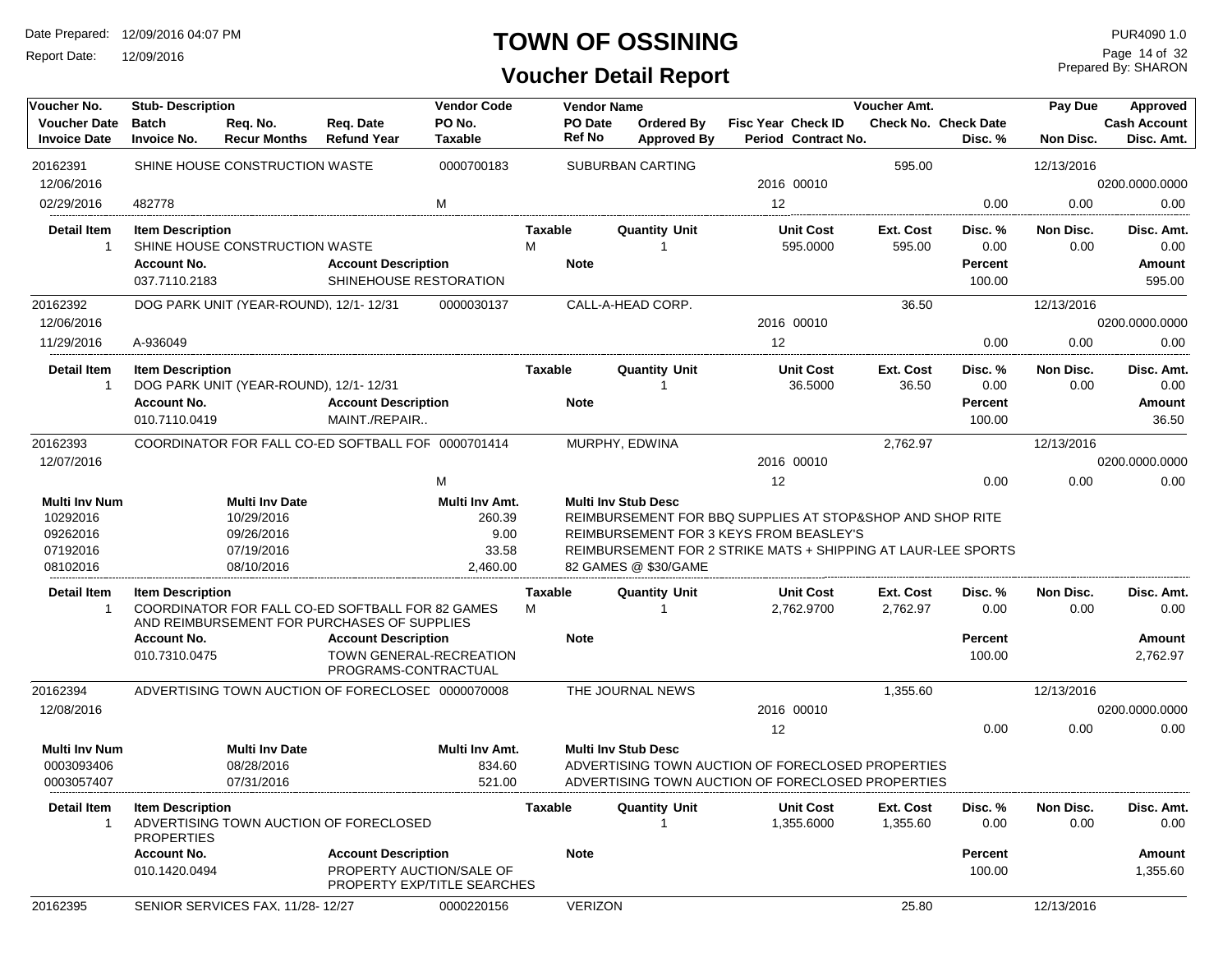Report Date: 12/09/2016

### **TOWN OF OSSINING**

| Voucher No.                                | <b>Stub-Description</b>                              |                                                                                                 |                                                                      | <b>Vendor Code</b>       | <b>Vendor Name</b> |                                  |                                                  | Voucher Amt.          |                                        | Pay Due                  | Approved                          |
|--------------------------------------------|------------------------------------------------------|-------------------------------------------------------------------------------------------------|----------------------------------------------------------------------|--------------------------|--------------------|----------------------------------|--------------------------------------------------|-----------------------|----------------------------------------|--------------------------|-----------------------------------|
| <b>Voucher Date</b><br><b>Invoice Date</b> | <b>Batch</b><br><b>Invoice No.</b>                   | Req. No.<br><b>Recur Months</b>                                                                 | Req. Date<br><b>Refund Year</b>                                      | PO No.<br><b>Taxable</b> | PO Date<br>Ref No  | Ordered Bv<br><b>Approved By</b> | <b>Fisc Year Check ID</b><br>Period Contract No. |                       | <b>Check No. Check Date</b><br>Disc. % | Non Disc.                | <b>Cash Account</b><br>Disc. Amt. |
| 20162395                                   |                                                      | SENIOR SERVICES FAX, 11/28-12/27                                                                |                                                                      | 0000220156               | <b>VERIZON</b>     |                                  |                                                  |                       |                                        |                          |                                   |
| 12/08/2016                                 |                                                      |                                                                                                 |                                                                      |                          |                    |                                  | 2016 00010                                       |                       |                                        |                          | 0200.0000.0000                    |
| 12/23/2016                                 | 12232016                                             |                                                                                                 |                                                                      |                          |                    |                                  | 12                                               |                       | 0.00                                   | 0.00                     | 0.00                              |
| <b>Detail Item</b><br>1                    | <b>Item Description</b>                              | SENIOR SERVICES FAX, 11/28-12/27                                                                |                                                                      |                          | Taxable            | <b>Quantity Unit</b>             | <b>Unit Cost</b><br>25.8000                      | Ext. Cost<br>25.80    | Disc. %<br>0.00                        | Non Disc.<br>0.00        | Disc. Amt.<br>0.00                |
|                                            | <b>Account No.</b><br>010.6772.0406                  |                                                                                                 | <b>Account Description</b><br>TELEPHONE                              |                          | <b>Note</b>        |                                  |                                                  |                       | <b>Percent</b><br>100.00               |                          | Amount<br>25.80                   |
| 20162396                                   |                                                      | INTERPRETER SERVICES, 3HRS @ \$20/HR (SMAI 0000700742                                           |                                                                      |                          |                    | ZHININ, JESSICA                  |                                                  | 60.00                 |                                        | 12/13/2016               |                                   |
| 12/08/2016                                 |                                                      |                                                                                                 |                                                                      |                          |                    |                                  | 2016 00010                                       |                       |                                        |                          | 0200.0000.0000                    |
| 12/05/2016                                 | 12052016                                             |                                                                                                 |                                                                      | M                        |                    |                                  | 12                                               |                       | 0.00                                   | 0.00                     | 0.00                              |
| <b>Detail Item</b><br>$\mathbf{1}$         | <b>Item Description</b><br>PARKING)                  | INTERPRETER SERVICES, 3HRS @ \$20/HR (SMALL CLAIMS/                                             |                                                                      |                          | Taxable<br>м       | <b>Quantity Unit</b>             | <b>Unit Cost</b><br>60.0000                      | Ext. Cost<br>60.00    | Disc. %<br>0.00                        | <b>Non Disc.</b><br>0.00 | Disc. Amt.<br>0.00                |
|                                            | <b>Account No.</b><br>010.1130.0455<br>010.1110.0455 |                                                                                                 | <b>Account Description</b><br><b>TRANSLATOR</b><br><b>TRANSLATOR</b> |                          | <b>Note</b>        |                                  |                                                  |                       | <b>Percent</b><br>50.00<br>50.00       |                          | Amount<br>30.00<br>30.00          |
| 20162397                                   |                                                      | IN-STATE, OUT OF STATE COLLECTIONS, DELIN( 0000701074                                           |                                                                      |                          |                    | COMPLUS DATA INNOVATIONS, INC.   |                                                  | 4,434.63              |                                        | 12/13/2016               |                                   |
| 12/08/2016                                 |                                                      |                                                                                                 |                                                                      |                          |                    |                                  | 2016 00010                                       |                       |                                        |                          | 0200.0000.0000                    |
| 11/30/2016                                 | 33766                                                |                                                                                                 |                                                                      | M                        |                    |                                  | 12                                               |                       | 0.00                                   | 0.00                     | 0.00                              |
| <b>Detail Item</b><br>$\mathbf{1}$         | <b>Item Description</b>                              | IN-STATE, OUT OF STATE COLLECTIONS, DELINQUENT<br>NOTICES, SCOFFLAW NOTICES, SUSPENSION NOTICES |                                                                      |                          | Taxable<br>м       | <b>Quantity Unit</b>             | <b>Unit Cost</b><br>4,434.6300                   | Ext. Cost<br>4,434.63 | Disc. %<br>0.00                        | Non Disc.<br>0.00        | Disc. Amt.<br>0.00                |
|                                            | <b>Account No.</b>                                   |                                                                                                 | <b>Account Description</b>                                           |                          | <b>Note</b>        |                                  |                                                  |                       | <b>Percent</b>                         |                          | Amount                            |
|                                            | 010.1130.0400                                        |                                                                                                 | CONTRACTUAL                                                          |                          |                    |                                  |                                                  |                       | 100.00                                 |                          | 4,434.63                          |
| 20162398                                   | <b>ENVELOPES</b>                                     |                                                                                                 |                                                                      | 0000190004               |                    | STAPLES, INC. AND SUBSIDIARIES   |                                                  | 184.62                |                                        | 12/13/2016               |                                   |
| 12/08/2016                                 |                                                      |                                                                                                 |                                                                      |                          |                    |                                  | 2016 00010                                       |                       |                                        |                          | 0200.0000.0000                    |
| 11/26/2016<br><b>Detail Item</b>           | 3322298092<br><b>Item Description</b>                |                                                                                                 |                                                                      |                          | Taxable            | <b>Quantity Unit</b>             | 12<br><b>Unit Cost</b>                           | Ext. Cost             | 0.00<br>Disc. %                        | 0.00<br>Non Disc.        | 0.00<br>Disc. Amt.                |
| $\mathbf 1$                                | <b>ENVELOPES</b>                                     |                                                                                                 |                                                                      |                          |                    |                                  | 184.6200                                         | 184.62                | 0.00                                   | 0.00                     | 0.00                              |
|                                            | <b>Account No.</b><br>010.1110.0401                  |                                                                                                 | <b>Account Description</b><br>SUPPLIES                               |                          | <b>Note</b>        |                                  |                                                  |                       | <b>Percent</b><br>100.00               |                          | Amount<br>184.62                  |
| 20162399                                   |                                                      | PRINTER INK/ OFFICE SUPPLIES                                                                    |                                                                      | 0000190004               |                    | STAPLES, INC. AND SUBSIDIARIES   |                                                  | 25.32                 |                                        | 12/13/2016               |                                   |
| 12/08/2016                                 |                                                      |                                                                                                 |                                                                      |                          |                    |                                  | 2016 00010                                       |                       |                                        |                          | 0200.0000.0000                    |
| 11/22/2016                                 | 3321945738                                           |                                                                                                 |                                                                      |                          |                    |                                  | 12                                               |                       | 0.00                                   | 0.00                     | 0.00                              |
| <b>Detail Item</b><br>1                    | <b>Item Description</b>                              | PRINTER INK/ OFFICE SUPPLIES                                                                    |                                                                      |                          | Taxable            | Quantity Unit                    | <b>Unit Cost</b><br>25.3200                      | Ext. Cost<br>25.32    | Disc. %<br>0.00                        | Non Disc.<br>0.00        | Disc. Amt.<br>0.00                |
|                                            | <b>Account No.</b><br>020.3620.0401                  |                                                                                                 | <b>Account Description</b><br>SUPPLIES                               |                          | <b>Note</b>        |                                  |                                                  |                       | Percent<br>100.00                      |                          | <b>Amount</b><br>25.32            |
| 20162400                                   |                                                      | ZBA ARMINIO, 23 HILLCREST AVENUE                                                                |                                                                      | 0000070030               |                    | THE GAZETTE                      |                                                  | 19.00                 |                                        | 12/13/2016               |                                   |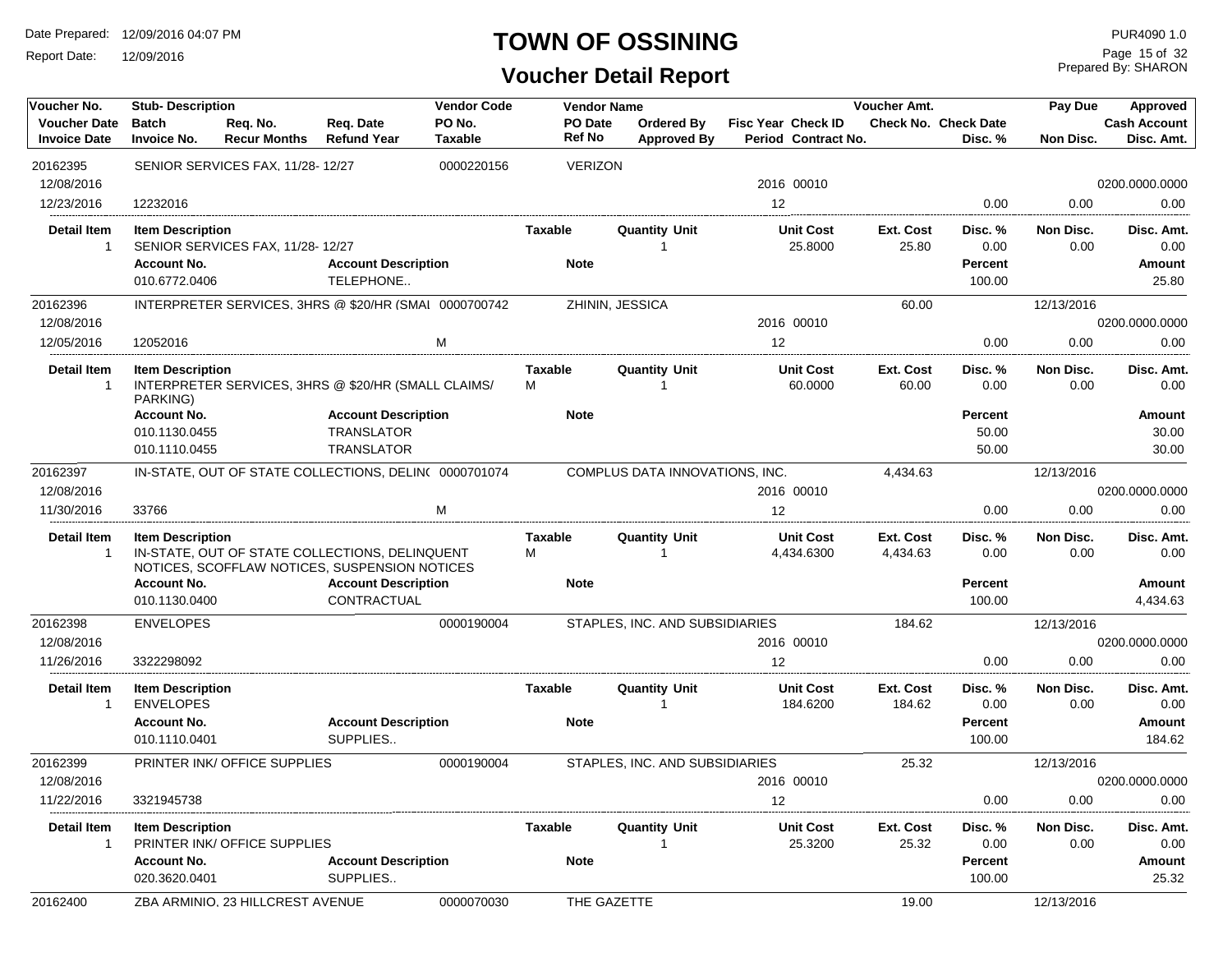Report Date: 12/09/2016

### **TOWN OF OSSINING**

**Voucher Detail Report**

Prepared By: SHARON Page 16 of 32

| Voucher No.                        | <b>Stub-Description</b>             |                                                                                   |                                        | <b>Vendor Code</b>             | <b>Vendor Name</b>  |                                    |                              | Voucher Amt.        |                          | Pay Due           | Approved            |
|------------------------------------|-------------------------------------|-----------------------------------------------------------------------------------|----------------------------------------|--------------------------------|---------------------|------------------------------------|------------------------------|---------------------|--------------------------|-------------------|---------------------|
| <b>Voucher Date</b>                | <b>Batch</b>                        | Req. No.                                                                          | Req. Date                              | PO No.                         | PO Date             | Ordered By                         | Fisc Year Check ID           |                     | Check No. Check Date     |                   | <b>Cash Account</b> |
| <b>Invoice Date</b>                | <b>Invoice No.</b>                  | <b>Recur Months</b>                                                               | <b>Refund Year</b>                     | <b>Taxable</b>                 | Ref No              | <b>Approved By</b>                 | Period Contract No.          |                     | Disc. %                  | Non Disc.         | Disc. Amt.          |
| 20162400                           |                                     | ZBA ARMINIO, 23 HILLCREST AVENUE                                                  |                                        | 0000070030                     |                     | THE GAZETTE                        |                              |                     |                          |                   |                     |
| 12/08/2016                         |                                     |                                                                                   |                                        |                                |                     |                                    | 2016 00010                   |                     |                          |                   | 0200.0000.0000      |
| 10/31/2016                         | 48252                               |                                                                                   |                                        |                                |                     |                                    | 12                           |                     | 0.00                     | 0.00              | 0.00                |
| <b>Detail Item</b><br>1            | <b>Item Description</b>             | ZBA ARMINIO, 23 HILLCREST AVENUE                                                  |                                        |                                | Taxable             | <b>Quantity Unit</b><br>1          | <b>Unit Cost</b><br>19.0000  | Ext. Cost<br>19.00  | Disc. %<br>0.00          | Non Disc.<br>0.00 | Disc. Amt.<br>0.00  |
|                                    | <b>Account No.</b>                  |                                                                                   | <b>Account Description</b>             |                                | <b>Note</b>         |                                    |                              |                     | <b>Percent</b>           |                   | Amount              |
|                                    | 020.8010.0466                       |                                                                                   | <b>LEGAL NOTICES</b>                   |                                |                     |                                    |                              |                     | 100.00                   |                   | 19.00               |
| 20162401                           |                                     | PURCHASE POWER ACCT 8000-9000-0898-4969. [ 0000160054                             |                                        |                                |                     | <b>PURCHASE POWER</b>              |                              | 453.95              |                          | 12/13/2016        |                     |
| 12/08/2016                         |                                     |                                                                                   |                                        |                                |                     |                                    | 2016 00010                   |                     |                          |                   | 0200.0000.0000      |
| 11/17/2016                         | 11172016                            |                                                                                   |                                        |                                |                     |                                    | 12                           |                     | 0.00                     | 0.00              | 0.00                |
| <b>Detail Item</b>                 | <b>Item Description</b>             |                                                                                   |                                        |                                | <b>Taxable</b>      | <b>Quantity Unit</b>               | <b>Unit Cost</b>             | Ext. Cost           | Disc. %                  | Non Disc.         | Disc. Amt.          |
| $\mathbf{1}$                       |                                     | PURCHASE POWER ACCT 8000-9000-0898-4969, POSTAGE BY<br>PHONE 11612835 19336973862 |                                        |                                |                     | 1                                  | 453.9500                     | 453.95              | 0.00                     | 0.00              | 0.00                |
|                                    | <b>Account No.</b>                  |                                                                                   | <b>Account Description</b>             |                                | <b>Note</b>         |                                    |                              |                     | <b>Percent</b>           |                   | Amount              |
|                                    | 020.8020.0436                       |                                                                                   | POSTAGE                                |                                |                     |                                    |                              |                     | 100.00                   |                   | 453.95              |
| 20162402                           |                                     | LEASING INVOICE POSTAL MACHINE, CONTRAC 0000160025                                |                                        |                                |                     | PITNEY BOWES                       |                              | 136.00              |                          | 12/13/2016        |                     |
| 12/08/2016                         |                                     |                                                                                   |                                        |                                |                     |                                    | 2016 00010                   |                     |                          |                   | 0200.0000.0000      |
| 12/19/2016                         | 3302179574                          |                                                                                   |                                        |                                |                     |                                    | 12                           |                     | 0.00                     | 0.00              | 0.00                |
| <b>Detail Item</b><br>-1           | <b>Item Description</b>             | LEASING INVOICE POSTAL MACHINE, CONTRACT NO.<br>1832742, ACCT. 0015049760         |                                        |                                | <b>Taxable</b>      | <b>Quantity Unit</b><br>1          | <b>Unit Cost</b><br>136.0000 | Ext. Cost<br>136.00 | Disc. %<br>0.00          | Non Disc.<br>0.00 | Disc. Amt.<br>0.00  |
|                                    | <b>Account No.</b><br>020.8020.0436 |                                                                                   | <b>Account Description</b><br>POSTAGE  |                                | <b>Note</b>         |                                    |                              |                     | <b>Percent</b><br>100.00 |                   | Amount<br>136.00    |
| 20162403                           |                                     | CONTRACT 900-0237971-000 SHARP COPIER SN : 0000701401                             |                                        |                                | <b>CIT</b>          |                                    |                              | 179.00              |                          | 12/13/2016        |                     |
| 12/08/2016                         |                                     |                                                                                   |                                        |                                |                     |                                    | 2016 00010                   |                     |                          |                   | 0200.0000.0000      |
| 11/24/2016                         | 29468498                            |                                                                                   |                                        |                                |                     |                                    | 12                           |                     | 0.00                     | 0.00              | 0.00                |
| <b>Detail Item</b><br>$\mathbf{1}$ | <b>Item Description</b><br>2316     | CONTRACT 900-0237971-000 SHARP COPIER SN 55105521-                                |                                        |                                | <b>Taxable</b>      | <b>Quantity Unit</b><br>1          | <b>Unit Cost</b><br>179.0000 | Ext. Cost<br>179.00 | Disc.%<br>0.00           | Non Disc.<br>0.00 | Disc. Amt.<br>0.00  |
|                                    | <b>Account No.</b>                  |                                                                                   | <b>Account Description</b>             |                                | <b>Note</b>         |                                    |                              |                     | <b>Percent</b>           |                   | Amount              |
|                                    | 020.3620.0419                       |                                                                                   |                                        | MAINT./REPAIR-COPIER/FAX MACHN |                     |                                    |                              |                     | 100.00                   |                   | 179.00              |
| 20162404                           |                                     | WORK CLOTHES (WALKER)                                                             |                                        | 0000020030                     |                     | <b>BOB'S ARMY &amp; NAVY STORE</b> |                              | 104.99              |                          | 12/13/2016        |                     |
| 12/08/2016                         |                                     |                                                                                   |                                        |                                |                     |                                    | 2016 00010                   |                     |                          |                   | 0200.0000.0000      |
| 10/25/2016                         | 8868                                |                                                                                   |                                        | M                              |                     |                                    | 12                           |                     | 0.00                     | 0.00              | 0.00                |
| <b>Detail Item</b><br>$\mathbf 1$  | <b>Item Description</b>             | WORK CLOTHES (WALKER)                                                             |                                        |                                | <b>Taxable</b><br>м | <b>Quantity Unit</b><br>1          | <b>Unit Cost</b><br>104.9900 | Ext. Cost<br>104.99 | Disc. %<br>0.00          | Non Disc.<br>0.00 | Disc. Amt.<br>0.00  |
|                                    | <b>Account No.</b><br>010.6772.0416 |                                                                                   | <b>Account Description</b><br>UNIFORMS |                                | <b>Note</b>         |                                    |                              |                     | <b>Percent</b><br>100.00 |                   | Amount<br>104.99    |
| 20162405                           |                                     | ELECTRIC CONVERTER CHARGERS FOR HOT BA 0000270896                                 |                                        |                                |                     | NUTRI-SYSTEMS CORP.                |                              | 130.54              |                          | 12/13/2016        |                     |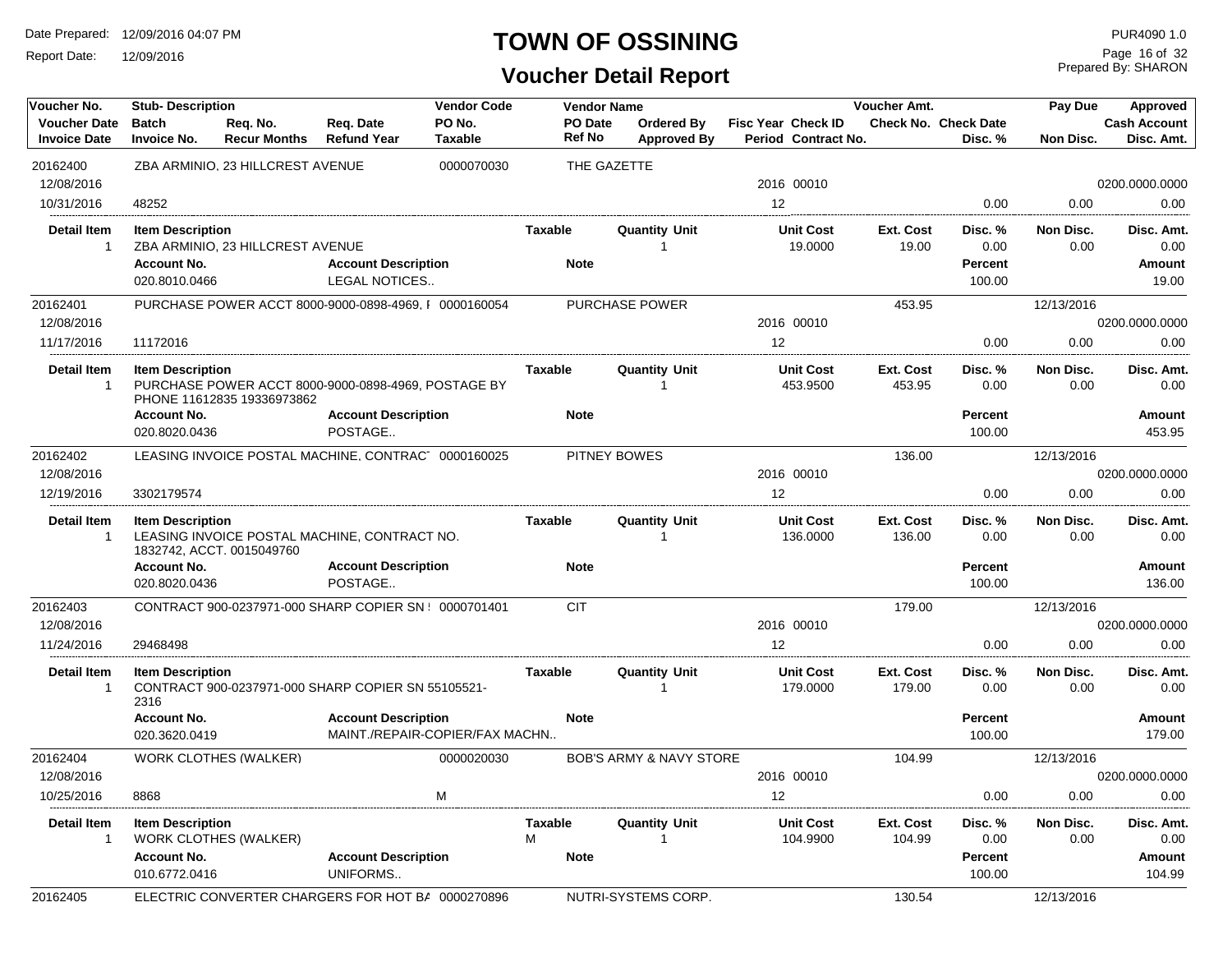Report Date: 12/09/2016

### **TOWN OF OSSINING**

Prepared By: SHARON Page 17 of 32

| Voucher No.                                  | <b>Stub-Description</b>                       |                                                   |                                                                           | <b>Vendor Code</b>               |                     | <b>Vendor Name</b>                   |                                  |                                           | Voucher Amt.              |                                        | Pay Due           | Approved                          |
|----------------------------------------------|-----------------------------------------------|---------------------------------------------------|---------------------------------------------------------------------------|----------------------------------|---------------------|--------------------------------------|----------------------------------|-------------------------------------------|---------------------------|----------------------------------------|-------------------|-----------------------------------|
| <b>Voucher Date</b><br><b>Invoice Date</b>   | <b>Batch</b><br><b>Invoice No.</b>            | Reg. No.<br><b>Recur Months</b>                   | Req. Date<br><b>Refund Year</b>                                           | PO No.<br>Taxable                |                     | PO Date<br><b>Ref No</b>             | Ordered By<br><b>Approved By</b> | Fisc Year Check ID<br>Period Contract No. |                           | <b>Check No. Check Date</b><br>Disc. % | Non Disc.         | <b>Cash Account</b><br>Disc. Amt. |
| 20162405                                     |                                               |                                                   | ELECTRIC CONVERTER CHARGERS FOR HOT BA 0000270896                         |                                  |                     |                                      | NUTRI-SYSTEMS CORP.              |                                           |                           |                                        |                   |                                   |
| 12/08/2016                                   |                                               |                                                   |                                                                           |                                  |                     |                                      |                                  | 2016 00010                                |                           |                                        |                   | 0200.0000.0000                    |
| 11/28/2016                                   | 46777                                         |                                                   |                                                                           |                                  |                     |                                      |                                  | 12                                        |                           | 0.00                                   | 0.00              | 0.00                              |
| <b>Detail Item</b><br>$\overline{1}$         | <b>Item Description</b>                       | HDM), EXTRA THERMOMETERS, SHIPPING                | ELECTRIC CONVERTER CHARGERS FOR HOT BAGS (CII                             |                                  | Taxable             |                                      | <b>Quantity Unit</b>             | <b>Unit Cost</b><br>130.5400              | Ext. Cost<br>130.54       | Disc. %<br>0.00                        | Non Disc.<br>0.00 | Disc. Amt.<br>0.00                |
|                                              | <b>Account No.</b><br>010.6771.0201           |                                                   | <b>Account Description</b><br>EQUIPMENT                                   |                                  |                     | <b>Note</b>                          |                                  |                                           |                           | Percent<br>100.00                      |                   | <b>Amount</b><br>130.54           |
| 20162406                                     |                                               |                                                   | REIMBUSEMENT- DOLLAR WORLD (TABLECLOTH 0000010064                         |                                  |                     | ASARO, KATHY                         |                                  |                                           | 19.37                     |                                        | 12/13/2016        |                                   |
| 12/08/2016                                   |                                               |                                                   |                                                                           |                                  |                     |                                      |                                  | 2016 00010                                |                           |                                        |                   | 0200.0000.0000                    |
| 11/28/2016                                   | 11282016                                      |                                                   |                                                                           |                                  |                     |                                      |                                  | 12                                        |                           | 0.00                                   | 0.00              | 0.00                              |
| <b>Detail Item</b><br>$\mathbf{1}$           | <b>Item Description</b><br><b>Account No.</b> |                                                   | REIMBUSEMENT- DOLLAR WORLD (TABLECLOTHS CI)<br><b>Account Description</b> |                                  | Taxable             | <b>Note</b>                          | <b>Quantity Unit</b>             | <b>Unit Cost</b><br>19.3700               | <b>Ext. Cost</b><br>19.37 | Disc. %<br>0.00<br>Percent             | Non Disc.<br>0.00 | Disc. Amt.<br>0.00<br>Amount      |
|                                              | 010.6770.0201                                 |                                                   | EQUIPMENT                                                                 |                                  |                     |                                      |                                  |                                           |                           | 100.00                                 |                   | 19.37                             |
| 20162407                                     | ART CLASSES                                   |                                                   |                                                                           | 0000100003                       |                     | JEFFRIES, PAUL                       |                                  |                                           | 225.00                    |                                        | 12/13/2016        |                                   |
| 12/08/2016                                   |                                               |                                                   |                                                                           |                                  |                     |                                      |                                  | 2016 00010                                |                           |                                        |                   | 0200.0000.0000                    |
|                                              |                                               |                                                   |                                                                           | М                                |                     |                                      |                                  | 12                                        |                           | 0.00                                   | 0.00              | 0.00                              |
| <b>Multi Inv Num</b><br>11032016<br>11102016 |                                               | <b>Multi Inv Date</b><br>11/03/2016<br>11/10/2016 |                                                                           | Multi Inv Amt.<br>75.00<br>75.00 |                     | <b>ART CLASS</b><br><b>ART CLASS</b> | <b>Multi Inv Stub Desc</b>       |                                           |                           |                                        |                   |                                   |
| 11172016                                     |                                               | 11/17/2016                                        |                                                                           | 75.00                            |                     | <b>ART CLASS</b>                     |                                  |                                           |                           |                                        |                   |                                   |
| Detail Item<br>-1                            | <b>Item Description</b><br>ART CLASSES        |                                                   |                                                                           |                                  | Taxable<br>м        |                                      | <b>Quantity Unit</b>             | <b>Unit Cost</b><br>225.0000              | Ext. Cost<br>225.00       | Disc. %<br>0.00                        | Non Disc.<br>0.00 | Disc. Amt.<br>0.00                |
|                                              | <b>Account No.</b><br>010.6772.0437           |                                                   | <b>Account Description</b><br>PROFESSIONAL FEES                           |                                  |                     | <b>Note</b>                          |                                  |                                           |                           | Percent<br>100.00                      |                   | Amount<br>225.00                  |
| 20162408                                     | DANCE CLASSES                                 |                                                   |                                                                           | 0000110006                       |                     |                                      | KELLY, CAMERON                   |                                           | 210.00                    |                                        | 12/13/2016        |                                   |
| 12/08/2016                                   |                                               |                                                   |                                                                           |                                  |                     |                                      |                                  | 2016 00010                                |                           |                                        |                   | 0200.0000.0000                    |
|                                              |                                               |                                                   |                                                                           | м                                |                     |                                      |                                  | 12                                        |                           | 0.00                                   | 0.00              | 0.00                              |
| <b>Multi Inv Num</b>                         |                                               | <b>Multi Inv Date</b>                             |                                                                           | Multi Inv Amt.                   |                     |                                      | <b>Multi Inv Stub Desc</b>       |                                           |                           |                                        |                   |                                   |
| 11102016                                     |                                               | 11/10/2016                                        |                                                                           | 70.00                            |                     | DANCE CLASS                          |                                  |                                           |                           |                                        |                   |                                   |
| 11172016                                     |                                               | 11/17/2016                                        |                                                                           | 70.00                            |                     | DANCE CLASS                          |                                  |                                           |                           |                                        |                   |                                   |
| 11032016                                     |                                               | 11/03/2016                                        |                                                                           | 70.00                            |                     | DANCE CLASS                          |                                  |                                           |                           |                                        |                   |                                   |
| <b>Detail Item</b><br>-1                     | <b>Item Description</b><br>DANCE CLASSES      |                                                   |                                                                           |                                  | <b>Taxable</b><br>м |                                      | <b>Quantity Unit</b>             | <b>Unit Cost</b><br>210.0000              | Ext. Cost<br>210.00       | Disc. %<br>0.00                        | Non Disc.<br>0.00 | Disc. Amt.<br>0.00                |
|                                              | Account No.<br>010.6772.0437                  |                                                   | <b>Account Description</b><br>PROFESSIONAL FEES                           |                                  |                     | <b>Note</b>                          |                                  |                                           |                           | Percent<br>100.00                      |                   | Amount<br>210.00                  |
| 20162409                                     | SENIOR SOCIAL WORKER                          |                                                   |                                                                           | 0000110040                       |                     |                                      | KLEIN, DEBORAH                   |                                           | 1,026.00                  |                                        | 12/13/2016        |                                   |
| 12/08/2016                                   |                                               |                                                   |                                                                           |                                  |                     |                                      |                                  | 2016 00010                                |                           |                                        |                   | 0200.0000.0000                    |
|                                              |                                               |                                                   |                                                                           | M                                |                     |                                      |                                  | 12                                        |                           | 0.00                                   | 0.00              | 0.00                              |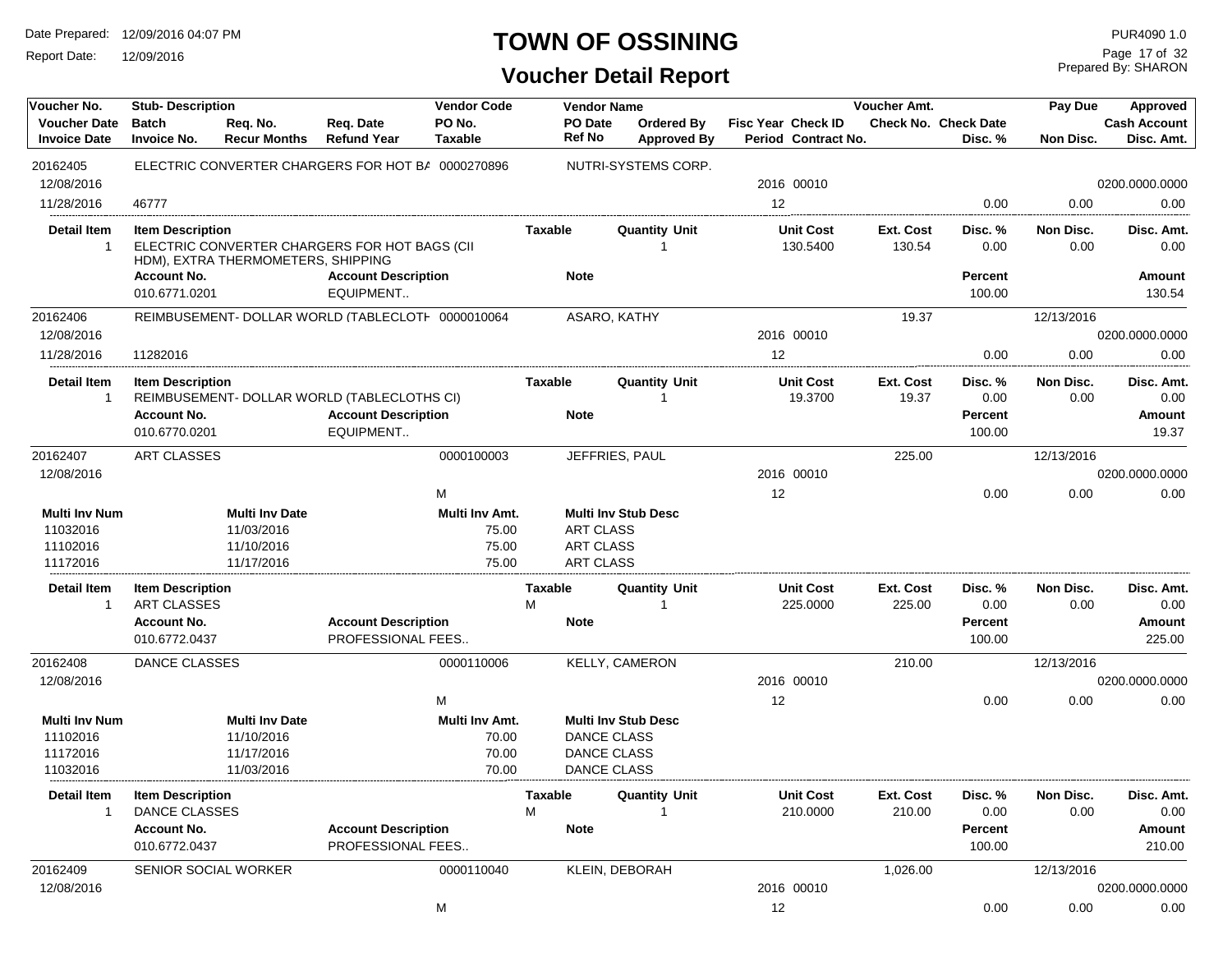Report Date: 12/09/2016

### **TOWN OF OSSINING**

# **Voucher Detail Report**

Prepared By: SHARON Page 18 of 32

| Voucher No.                          | <b>Stub-Description</b>             |                       |                                                     | <b>Vendor Code</b> |                | <b>Vendor Name</b> |                                       |                              | <b>Voucher Amt.</b> |                             | Pay Due           | <b>Approved</b>     |
|--------------------------------------|-------------------------------------|-----------------------|-----------------------------------------------------|--------------------|----------------|--------------------|---------------------------------------|------------------------------|---------------------|-----------------------------|-------------------|---------------------|
| <b>Voucher Date</b>                  | <b>Batch</b>                        | Req. No.              | Req. Date                                           | PO No.             |                | PO Date            | <b>Ordered By</b>                     | <b>Fisc Year Check ID</b>    |                     | <b>Check No. Check Date</b> |                   | <b>Cash Account</b> |
| <b>Invoice Date</b>                  | Invoice No.                         | <b>Recur Months</b>   | <b>Refund Year</b>                                  | <b>Taxable</b>     |                | <b>Ref No</b>      | <b>Approved By</b>                    | Period Contract No.          |                     | Disc. %                     | Non Disc.         | Disc. Amt.          |
| 20162409                             | SENIOR SOCIAL WORKER                |                       |                                                     | 0000110040         |                | KLEIN, DEBORAH     |                                       |                              |                     |                             |                   |                     |
| <b>Multi Inv Num</b>                 |                                     | <b>Multi Inv Date</b> |                                                     | Multi Inv Amt.     |                |                    | <b>Multi Inv Stub Desc</b>            |                              |                     |                             |                   |                     |
| 11022016                             |                                     | 11/02/2016            |                                                     | 190.00             |                |                    | 10HRS @ \$19/HR (11/2, 11/4)          |                              |                     |                             |                   |                     |
| 11072016                             |                                     | 11/07/2016            |                                                     | 171.00             |                |                    | 9HRS @ \$19/HR (11/7, 11/9)           |                              |                     |                             |                   |                     |
| 11142016                             |                                     | 11/14/2016            |                                                     | 285.00             |                |                    | 15HRS @ \$19/HR (11/14, 11/16, 11/18) |                              |                     |                             |                   |                     |
| 11212016                             |                                     | 11/21/2016            |                                                     | 190.00             |                |                    | 10HRS @ \$19/HR (11/21, 11/23)        |                              |                     |                             |                   |                     |
| 11282016                             |                                     | 11/28/2016            |                                                     | 190.00             |                |                    | 10HRS @ \$19/HR (11/28, 11/30)        |                              |                     |                             |                   |                     |
| <b>Detail Item</b>                   | <b>Item Description</b>             |                       |                                                     |                    | <b>Taxable</b> |                    | <b>Quantity Unit</b>                  | <b>Unit Cost</b>             | Ext. Cost           | Disc. %                     | Non Disc.         | Disc. Amt.          |
| -1                                   | <b>SENIOR SOCIAL WORKER</b>         |                       |                                                     |                    | M              |                    |                                       | 1,026.0000                   | 1,026.00            | 0.00                        | 0.00              | 0.00                |
|                                      | <b>Account No.</b>                  |                       | <b>Account Description</b>                          |                    |                | <b>Note</b>        |                                       |                              |                     | <b>Percent</b>              |                   | Amount              |
|                                      | 010.6772.0437                       |                       | PROFESSIONAL FEES                                   |                    |                |                    |                                       |                              |                     | 100.00                      |                   | 1,026.00            |
| 20162410                             |                                     |                       | ELECTRIC CAN OPENER. CLEANING TOOL, COFF 0000701519 |                    |                |                    | CENTRAL PRODUCTS, LLC                 |                              | 938.86              |                             | 12/13/2016        |                     |
| 12/08/2016                           |                                     |                       |                                                     |                    |                |                    |                                       | 2016 00010                   |                     |                             |                   | 0200.0000.0000      |
|                                      |                                     |                       |                                                     |                    |                |                    |                                       |                              |                     |                             |                   |                     |
| 12/01/2016                           | 11486645                            |                       |                                                     | M                  |                |                    |                                       | 12                           |                     | 0.00                        | 0.00              | 0.00                |
| <b>Detail Item</b>                   | <b>Item Description</b>             |                       |                                                     |                    | <b>Taxable</b> |                    | <b>Quantity Unit</b>                  | <b>Unit Cost</b>             | Ext. Cost           | Disc. %                     | Non Disc.         | Disc. Amt.          |
| $\overline{1}$                       |                                     |                       | ELECTRIC CAN OPENER, CLEANING TOOL, COFFEE URN,     |                    | M              |                    | $\overline{1}$                        | 938.8600                     | 938.86              | 0.00                        | 0.00              | 0.00                |
|                                      |                                     |                       | STEEL CARAFES (X4), SERVING SCOOPS (X2), SERVING    |                    |                |                    |                                       |                              |                     |                             |                   |                     |
|                                      |                                     |                       | SPOONS (X5), PORTION CONTROL SCALE, REFRIGERATOR    |                    |                |                    |                                       |                              |                     |                             |                   |                     |
|                                      | THERMOMETERS (X3)                   |                       |                                                     |                    |                |                    |                                       |                              |                     |                             |                   |                     |
|                                      | <b>Account No.</b>                  |                       | <b>Account Description</b>                          |                    |                | <b>Note</b>        |                                       |                              |                     | Percent                     |                   | Amount              |
|                                      | 010.6771.0201                       |                       | EQUIPMENT                                           |                    |                |                    |                                       |                              |                     | 100.00                      |                   | 938.86              |
| 20162411                             | FOOD WIN                            |                       |                                                     | 0000700455         |                | C-TOWN             |                                       |                              | 369.14              |                             | 12/13/2016        |                     |
| 12/08/2016                           |                                     |                       |                                                     |                    |                |                    |                                       | 2016 00010                   |                     |                             |                   | 0200.0000.0000      |
|                                      |                                     |                       |                                                     |                    |                |                    |                                       | 12                           |                     | 0.00                        | 0.00              | 0.00                |
| <b>Multi Inv Num</b>                 |                                     | <b>Multi Inv Date</b> |                                                     | Multi Inv Amt.     |                |                    | <b>Multi Inv Stub Desc</b>            |                              |                     |                             |                   |                     |
| 11212016                             |                                     | 11/21/2016            |                                                     | 64.42              |                | <b>FOOD WIN</b>    |                                       |                              |                     |                             |                   |                     |
| 11222016                             |                                     | 11/22/2016            |                                                     | 31.08              |                | <b>FOOD WIN</b>    |                                       |                              |                     |                             |                   |                     |
| 11232016                             |                                     | 11/23/2016            |                                                     | 7.74               |                | FOOD WIN           |                                       |                              |                     |                             |                   |                     |
| 11282016                             |                                     | 11/28/2016            |                                                     | 76.25              |                | FOOD WIN           |                                       |                              |                     |                             |                   |                     |
| 11292016                             |                                     | 11/29/2016            |                                                     | 24.74              |                | FOOD WIN           |                                       |                              |                     |                             |                   |                     |
| 11302016                             |                                     | 11/30/2016            |                                                     | 46.03              |                | <b>FOOD WIN</b>    |                                       |                              |                     |                             |                   |                     |
| 12052016                             |                                     | 12/05/2016            |                                                     | 35.57              |                | <b>FOOD WIN</b>    |                                       |                              |                     |                             |                   |                     |
| 12052016-1                           |                                     | 12/05/2016            |                                                     | 2.73               |                | FOOD WIN           |                                       |                              |                     |                             |                   |                     |
| 11162016                             |                                     | 11/16/2016            |                                                     | 53.30              |                | <b>FOOD WIN</b>    |                                       |                              |                     |                             |                   |                     |
| 12062016                             |                                     | 12/06/2016            |                                                     | 27.28              |                | <b>FOOD WIN</b>    |                                       |                              |                     |                             |                   |                     |
|                                      |                                     |                       |                                                     |                    |                |                    |                                       |                              |                     |                             |                   |                     |
| <b>Detail Item</b><br>$\overline{1}$ | <b>Item Description</b><br>FOOD WIN |                       |                                                     |                    | <b>Taxable</b> |                    | <b>Quantity Unit</b><br>1             | <b>Unit Cost</b><br>369.1400 | Ext. Cost<br>369.14 | Disc. %<br>0.00             | Non Disc.<br>0.00 | Disc. Amt.<br>0.00  |
|                                      | <b>Account No.</b>                  |                       | <b>Account Description</b>                          |                    |                | <b>Note</b>        |                                       |                              |                     | <b>Percent</b>              |                   | Amount              |
|                                      | 010.6773.0423                       |                       | <b>FOOD SUPPLIES</b>                                |                    |                |                    |                                       |                              |                     | 100.00                      |                   | 369.14              |
| 20162412                             | <b>BREAD WIN</b>                    |                       |                                                     | 0000070168         |                |                    | GM DIRECT DISTRIBUTOR CORP.           |                              | 74.26               |                             | 12/13/2016        |                     |
| 12/08/2016                           |                                     |                       |                                                     |                    |                |                    |                                       | 2016 00010                   |                     |                             |                   | 0200.0000.0000      |
|                                      |                                     |                       |                                                     |                    |                |                    |                                       | 12                           |                     | 0.00                        | 0.00              | 0.00                |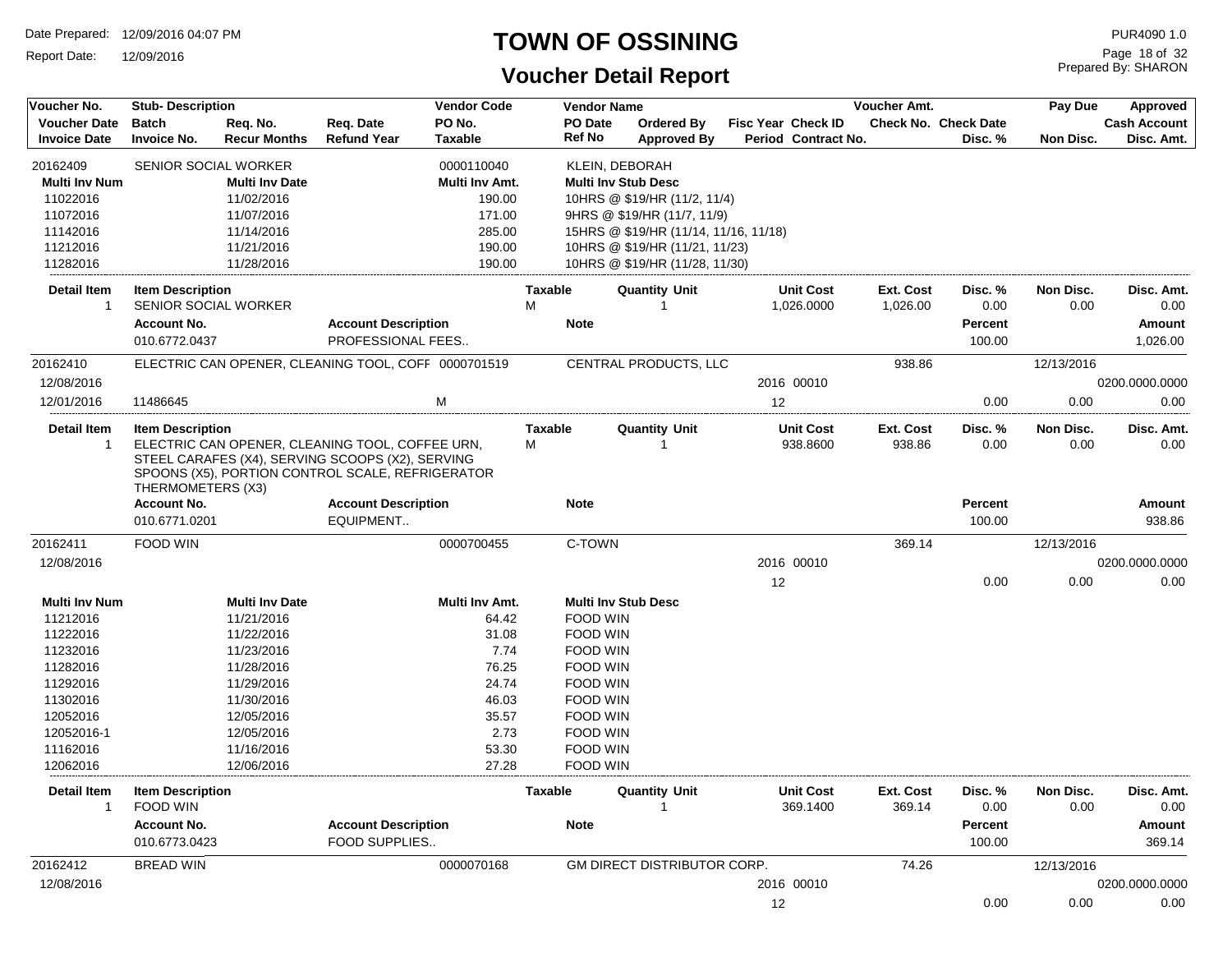Report Date: 12/09/2016

### **TOWN OF OSSINING**

Prepared By: SHARON Page 19 of 32

| Voucher No.                          | <b>Stub- Description</b>                    |                       |                                                            | <b>Vendor Code</b> |                | <b>Vendor Name</b>                 |                              | Voucher Amt.               |                             | Pay Due           | Approved            |
|--------------------------------------|---------------------------------------------|-----------------------|------------------------------------------------------------|--------------------|----------------|------------------------------------|------------------------------|----------------------------|-----------------------------|-------------------|---------------------|
| <b>Voucher Date</b>                  | <b>Batch</b>                                | Reg. No.              | Req. Date                                                  | PO No.             | PO Date        | Ordered By                         | <b>Fisc Year Check ID</b>    |                            | <b>Check No. Check Date</b> |                   | <b>Cash Account</b> |
| <b>Invoice Date</b>                  | <b>Invoice No.</b>                          | <b>Recur Months</b>   | <b>Refund Year</b>                                         | <b>Taxable</b>     | <b>Ref No</b>  | <b>Approved By</b>                 | Period Contract No.          |                            | Disc. %                     | Non Disc.         | Disc. Amt.          |
| 20162412                             | <b>BREAD WIN</b>                            |                       |                                                            | 0000070168         |                | <b>GM DIRECT DISTRIBUTOR CORP.</b> |                              |                            |                             |                   |                     |
| <b>Multi Inv Num</b>                 |                                             | <b>Multi Inv Date</b> |                                                            | Multi Inv Amt.     |                | <b>Multi Inv Stub Desc</b>         |                              |                            |                             |                   |                     |
| 11182016                             |                                             | 11/18/2016            |                                                            | 31.82              |                | <b>BREAD WIN</b>                   |                              |                            |                             |                   |                     |
| 12012016                             |                                             | 12/01/2016            |                                                            | 42.44              |                | <b>BREAD WIN</b>                   |                              |                            |                             |                   |                     |
| <b>Detail Item</b><br>1              | <b>Item Description</b><br><b>BREAD WIN</b> |                       |                                                            |                    | <b>Taxable</b> | <b>Quantity Unit</b>               | <b>Unit Cost</b><br>74.2600  | Ext. Cost<br>74.26         | Disc. %<br>0.00             | Non Disc.<br>0.00 | Disc. Amt.<br>0.00  |
|                                      | <b>Account No.</b><br>010.6773.0423         |                       | <b>Account Description</b><br>FOOD SUPPLIES                |                    | <b>Note</b>    |                                    |                              |                            | <b>Percent</b><br>100.00    |                   | Amount<br>74.26     |
| 20162413                             |                                             |                       | CI 890 MEALS @ \$4/EACH, CII 504 MEALS @ \$4/E, 0000700133 |                    |                | HUBBARD'S CUPBOARD, LLC            |                              | 5,745.00                   |                             | 12/13/2016        |                     |
| 12/08/2016                           |                                             |                       |                                                            |                    |                |                                    | 2016 00010                   |                            |                             |                   | 0200.0000.0000      |
| 12/06/2016                           | 112016                                      |                       |                                                            | M                  |                |                                    | 12                           |                            | 0.00                        | 0.00              | 0.00                |
| <b>Detail Item</b>                   | <b>Item Description</b>                     |                       |                                                            |                    | <b>Taxable</b> | <b>Quantity Unit</b>               | <b>Unit Cost</b>             | Ext. Cost                  | Disc. %                     | Non Disc.         | Disc. Amt.          |
| $\mathbf{1}$                         | <b>SUPPLIES</b>                             |                       | CI 890 MEALS @ \$4/EACH, CII 504 MEALS @ \$4/EACH, EXTRA   |                    | м              |                                    | 5,745.0000                   | 5,745.00                   | 0.00                        | 0.00              | 0.00                |
|                                      | <b>Account No.</b>                          |                       | <b>Account Description</b>                                 |                    | <b>Note</b>    |                                    |                              |                            | <b>Percent</b>              |                   | Amount              |
|                                      | 010.6770.0418                               |                       | CONTRACTUAL/FOOD                                           |                    |                |                                    |                              |                            |                             |                   | 3,560.00            |
|                                      | 010.6771.0418                               |                       | CONTRACTUAL/FOOD                                           |                    |                |                                    |                              |                            |                             |                   | 2,016.00            |
|                                      | 010.6773.0401                               |                       | SUPPLIES                                                   |                    |                |                                    |                              |                            |                             |                   | 169.00              |
| 20162414                             | FOOD WIN                                    |                       |                                                            | 0000080108         |                | H. SCHRIER & CO., INC              |                              | 234.43                     |                             | 12/13/2016        |                     |
| 12/08/2016                           |                                             |                       |                                                            |                    |                |                                    | 2016 00010                   |                            |                             |                   | 0200.0000.0000      |
| 11/15/2016                           | 998453                                      |                       |                                                            |                    |                |                                    | 12                           |                            | 0.00                        | 0.00              | 0.00                |
| <b>Detail Item</b><br>$\overline{1}$ | <b>Item Description</b><br>FOOD WIN         |                       |                                                            |                    | Taxable        | <b>Quantity Unit</b>               | <b>Unit Cost</b><br>234.4300 | Ext. Cost<br>234.43        | Disc. %<br>0.00             | Non Disc.<br>0.00 | Disc. Amt.<br>0.00  |
|                                      | <b>Account No.</b>                          |                       | <b>Account Description</b>                                 |                    | <b>Note</b>    |                                    |                              |                            | <b>Percent</b>              |                   | Amount              |
|                                      | 010.6773.0423                               |                       | FOOD SUPPLIES                                              |                    |                |                                    |                              |                            | 100.00                      |                   | 234.43              |
| 20162415                             | FOOD WIN                                    |                       |                                                            | 0000271920         |                | <b>MIVILA FOODS</b>                |                              | 366.55                     |                             | 12/13/2016        |                     |
| 12/08/2016                           |                                             |                       |                                                            |                    |                |                                    | 2016 00010                   |                            |                             |                   | 0200.0000.0000      |
| 11/14/2016                           | 525418                                      |                       |                                                            | M                  |                |                                    | 12                           |                            | 0.00                        | 0.00              | 0.00                |
| <b>Detail Item</b><br>-1             | <b>Item Description</b><br>FOOD WIN         |                       |                                                            |                    | Taxable<br>M   | <b>Quantity Unit</b>               | <b>Unit Cost</b><br>366.5500 | Ext. Cost<br>366.55        | Disc. %<br>0.00             | Non Disc.<br>0.00 | Disc. Amt.<br>0.00  |
|                                      | <b>Account No.</b>                          |                       | <b>Account Description</b>                                 |                    | <b>Note</b>    |                                    |                              |                            | <b>Percent</b>              |                   | Amount              |
|                                      | 010.6773.0423                               |                       | FOOD SUPPLIES                                              |                    |                |                                    |                              |                            | 100.00                      |                   | 366.55              |
| 20162416                             | FOOD WIN                                    |                       |                                                            | 0000700758         |                | HARTFORD PROVISION COMPANY INC.    |                              | 228.73                     |                             | 12/13/2016        |                     |
| 12/08/2016                           |                                             |                       |                                                            |                    |                |                                    | 2016 00010                   |                            |                             |                   | 0200.0000.0000      |
| 11/16/2016                           | 2251319                                     |                       |                                                            | м                  |                |                                    | 12                           |                            | 0.00                        | 0.00              | 0.00                |
| <b>Detail Item</b><br>$\mathbf{1}$   | <b>Item Description</b><br>FOOD WIN         |                       |                                                            |                    | Taxable<br>м   | <b>Quantity Unit</b>               | <b>Unit Cost</b><br>228.7300 | <b>Ext. Cost</b><br>228.73 | Disc. %<br>0.00             | Non Disc.<br>0.00 | Disc. Amt.<br>0.00  |
|                                      | <b>Account No.</b>                          |                       | <b>Account Description</b>                                 |                    | <b>Note</b>    |                                    |                              |                            | <b>Percent</b>              |                   | Amount              |
|                                      | 010.6773.0423                               |                       | FOOD SUPPLIES                                              |                    |                |                                    |                              |                            | 100.00                      |                   | 228.73              |
| 20162417                             | <b>DATE STAMP</b>                           |                       |                                                            | 0000190004         |                | STAPLES, INC. AND SUBSIDIARIES     |                              | 32.33                      |                             | 12/13/2016        |                     |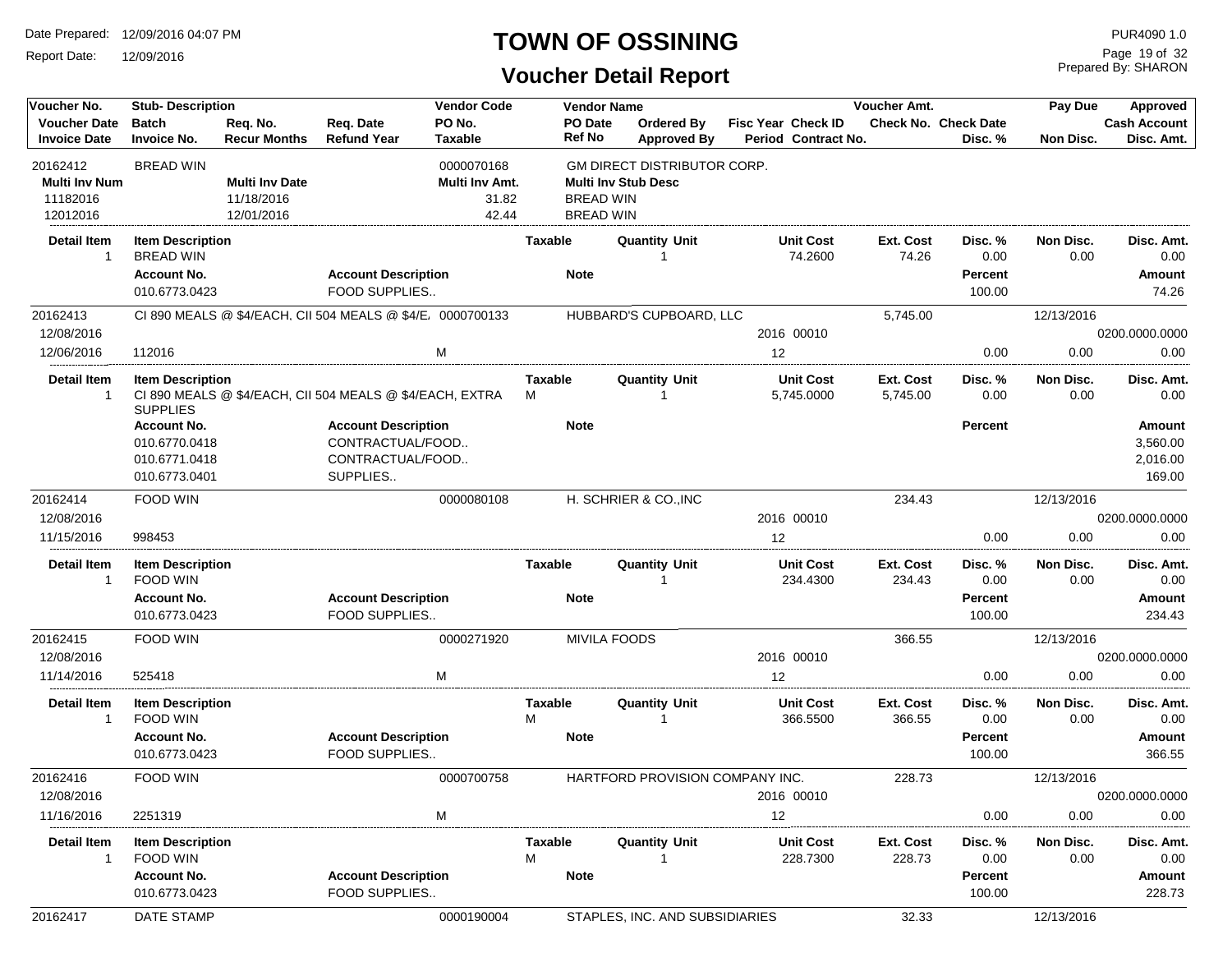Report Date: 12/09/2016

### **TOWN OF OSSINING**

| Voucher No.                                | <b>Stub-Description</b>                      |                                 |                                 | <b>Vendor Code</b>             |                   | <b>Vendor Name</b>                      |                                           | Voucher Amt.            |                                 | Pay Due           | Approved                          |
|--------------------------------------------|----------------------------------------------|---------------------------------|---------------------------------|--------------------------------|-------------------|-----------------------------------------|-------------------------------------------|-------------------------|---------------------------------|-------------------|-----------------------------------|
| <b>Voucher Date</b><br><b>Invoice Date</b> | <b>Batch</b><br><b>Invoice No.</b>           | Req. No.<br><b>Recur Months</b> | Req. Date<br><b>Refund Year</b> | PO No.<br>Taxable              | PO Date<br>Ref No | <b>Ordered By</b><br><b>Approved By</b> | Fisc Year Check ID<br>Period Contract No. |                         | Check No. Check Date<br>Disc. % | Non Disc.         | <b>Cash Account</b><br>Disc. Amt. |
| 20162417                                   | <b>DATE STAMP</b>                            |                                 |                                 | 0000190004                     |                   | STAPLES, INC. AND SUBSIDIARIES          |                                           |                         |                                 |                   |                                   |
| 12/08/2016                                 |                                              |                                 |                                 |                                |                   |                                         | 2016 00010                                |                         |                                 |                   | 0200.0000.0000                    |
| 08/12/2016                                 | 3311261314                                   |                                 |                                 |                                |                   |                                         | 12                                        |                         | 0.00                            | 0.00              | 0.00                              |
| <b>Detail Item</b><br>-1                   | <b>Item Description</b><br>DATE STAMP        |                                 |                                 |                                | Taxable           | <b>Quantity Unit</b>                    | <b>Unit Cost</b><br>32.3300               | Ext. Cost<br>32.33      | Disc. %<br>0.00                 | Non Disc.<br>0.00 | Disc. Amt.<br>0.00                |
|                                            | <b>Account No.</b>                           |                                 | <b>Account Description</b>      |                                | <b>Note</b>       |                                         |                                           |                         | <b>Percent</b>                  |                   | Amount                            |
|                                            | 010.1110.0401                                |                                 | SUPPLIES                        |                                |                   |                                         |                                           |                         | 100.00                          |                   | 32.33                             |
| 20162418                                   | DATE STAMP                                   |                                 |                                 | 0000190004                     |                   | STAPLES, INC. AND SUBSIDIARIES          |                                           | 32.33                   |                                 | 12/13/2016        |                                   |
| 12/08/2016                                 |                                              |                                 |                                 |                                |                   |                                         | 2016 00010                                |                         |                                 |                   | 0200.0000.0000                    |
| 08/12/2016                                 | 3311261313                                   |                                 |                                 |                                |                   |                                         | 12                                        |                         | 0.00                            | 0.00              | 0.00                              |
| <b>Detail Item</b><br>-1                   | <b>Item Description</b><br>DATE STAMP        |                                 |                                 |                                | <b>Taxable</b>    | <b>Quantity Unit</b>                    | <b>Unit Cost</b><br>32.3300               | Ext. Cost<br>32.33      | Disc. %<br>0.00                 | Non Disc.<br>0.00 | Disc. Amt.<br>0.00                |
|                                            | <b>Account No.</b>                           |                                 | <b>Account Description</b>      |                                | <b>Note</b>       |                                         |                                           |                         | <b>Percent</b>                  |                   | Amount                            |
|                                            | 010.1110.0401                                |                                 | SUPPLIES                        |                                |                   |                                         |                                           |                         | 100.00                          |                   | 32.33                             |
| 20162419                                   | DECEMBER 2016 IMA                            |                                 |                                 | 0000150028                     |                   | VILLAGE OF OSSINING                     |                                           | 269,836.58              |                                 | 12/13/2016        |                                   |
| 12/08/2016                                 |                                              |                                 |                                 |                                |                   |                                         | 2016 00010                                |                         |                                 |                   | 0200.0000.0000                    |
| 12/01/2016                                 | 2016200014449                                |                                 |                                 |                                |                   |                                         | 12                                        |                         | 0.00                            | 0.00              | 0.00                              |
| <b>Detail Item</b><br>$\overline{1}$       | <b>Item Description</b><br>DECEMBER 2016 IMA |                                 |                                 |                                | Taxable           | <b>Quantity Unit</b>                    | <b>Unit Cost</b><br>269,836.5800          | Ext. Cost<br>269,836.58 | Disc. %<br>0.00                 | Non Disc.<br>0.00 | Disc. Amt.<br>0.00                |
|                                            | <b>Account No.</b>                           |                                 | <b>Account Description</b>      |                                | <b>Note</b>       |                                         |                                           |                         | <b>Percent</b>                  |                   | Amount                            |
|                                            | 010.1680.0475                                |                                 |                                 | VILLAGE OSS.CONTRACTUAL        |                   |                                         |                                           |                         |                                 |                   | 12,240.51                         |
|                                            | 020.1680.0475                                |                                 |                                 | VILLAGE OSS.CONTRACTUAL        |                   |                                         |                                           |                         |                                 |                   | 7,161.41                          |
|                                            | 031.1680.0475                                |                                 |                                 | VILLAGE OSS.CONTRACTUAL        |                   |                                         |                                           |                         |                                 |                   | 6,887.46                          |
|                                            | 032.1680.0475                                |                                 |                                 | VILLAGE OSS.CONTRACTUAL        |                   |                                         |                                           |                         |                                 |                   | 584.69                            |
|                                            | 050.1680.0475                                |                                 |                                 | <b>VILLAGE OSS.CONTRACTUAL</b> |                   |                                         |                                           |                         |                                 |                   | 79.97                             |
|                                            | 051.1680.0475                                |                                 |                                 | VILLAGE OSS.CONTRACTUAL        |                   |                                         |                                           |                         |                                 |                   | 88.40                             |
|                                            | 045.1680.0475                                |                                 |                                 | VILLAGE OSS.CONTRACTUAL        |                   |                                         |                                           |                         |                                 |                   | 1,038.63                          |
|                                            | 063.1680.0475                                |                                 |                                 | VILLAGE OSS.CONTRACTUAL        |                   |                                         |                                           |                         |                                 |                   | 204.91                            |
|                                            | 064.1680.0475                                |                                 |                                 | VILLAGE OSS.CONTRACTUAL        |                   |                                         |                                           |                         |                                 |                   | 1,564.09                          |
|                                            | 065.1680.0475                                |                                 |                                 | VILLAGE OSS.CONTRACTUAL        |                   |                                         |                                           |                         |                                 |                   | 1,309.50                          |
|                                            | 066.1680.0475                                |                                 |                                 | VILLAGE OSS.CONTRACTUAL        |                   |                                         |                                           |                         |                                 |                   | 1,454.21                          |
|                                            | 020.3620.0438                                |                                 | RENT                            |                                |                   |                                         |                                           |                         |                                 |                   | 1,340.73                          |
|                                            | 010.1440.0413                                |                                 | CONSULTANT                      |                                |                   |                                         |                                           |                         |                                 |                   | 355.79                            |
|                                            | 020.1440.0413                                |                                 | CONSULTANT                      |                                |                   |                                         |                                           |                         |                                 |                   | 6,048.46                          |
|                                            | 032.8810.0413                                |                                 | CONSULTANT                      |                                |                   |                                         |                                           |                         |                                 |                   | 355.79                            |
|                                            | 045.1440.0413                                |                                 | <b>CONSULTANT</b>               |                                |                   |                                         |                                           |                         |                                 |                   | 355.79                            |
|                                            | 010.1620.0430                                |                                 |                                 | VILLAGE IMA-BUILDING RENTAL    |                   |                                         |                                           |                         |                                 |                   | 313.71                            |
|                                            | 020.7310.0475                                |                                 |                                 | VILLAGE OSS.CONTRACTUAL        |                   |                                         |                                           |                         |                                 |                   | 28,563.14                         |
|                                            | 010.1420.0475                                |                                 |                                 | VILLAGE OSS.CONTRACTUAL        |                   |                                         |                                           |                         |                                 |                   | 944.54                            |
|                                            | 010.1620.0430                                |                                 |                                 | VILLAGE IMA-BUILDING RENTAL    |                   |                                         |                                           |                         |                                 |                   | 13,226.78                         |
|                                            | 010.6770.0438                                |                                 | <b>MISCELLANEOUS</b>            |                                |                   |                                         |                                           |                         |                                 |                   | 2,909.12                          |
|                                            | 064.3410.0475                                |                                 |                                 | VILLAGE OSS.CONTRACTUAL        |                   |                                         |                                           |                         |                                 |                   | 41,141.12                         |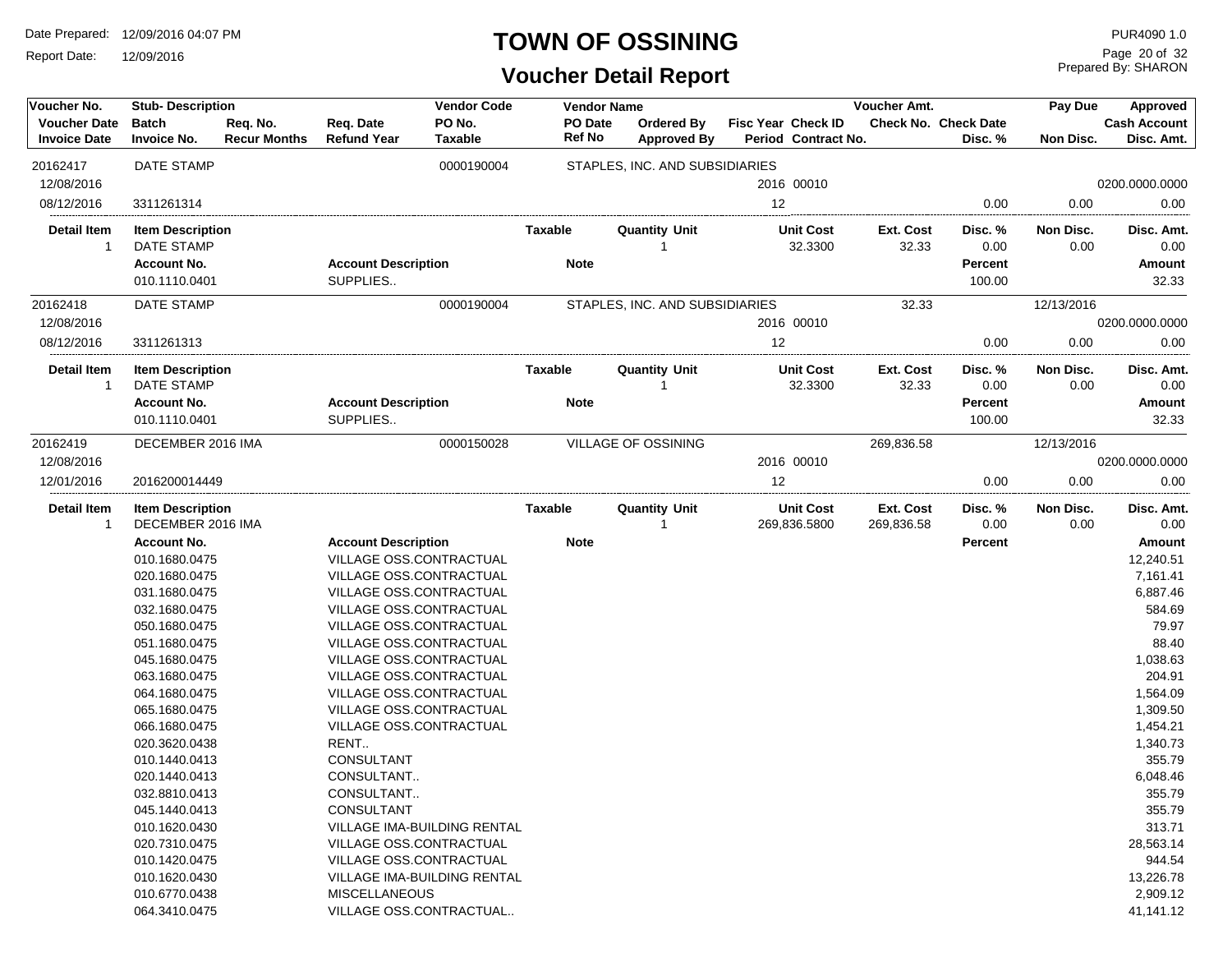Report Date: 12/09/2016

# **TOWN OF OSSINING**

Prepared By: SHARON Page 21 of 32

| Voucher No.                                | <b>Stub-Description</b>                      |                                                         |                                 | <b>Vendor Code</b>       |                     | <b>Vendor Name</b>               |                                                  | Voucher Amt.          |                                        | Pay Due           | Approved                          |
|--------------------------------------------|----------------------------------------------|---------------------------------------------------------|---------------------------------|--------------------------|---------------------|----------------------------------|--------------------------------------------------|-----------------------|----------------------------------------|-------------------|-----------------------------------|
| <b>Voucher Date</b><br><b>Invoice Date</b> | <b>Batch</b><br><b>Invoice No.</b>           | Req. No.<br><b>Recur Months</b>                         | Req. Date<br><b>Refund Year</b> | PO No.<br><b>Taxable</b> | PO Date<br>Ref No   | Ordered By<br><b>Approved By</b> | <b>Fisc Year Check ID</b><br>Period Contract No. |                       | <b>Check No. Check Date</b><br>Disc. % | Non Disc.         | <b>Cash Account</b><br>Disc. Amt. |
| 20162419                                   | DECEMBER 2016 IMA                            |                                                         |                                 | 0000150028               |                     | VILLAGE OF OSSINING              |                                                  |                       |                                        |                   |                                   |
|                                            | <b>Account No.</b>                           |                                                         | <b>Account Description</b>      |                          | <b>Note</b>         |                                  |                                                  |                       | Percent                                |                   | <b>Amount</b>                     |
|                                            | 020.3120.0471                                |                                                         | <b>CONTRACTUAL-POLICE IMA</b>   |                          |                     |                                  |                                                  |                       |                                        |                   | 141.667.83                        |
| 20162420                                   |                                              | STREET LIGHT REPAIR, 10/15-12/15                        |                                 | 0000150028               |                     | <b>VILLAGE OF OSSINING</b>       |                                                  | 752.45                |                                        | 12/13/2016        |                                   |
| 12/08/2016                                 |                                              |                                                         |                                 |                          |                     |                                  | 2016 00010                                       |                       |                                        |                   | 0200.0000.0000                    |
| 12/31/2015                                 | 2015200013754                                |                                                         |                                 |                          |                     |                                  | 12                                               |                       | 0.00                                   | 0.00              | 0.00                              |
| <b>Detail Item</b>                         | <b>Item Description</b>                      |                                                         |                                 |                          | <b>Taxable</b>      | <b>Quantity Unit</b>             | <b>Unit Cost</b>                                 | Ext. Cost             | Disc. %                                | Non Disc.         | Disc. Amt.                        |
| $\mathbf{1}$                               |                                              | STREET LIGHT REPAIR, 10/15-12/15                        |                                 |                          |                     |                                  | 752.4500                                         | 752.45                | 0.00                                   | 0.00              | 0.00                              |
|                                            | <b>Account No.</b>                           |                                                         | <b>Account Description</b>      |                          | <b>Note</b>         |                                  |                                                  |                       | <b>Percent</b>                         |                   | <b>Amount</b>                     |
|                                            | 063.5182.0419                                |                                                         | MAINT./REPAIR                   |                          |                     |                                  |                                                  |                       | 100.00                                 |                   | 752.45                            |
| 20162421                                   |                                              | EMERGENCY TRANSMISSION WORK FOR PACKE 0000700743        |                                 |                          |                     | LEGGIO CORP.                     |                                                  | 2,220.14              |                                        | 12/13/2016        |                                   |
| 12/08/2016                                 |                                              |                                                         |                                 | 5176                     | 11/16/2016          |                                  | 2016 00010                                       |                       |                                        |                   | 0200.0000.0000                    |
| 11/02/2016                                 | 29047                                        |                                                         |                                 | M                        |                     |                                  | $12 \overline{ }$                                |                       | 0.00                                   | 0.00              | 0.00                              |
| <b>Detail Item</b><br>$\mathbf{1}$         | <b>Item Description</b><br><b>BLANKET PO</b> | EMERGENCY TRANSMISSION WORK FOR PACKER TRUCK-           |                                 |                          | <b>Taxable</b><br>м | <b>Quantity Unit</b><br>0.89     | <b>Unit Cost</b><br>2,494.5393                   | Ext. Cost<br>2,220.14 | Disc. %<br>0.00                        | Non Disc.<br>0.00 | Disc. Amt.<br>0.00                |
|                                            | <b>Account No.</b>                           |                                                         | <b>Account Description</b>      |                          | <b>Note</b>         |                                  |                                                  |                       | Percent                                |                   | <b>Amount</b>                     |
|                                            | 031.5110.0419                                |                                                         | MAINT./REPAIR                   |                          |                     |                                  |                                                  |                       | 100.00                                 |                   | 2,220.14                          |
| 20162422                                   |                                              | ERS 4/1/16 - 3/31/17 NYS LOCAL RETIREMENT PA 0000140012 |                                 |                          |                     | NYS & LOCAL EMPLOYEES            |                                                  | 419,255.00            |                                        | 12/13/2016        |                                   |
| 12/08/2016                                 |                                              |                                                         |                                 |                          |                     |                                  | 2016 00010                                       |                       |                                        |                   | 0200.0000.0000                    |
| 12/15/2016                                 | 03312017                                     |                                                         |                                 |                          |                     |                                  | 12                                               |                       | 0.00                                   | 0.00              | 0.00                              |
| <b>Detail Item</b>                         | <b>Item Description</b>                      |                                                         |                                 |                          | <b>Taxable</b>      | <b>Quantity Unit</b>             | <b>Unit Cost</b>                                 | Ext. Cost             | Disc. %                                | Non Disc.         | Disc. Amt.                        |
| $\mathbf{1}$                               |                                              | ERS 4/1/16 - 3/31/17 NYS LOCAL RETIREMENT PAYMENT       |                                 |                          |                     | 0                                | 0.0000                                           | 419,255.00            | 0.00                                   | 0.00              | 0.00                              |
|                                            | <b>Account No.</b>                           |                                                         | <b>Account Description</b>      |                          | <b>Note</b>         |                                  |                                                  |                       | <b>Percent</b>                         |                   | <b>Amount</b>                     |
|                                            | 010.9010.0810                                |                                                         |                                 | STATE EMPLOYEES RETIRE   |                     |                                  |                                                  |                       |                                        |                   | 197,969.57                        |
|                                            | 010.0010.0480                                |                                                         | <b>PREPAID EXPENSES</b>         |                          |                     |                                  |                                                  |                       |                                        |                   | 64,949.05                         |
|                                            | 020.9010.0810                                |                                                         |                                 | STATE EMPLOYEES RETIRE   |                     |                                  |                                                  |                       |                                        |                   | 12,480.36                         |
|                                            | 020.0020.0480                                |                                                         | PREPAID EXPENSES                |                          |                     |                                  |                                                  |                       |                                        |                   | 3,576.74                          |
|                                            | 032.9010.0810                                |                                                         | <b>STATE EMPLOYEES RETIRE</b>   |                          |                     |                                  |                                                  |                       |                                        |                   | 5,426.85                          |
|                                            | 032.0032.0480                                |                                                         | PREPAID EXPENSES                |                          |                     |                                  |                                                  |                       |                                        |                   | 1,564.38                          |
|                                            | 031.9010.0810                                |                                                         |                                 | STATE EMPLOYEES RETIRE   |                     |                                  |                                                  |                       |                                        |                   | 98,415.88                         |
|                                            | 031.0031.0480                                |                                                         | PREPAID EXPENSES                |                          |                     |                                  |                                                  |                       |                                        |                   | 32,034.94                         |
|                                            | 045.9010.0810                                |                                                         | STATE EMPLOYEES RETIRE          |                          |                     |                                  |                                                  |                       |                                        |                   | 2,141.05                          |
|                                            | 045.0045.0480                                |                                                         | PREPAID EXPENSES                |                          |                     |                                  |                                                  |                       |                                        |                   | 696.18                            |
| 20162423                                   |                                              | MONTHLY RETAINER FOR NOVEMBER 2016                      |                                 | 0000701465               |                     | SILVERBERG ZALANTIS, LLP         |                                                  | 4,500.00              |                                        | 12/13/2016        |                                   |
| 12/08/2016                                 |                                              |                                                         |                                 |                          |                     |                                  | 2016 00010                                       |                       |                                        |                   | 0200.0000.0000                    |
| 12/02/2016                                 | 12022016                                     |                                                         |                                 | Α                        |                     |                                  | 12                                               |                       | 0.00                                   | 0.00              | 0.00                              |
| Detail Item                                | <b>Item Description</b>                      |                                                         |                                 |                          | Taxable             | <b>Quantity Unit</b>             | <b>Unit Cost</b>                                 | Ext. Cost             | Disc. %                                | Non Disc.         | Disc. Amt.                        |
| $\mathbf{1}$                               |                                              | MONTHLY RETAINER FOR NOVEMBER 2016                      |                                 |                          | Α                   |                                  | 4,500.0000                                       | 4,500.00              | 0.00                                   | 0.00              | 0.00                              |
|                                            | <b>Account No.</b>                           |                                                         | <b>Account Description</b>      |                          | <b>Note</b>         |                                  |                                                  |                       | Percent                                |                   | Amount                            |
|                                            |                                              |                                                         |                                 |                          |                     |                                  |                                                  |                       |                                        |                   |                                   |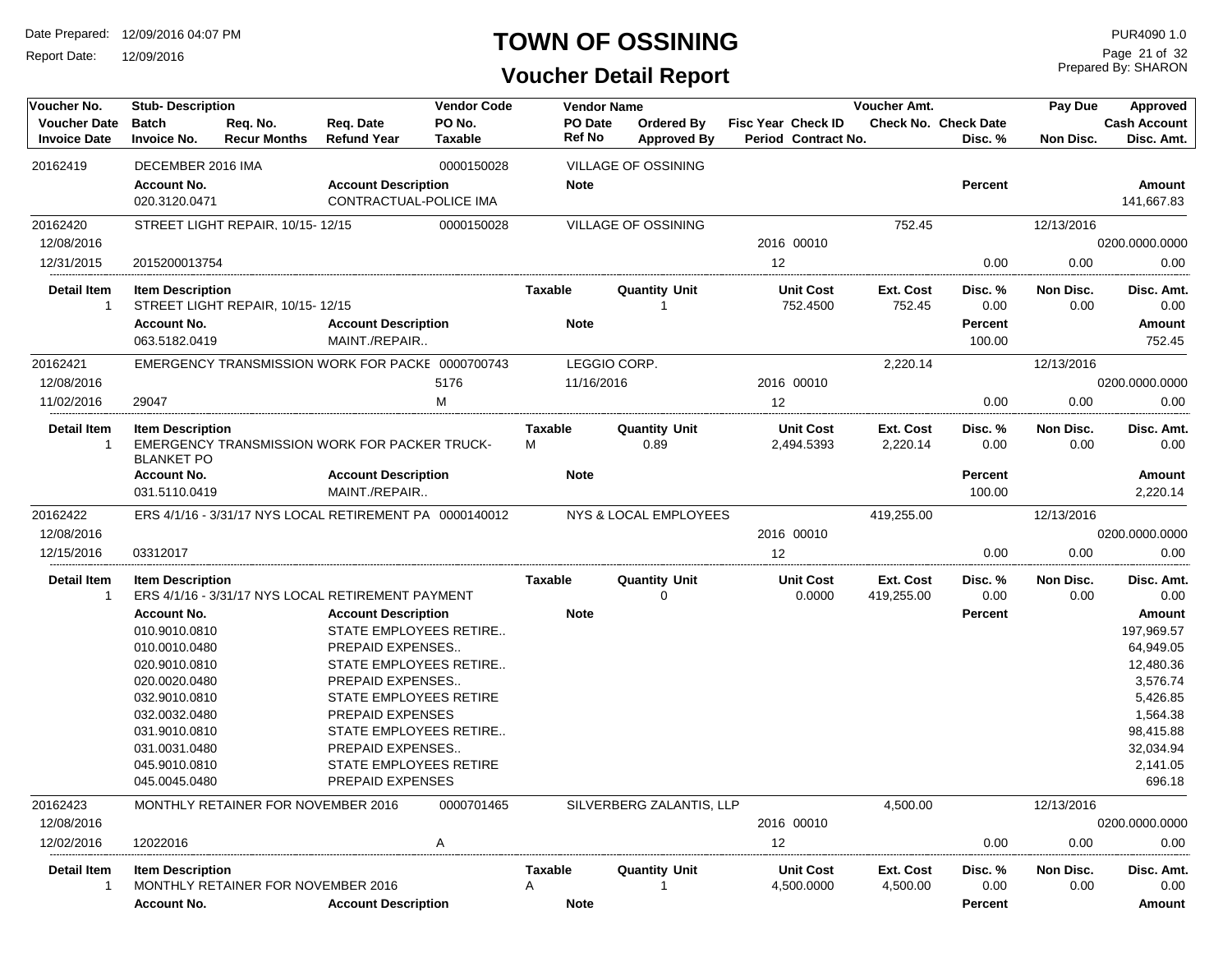Report Date: 12/09/2016

### **TOWN OF OSSINING**

Prepared By: SHARON Page 22 of 32

| Voucher No.                                | <b>Stub- Description</b>                             |                                                                                                                                                   |                                                                         | <b>Vendor Code</b>       |                          | <b>Vendor Name</b>               |                                                  | Voucher Amt.        |                                        | Pay Due           | Approved                          |
|--------------------------------------------|------------------------------------------------------|---------------------------------------------------------------------------------------------------------------------------------------------------|-------------------------------------------------------------------------|--------------------------|--------------------------|----------------------------------|--------------------------------------------------|---------------------|----------------------------------------|-------------------|-----------------------------------|
| <b>Voucher Date</b><br><b>Invoice Date</b> | <b>Batch</b><br><b>Invoice No.</b>                   | Req. No.<br><b>Recur Months</b>                                                                                                                   | Req. Date<br><b>Refund Year</b>                                         | PO No.<br><b>Taxable</b> | <b>PO</b> Date<br>Ref No | Ordered By<br><b>Approved By</b> | <b>Fisc Year Check ID</b><br>Period Contract No. |                     | <b>Check No. Check Date</b><br>Disc. % | Non Disc.         | <b>Cash Account</b><br>Disc. Amt. |
| 20162423                                   |                                                      | MONTHLY RETAINER FOR NOVEMBER 2016                                                                                                                |                                                                         | 0000701465               |                          | SILVERBERG ZALANTIS, LLP         |                                                  |                     |                                        |                   |                                   |
|                                            | <b>Account No.</b><br>010.1420.0426<br>020.1420.0426 |                                                                                                                                                   | <b>Account Description</b><br>SPECIAL COUNSEL<br><b>SPECIAL COUNSEL</b> |                          | <b>Note</b>              |                                  |                                                  |                     | Percent<br>65.00<br>35.00              |                   | Amount<br>2,925.00<br>1,575.00    |
| 20162424                                   |                                                      | TISSUES, BINDER, COPY PAPER (X2)                                                                                                                  |                                                                         | 0000190004               |                          | STAPLES, INC. AND SUBSIDIARIES   |                                                  | 106.62              |                                        | 12/13/2016        |                                   |
| 12/08/2016                                 |                                                      |                                                                                                                                                   |                                                                         |                          |                          |                                  | 2016 00010                                       |                     |                                        |                   | 0200.0000.0000                    |
| 11/22/2016                                 | 3321945735                                           |                                                                                                                                                   |                                                                         |                          |                          |                                  | 12                                               |                     | 0.00                                   | 0.00              | 0.00                              |
| Detail Item<br>$\overline{1}$              | <b>Item Description</b>                              | TISSUES, BINDER, COPY PAPER (X2)                                                                                                                  |                                                                         |                          | Taxable                  | <b>Quantity Unit</b>             | <b>Unit Cost</b><br>106.6200                     | Ext. Cost<br>106.62 | Disc. %<br>0.00                        | Non Disc.<br>0.00 | Disc. Amt.<br>0.00                |
|                                            | <b>Account No.</b><br>010.1220.0401                  |                                                                                                                                                   | <b>Account Description</b><br>SUPPLIES                                  |                          | <b>Note</b>              |                                  |                                                  |                     | Percent<br>100.00                      |                   | Amount<br>106.62                  |
| 20162425                                   |                                                      | WESTERLY RD GAS CHARGES, 10/25-11/23                                                                                                              |                                                                         | 0000030001               |                          | CON EDISON                       |                                                  | 35.65               |                                        | 12/13/2016        |                                   |
| 12/08/2016                                 |                                                      |                                                                                                                                                   |                                                                         |                          |                          |                                  | 2016 00010                                       |                     |                                        |                   | 0200.0000.0000                    |
| 11/28/2016                                 | 11282016                                             |                                                                                                                                                   |                                                                         |                          |                          |                                  | 12                                               |                     | 0.00                                   | 0.00              | 0.00                              |
| Detail Item<br>-1                          | <b>Item Description</b>                              | WESTERLY RD GAS CHARGES, 10/25-11/23                                                                                                              |                                                                         |                          | Taxable                  | <b>Quantity Unit</b><br>1        | <b>Unit Cost</b><br>35.6500                      | Ext. Cost<br>35.65  | Disc. %<br>0.00                        | Non Disc.<br>0.00 | Disc. Amt.<br>0.00                |
|                                            | <b>Account No.</b><br>010.7110.0411                  |                                                                                                                                                   | <b>Account Description</b><br>GASOLINE                                  |                          | <b>Note</b>              |                                  |                                                  |                     | Percent<br>100.00                      |                   | Amount<br>35.65                   |
| 20162426                                   |                                                      | VERIZON WIRELESS, 10/24-11/23                                                                                                                     |                                                                         | 0000220156               | <b>VERIZON</b>           |                                  |                                                  | 368.60              |                                        | 12/13/2016        |                                   |
| 12/08/2016                                 |                                                      |                                                                                                                                                   |                                                                         |                          |                          |                                  | 2016 00010                                       |                     |                                        |                   | 0200.0000.0000                    |
| 11/23/2016                                 | 9775938494                                           |                                                                                                                                                   |                                                                         |                          |                          |                                  | 12                                               |                     | 0.00                                   | 0.00              | 0.00                              |
| <b>Detail Item</b><br>$\overline{1}$       | <b>Item Description</b>                              | VERIZON WIRELESS, 10/24-11/23                                                                                                                     |                                                                         |                          | Taxable                  | <b>Quantity Unit</b>             | <b>Unit Cost</b><br>368.6000                     | Ext. Cost<br>368.60 | Disc. %<br>0.00                        | Non Disc.<br>0.00 | Disc. Amt.<br>0.00                |
|                                            | <b>Account No.</b>                                   |                                                                                                                                                   | <b>Account Description</b>                                              |                          | <b>Note</b>              |                                  |                                                  |                     | <b>Percent</b>                         |                   | Amount                            |
|                                            | 031.5110.0406                                        |                                                                                                                                                   | <b>TELEPHONE</b>                                                        |                          |                          |                                  |                                                  |                     |                                        |                   | 202.73                            |
|                                            | 010.7110.0406                                        |                                                                                                                                                   | TELEPHONE                                                               |                          |                          |                                  |                                                  |                     |                                        |                   | 92.15                             |
|                                            | 010.6772.0406                                        |                                                                                                                                                   | TELEPHONE                                                               |                          |                          |                                  |                                                  |                     |                                        |                   | 73.72                             |
| 20162427                                   |                                                      | FOR CONSULTING SERVICES TO THE TOWN OF                                                                                                            |                                                                         | 0000060020               |                          | FREDERICK P. CLARK ASSOCIATES    |                                                  | 533.00              |                                        | 12/13/2016        |                                   |
| 12/08/2016                                 |                                                      |                                                                                                                                                   |                                                                         |                          |                          |                                  | 2016 00010                                       |                     |                                        |                   | 0200.0000.0000                    |
| 11/17/2016                                 | 4708                                                 |                                                                                                                                                   |                                                                         | м                        |                          |                                  | 12                                               |                     | 0.00                                   | 0.00              | 0.00                              |
| Detail Item<br>-1                          | <b>Item Description</b><br><b>MATTERS</b>            | FOR CONSULTING SERVICES TO THE TOWN OF OSSINING<br>PLANNING BOARD FOR THE MONTH OF OCTOBER 2016 RE:<br>CONTINUING, MISCELLANEOUS, NON-APPLICATION |                                                                         |                          | Taxable<br>М             | <b>Quantity Unit</b>             | <b>Unit Cost</b><br>533.0000                     | Ext. Cost<br>533.00 | Disc. %<br>0.00                        | Non Disc.<br>0.00 | Disc. Amt.<br>0.00                |
|                                            | <b>Account No.</b><br>020.8020.0413                  |                                                                                                                                                   | <b>Account Description</b><br>CONSULTANT                                |                          | <b>Note</b>              |                                  |                                                  |                     | <b>Percent</b><br>100.00               |                   | Amount<br>533.00                  |
| 20162428                                   |                                                      | FOR CONSULTING SERVICES TO THE TOWN OF 0000060020                                                                                                 |                                                                         |                          |                          | FREDERICK P. CLARK ASSOCIATES    |                                                  | 307.50              |                                        | 12/13/2016        |                                   |
| 12/08/2016                                 |                                                      |                                                                                                                                                   |                                                                         |                          |                          |                                  | 2016 00010                                       |                     |                                        |                   | 0200.0000.0000                    |
| 10/11/2016                                 | 4563                                                 |                                                                                                                                                   |                                                                         | M                        |                          |                                  | 12                                               |                     | 0.00                                   | 0.00              | 0.00                              |
|                                            |                                                      |                                                                                                                                                   |                                                                         |                          |                          |                                  |                                                  |                     |                                        |                   |                                   |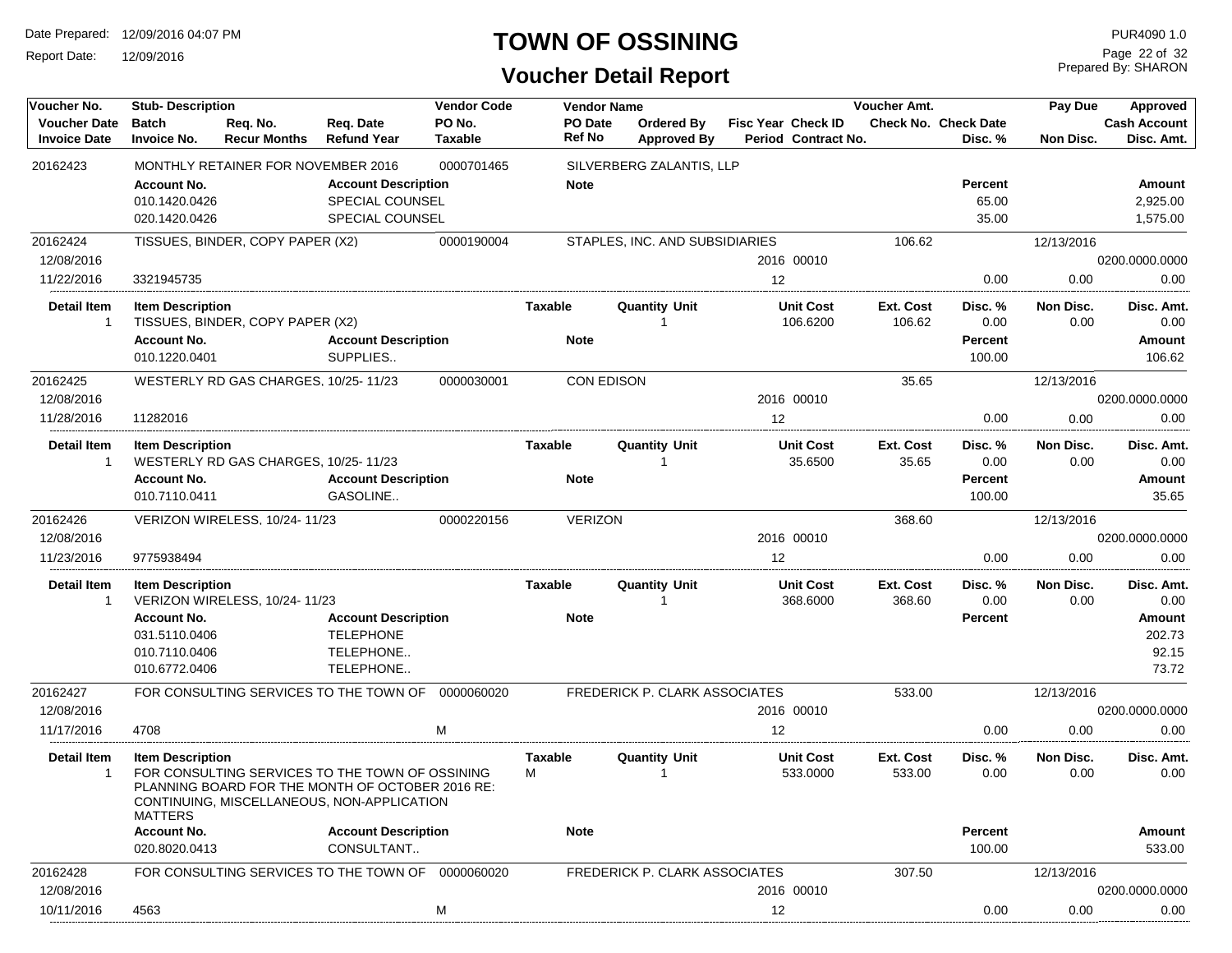Report Date: 12/09/2016

# **TOWN OF OSSINING**

**Voucher Detail Report**

Prepared By: SHARON Page 23 of 32

| Voucher No.                                | <b>Stub-Description</b>                                                                |                                 | <b>Vendor Code</b>                                                                                                                                 | <b>Vendor Name</b>       |                          |                                         | Voucher Amt.                              |                       | Pay Due                                | Approved          |                                                           |
|--------------------------------------------|----------------------------------------------------------------------------------------|---------------------------------|----------------------------------------------------------------------------------------------------------------------------------------------------|--------------------------|--------------------------|-----------------------------------------|-------------------------------------------|-----------------------|----------------------------------------|-------------------|-----------------------------------------------------------|
| <b>Voucher Date</b><br><b>Invoice Date</b> | <b>Batch</b><br><b>Invoice No.</b>                                                     | Req. No.<br><b>Recur Months</b> | Reg. Date<br><b>Refund Year</b>                                                                                                                    | PO No.<br><b>Taxable</b> | PO Date<br><b>Ref No</b> | <b>Ordered By</b><br><b>Approved By</b> | Fisc Year Check ID<br>Period Contract No. |                       | <b>Check No. Check Date</b><br>Disc. % | Non Disc.         | <b>Cash Account</b><br>Disc. Amt.                         |
| 20162428                                   |                                                                                        |                                 | FOR CONSULTING SERVICES TO THE TOWN OF 0000060020                                                                                                  |                          |                          | FREDERICK P. CLARK ASSOCIATES           |                                           |                       |                                        |                   |                                                           |
| <b>Detail Item</b><br>$\mathbf 1$          | <b>Item Description</b><br><b>MATTERS</b>                                              |                                 | FOR CONSULTING SERVICES TO THE TOWN OF OSSINING<br>PLANNINGBOARD FOR THE MONTH OF SEPTEMBER 2016 RE:<br>CONTINUING, MISCELLANEOUS, NON-APPLICATION |                          | <b>Taxable</b><br>м      | <b>Quantity Unit</b><br>-1              | <b>Unit Cost</b><br>307.5000              | Ext. Cost<br>307.50   | Disc. %<br>0.00                        | Non Disc.<br>0.00 | Disc. Amt.<br>0.00                                        |
|                                            | <b>Account No.</b><br>020.8020.0413                                                    |                                 | <b>Account Description</b><br>CONSULTANT                                                                                                           |                          | <b>Note</b>              |                                         |                                           |                       | <b>Percent</b><br>100.00               |                   | Amount<br>307.50                                          |
| 20162433                                   |                                                                                        |                                 | REIMBURSEMENT- REFRESHMENTS FOR TOWN 0000701174                                                                                                    |                          |                          | ZACHACZ, MADELINE                       |                                           | 73.39                 |                                        | 12/13/2016        |                                                           |
| 12/08/2016                                 |                                                                                        |                                 |                                                                                                                                                    |                          |                          |                                         | 2016 00010                                |                       |                                        |                   | 0200.0000.0000                                            |
| 12/06/2016                                 | 12062016                                                                               |                                 |                                                                                                                                                    |                          |                          |                                         | 12                                        |                       | 0.00                                   | 0.00              | 0.00                                                      |
| <b>Detail Item</b><br>-1                   | <b>Item Description</b><br><b>MEETING 12/6/16</b>                                      |                                 | REIMBURSEMENT- REFRESHMENTS FOR TOWN HALL                                                                                                          |                          | Taxable                  | <b>Quantity Unit</b>                    | <b>Unit Cost</b><br>73.3900               | Ext. Cost<br>73.39    | Disc. %<br>0.00                        | Non Disc.<br>0.00 | Disc. Amt.<br>0.00                                        |
|                                            | <b>Account No.</b><br>010.1620.0401                                                    |                                 | <b>Account Description</b><br>SUPPLIES                                                                                                             |                          | <b>Note</b>              |                                         |                                           |                       | Percent<br>100.00                      |                   | <b>Amount</b><br>73.39                                    |
| 20162434                                   |                                                                                        |                                 | SITE FEES FOR MONTH OF DECEMBER 2016, FAI 0000183209                                                                                               |                          |                          | SYSTEMS EAST INC.                       |                                           | 26.50                 |                                        | 12/13/2016        |                                                           |
| 12/08/2016                                 |                                                                                        |                                 |                                                                                                                                                    |                          |                          |                                         | 2016 00010                                |                       |                                        |                   | 0200.0000.0000                                            |
| 12/01/2016                                 | 126504                                                                                 |                                 |                                                                                                                                                    |                          |                          |                                         | 12                                        |                       | 0.00                                   | 0.00              | 0.00                                                      |
| Detail Item<br>$\mathbf 1$                 | <b>Item Description</b><br><b>FEE</b>                                                  |                                 | SITE FEES FOR MONTH OF DECEMBER 2016, FANF MONTHLY                                                                                                 |                          | Taxable                  | <b>Quantity Unit</b><br>-1              | <b>Unit Cost</b><br>26.5000               | Ext. Cost<br>26.50    | Disc. %<br>0.00                        | Non Disc.<br>0.00 | Disc. Amt.<br>0.00                                        |
|                                            | <b>Account No.</b><br>010.1330.0497                                                    |                                 | <b>Account Description</b><br><b>INTERNET CONTRACT FEES</b>                                                                                        |                          | <b>Note</b>              |                                         |                                           |                       | <b>Percent</b><br>100.00               |                   | Amount<br>26.50                                           |
| 20162435                                   |                                                                                        | DELTA DENTAL DECEMBER 2016      |                                                                                                                                                    | 0000040040               |                          | <b>DELTA DENTAL</b>                     |                                           | 5,190.78              |                                        | 12/13/2016        |                                                           |
| 12/08/2016                                 |                                                                                        |                                 |                                                                                                                                                    |                          |                          |                                         | 2016 00010                                |                       |                                        |                   | 0200.0000.0000                                            |
| 12/01/2016                                 | BE001919809                                                                            |                                 |                                                                                                                                                    |                          |                          |                                         | 12                                        |                       | 0.00                                   | 0.00              | 0.00                                                      |
| <b>Detail Item</b><br>$\overline{1}$       | <b>Item Description</b>                                                                | DELTA DENTAL DECEMBER 2016      |                                                                                                                                                    |                          | <b>Taxable</b>           | <b>Quantity Unit</b><br>-1              | <b>Unit Cost</b><br>5,190.7800            | Ext. Cost<br>5,190.78 | Disc. %<br>0.00                        | Non Disc.<br>0.00 | Disc. Amt.<br>0.00                                        |
|                                            | <b>Account No.</b><br>010.9010.0814<br>020.9010.0814<br>031.9010.0814<br>032.9010.0814 |                                 | <b>Account Description</b><br>LIFE/DENTAL/VISION<br>LIFE/DENTAL/VISION<br>LIFE/DENTAL/VISION<br>LIFE/DENTAL/VISION                                 |                          | <b>Note</b>              |                                         |                                           |                       | Percent                                |                   | <b>Amount</b><br>3,217.56<br>297.72<br>1,391.52<br>283.98 |
| 20162436                                   |                                                                                        | REPAIRS AND REPLACEMENT PARTS   |                                                                                                                                                    | 0000701336               |                          | ARROWAY CHEVROLET INC.                  |                                           | 467.03                |                                        | 12/13/2016        |                                                           |
| 12/08/2016                                 |                                                                                        |                                 |                                                                                                                                                    |                          |                          |                                         | 2016 00010                                |                       |                                        |                   | 0200.0000.0000                                            |
| 10/13/2016                                 | 295778                                                                                 |                                 |                                                                                                                                                    |                          |                          |                                         | 12                                        |                       | 0.00                                   | 0.00              | 0.00                                                      |
| Detail Item<br>-1                          | <b>Item Description</b>                                                                | REPAIRS AND REPLACEMENT PARTS   |                                                                                                                                                    |                          | Taxable                  | <b>Quantity Unit</b>                    | Unit Cost<br>467.0300                     | Ext. Cost<br>467.03   | Disc. %<br>0.00                        | Non Disc.<br>0.00 | Disc. Amt.<br>0.00                                        |
|                                            | <b>Account No.</b><br>020.3620.0449                                                    |                                 | <b>Account Description</b><br>PARTS/LABOR                                                                                                          |                          | <b>Note</b>              |                                         |                                           |                       | Percent<br>100.00                      |                   | Amount<br>467.03                                          |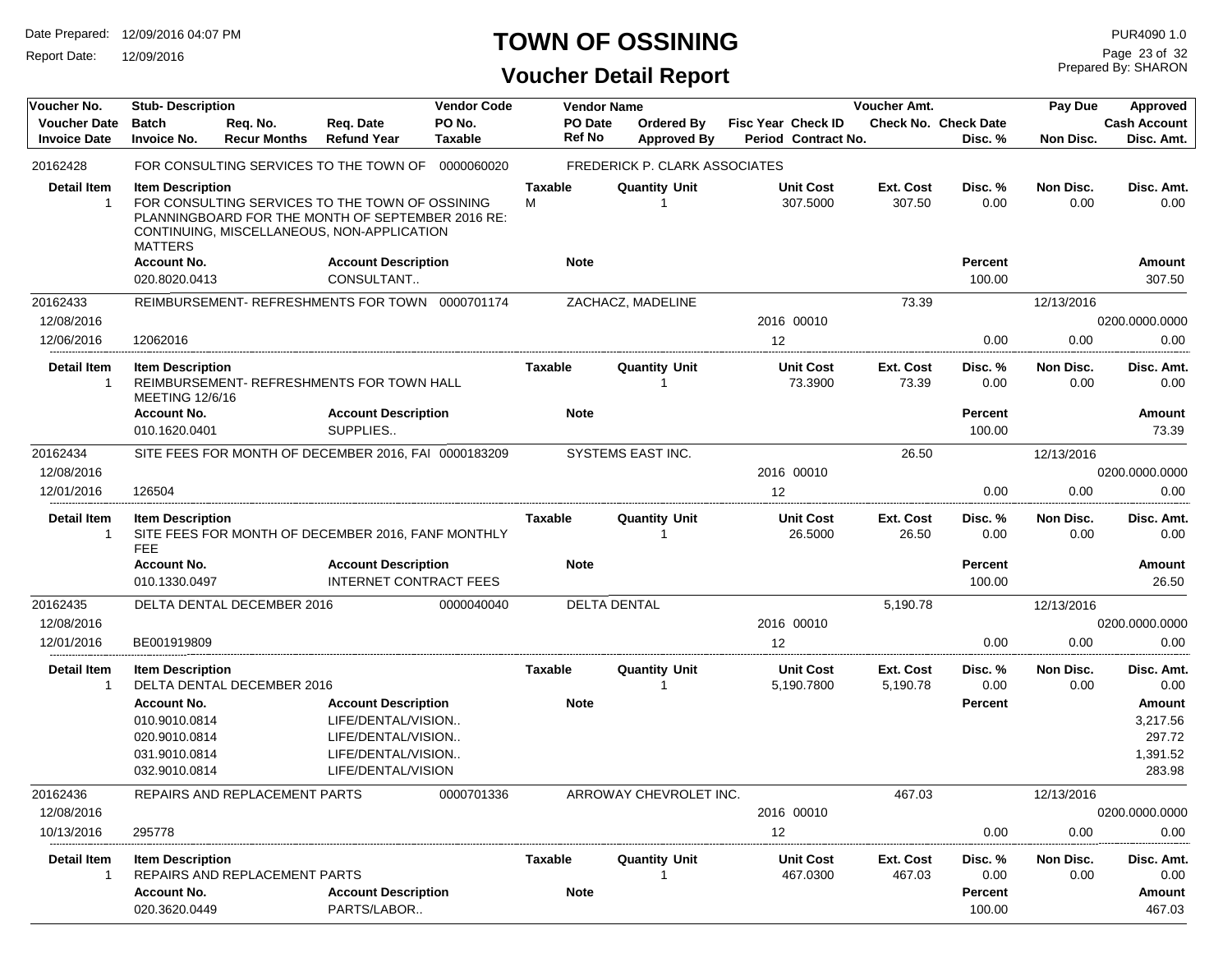Report Date: 12/09/2016

### **TOWN OF OSSINING**

**Voucher Detail Report**

Prepared By: SHARON Page 24 of 32

| Voucher No.                                | <b>Stub-Description</b>                          |                                                                            |                                            | <b>Vendor Code</b> |                          | <b>Vendor Name</b>               |                                           | <b>Voucher Amt.</b>   |                                        | Pay Due           | Approved                          |
|--------------------------------------------|--------------------------------------------------|----------------------------------------------------------------------------|--------------------------------------------|--------------------|--------------------------|----------------------------------|-------------------------------------------|-----------------------|----------------------------------------|-------------------|-----------------------------------|
| <b>Voucher Date</b><br><b>Invoice Date</b> | <b>Batch</b><br><b>Invoice No.</b>               | Req. No.<br><b>Recur Months</b>                                            | Req. Date<br><b>Refund Year</b>            | PO No.<br>Taxable  | PO Date<br><b>Ref No</b> | Ordered By<br><b>Approved By</b> | Fisc Year Check ID<br>Period Contract No. |                       | <b>Check No. Check Date</b><br>Disc. % | Non Disc.         | <b>Cash Account</b><br>Disc. Amt. |
| 20162437                                   |                                                  | FILTERS, SPARK PLUGS, WIRE SET                                             |                                            | 0000130045         |                          | MT. KISCO TRUCK & AUTO PA        |                                           | 168.91                |                                        | 12/13/2016        |                                   |
| 12/08/2016                                 |                                                  |                                                                            |                                            |                    |                          |                                  | 2016 00010                                |                       |                                        |                   | 0200.0000.0000                    |
| 10/27/2016                                 | 388791                                           |                                                                            |                                            |                    |                          |                                  | 12                                        |                       | 0.00                                   | 0.00              | 0.00                              |
| <b>Detail Item</b><br>-1                   | <b>Item Description</b>                          | FILTERS, SPARK PLUGS, WIRE SET                                             |                                            |                    | Taxable                  | <b>Quantity Unit</b>             | <b>Unit Cost</b><br>168.9100              | Ext. Cost<br>168.91   | Disc. %<br>0.00                        | Non Disc.<br>0.00 | Disc. Amt.<br>0.00                |
|                                            | <b>Account No.</b><br>020.3620.0449              |                                                                            | <b>Account Description</b><br>PARTS/LABOR  |                    | <b>Note</b>              |                                  |                                           |                       | Percent<br>100.00                      |                   | Amount<br>168.91                  |
| 20162438<br>12/08/2016                     | 2 RED INK CARTRIDGES                             |                                                                            |                                            | 0000160025         |                          | <b>PITNEY BOWES</b>              | 2016 00010                                | 200.38                |                                        | 12/13/2016        | 0200.0000.0000                    |
| 11/04/2016                                 | 1003264879                                       |                                                                            |                                            |                    |                          |                                  | 12                                        |                       | 0.00                                   | 0.00              | 0.00                              |
| <b>Detail Item</b><br>$\mathbf{1}$         | <b>Item Description</b><br>2 RED INK CARTRIDGES  |                                                                            |                                            |                    | Taxable                  | <b>Quantity Unit</b>             | <b>Unit Cost</b><br>200.3800              | Ext. Cost<br>200.38   | Disc. %<br>0.00                        | Non Disc.<br>0.00 | Disc. Amt.<br>0.00                |
|                                            | <b>Account No.</b><br>010.1110.0436              |                                                                            | <b>Account Description</b><br>POSTAGE      |                    | <b>Note</b>              |                                  |                                           |                       | Percent<br>100.00                      |                   | Amount<br>200.38                  |
| 20162439                                   |                                                  | SPECIAL COUNSEL-NOVEMBER 2016                                              |                                            | 0000701460         |                          | LEAVITT LEGAL, PLLC              |                                           | 1,917.00              |                                        | 12/13/2016        |                                   |
| 12/08/2016                                 |                                                  |                                                                            |                                            |                    |                          |                                  | 2016 00010                                |                       |                                        |                   | 0200.0000.0000                    |
| 11/29/2016                                 | 11292016                                         |                                                                            |                                            | A                  |                          |                                  | 12                                        |                       | 0.00                                   | 0.00              | 0.00                              |
| <b>Detail Item</b><br>$\mathbf 1$          | <b>Item Description</b>                          | SPECIAL COUNSEL- NOVEMBER 2016                                             |                                            |                    | <b>Taxable</b><br>Α      | <b>Quantity Unit</b>             | <b>Unit Cost</b><br>1,917.0000            | Ext. Cost<br>1,917.00 | Disc. %<br>0.00                        | Non Disc.<br>0.00 | Disc. Amt.<br>0.00                |
|                                            | <b>Account No.</b><br><b>Account Description</b> |                                                                            |                                            |                    | <b>Note</b>              |                                  |                                           |                       | Percent                                |                   | Amount                            |
|                                            | 010.1420.0426                                    |                                                                            | SPECIAL COUNSEL                            |                    |                          |                                  |                                           |                       | 65.00                                  |                   | 1,246.05                          |
|                                            | 020.1420.0426                                    |                                                                            | SPECIAL COUNSEL                            |                    |                          |                                  |                                           |                       | 35.00                                  |                   | 670.95                            |
| 20162440                                   |                                                  | NOVEMBER & DECEMBER CONTRACTUAL PAYM 0000150005                            |                                            |                    |                          | OSSINING VOLUNTEER               |                                           | 98,904.88             |                                        | 12/13/2016        |                                   |
| 12/08/2016                                 |                                                  |                                                                            |                                            |                    |                          |                                  | 2016 00010                                |                       |                                        |                   | 0200.0000.0000                    |
| 12/08/2016                                 | 2016-6                                           |                                                                            |                                            |                    |                          |                                  | 12                                        |                       | 0.00                                   | 0.00              | 0.00                              |
| <b>Detail Item</b><br>-1                   | <b>Item Description</b>                          |                                                                            |                                            |                    | Taxable                  | <b>Quantity Unit</b>             | <b>Unit Cost</b>                          | Ext. Cost             | Disc. %                                | Non Disc.         | Disc. Amt.                        |
|                                            | <b>Account No.</b>                               | NOVEMBER & DECEMBER CONTRACTUAL PAYMENT                                    | <b>Account Description</b>                 |                    | <b>Note</b>              |                                  | 98,904.8800                               | 98,904.88             | 0.00<br><b>Percent</b>                 | 0.00              | 0.00<br>Amount                    |
|                                            | 066.4540.0475                                    |                                                                            | AMBULANCE DISTRICT -<br>CONTRACTUAL        |                    |                          |                                  |                                           |                       | 100.00                                 |                   | 98,904.88                         |
| 20162441                                   |                                                  | REIMBURSEMENT FROM SLEEPY HOLLOW, 12/1- 0000150005                         |                                            |                    |                          | OSSINING VOLUNTEER               |                                           | 7,440.00              |                                        | 12/13/2016        |                                   |
| 12/08/2016                                 |                                                  |                                                                            |                                            |                    |                          |                                  | 2016 00010                                |                       |                                        |                   | 0200.0000.0000                    |
| 11/01/2106                                 | 2016-12SH                                        |                                                                            |                                            |                    |                          |                                  | 12                                        |                       | 0.00                                   | 0.00              | 0.00                              |
| Detail Item<br>$\mathbf{1}$                | <b>Item Description</b>                          |                                                                            |                                            |                    | Taxable                  | <b>Quantity Unit</b>             | <b>Unit Cost</b><br>7,440.0000            | Ext. Cost<br>7,440.00 | Disc. %<br>0.00                        | Non Disc.<br>0.00 | Disc. Amt.<br>0.00                |
|                                            | <b>Account No.</b>                               | REIMBURSEMENT FROM SLEEPY HOLLOW, 12/1-12/31<br><b>Account Description</b> |                                            |                    | <b>Note</b>              |                                  |                                           |                       | Percent                                |                   | Amount                            |
|                                            | 066.4540.0475                                    |                                                                            | <b>AMBULANCE DISTRICT -</b><br>CONTRACTUAL |                    |                          |                                  |                                           |                       | 100.00                                 |                   | 7,440.00                          |
| 20162442                                   |                                                  | NOVEMBER 2016 ELECTRICITY                                                  |                                            | 0000140003         |                          | NY POWER AUTHORITY               |                                           | 10,182.99             |                                        | 12/13/2016        |                                   |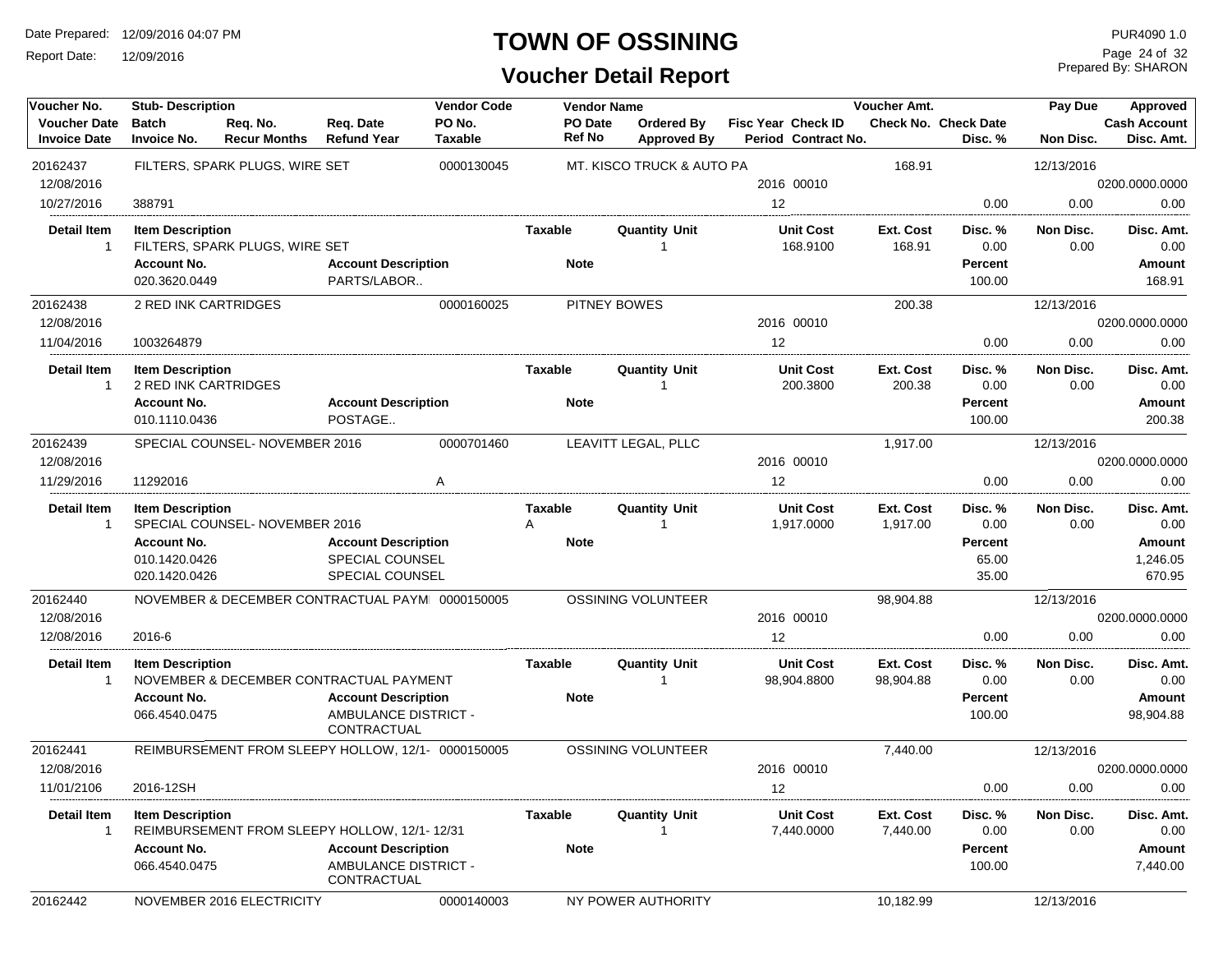Report Date: 12/09/2016

### **TOWN OF OSSINING**

**Voucher Detail Report**

Prepared By: SHARON Page 25 of 32

| Voucher No.                                | <b>Stub-Description</b>             |                                     |                                             | <b>Vendor Code</b>              | <b>Vendor Name</b> |                          |                                         |                                                             | Pay Due                | Approved                               |                   |                                   |
|--------------------------------------------|-------------------------------------|-------------------------------------|---------------------------------------------|---------------------------------|--------------------|--------------------------|-----------------------------------------|-------------------------------------------------------------|------------------------|----------------------------------------|-------------------|-----------------------------------|
| <b>Voucher Date</b><br><b>Invoice Date</b> | <b>Batch</b><br><b>Invoice No.</b>  | Req. No.<br><b>Recur Months</b>     | Req. Date<br><b>Refund Year</b>             | PO No.<br><b>Taxable</b>        |                    | PO Date<br><b>Ref No</b> | <b>Ordered By</b><br><b>Approved By</b> | <b>Fisc Year Check ID</b><br>Period Contract No.            |                        | <b>Check No. Check Date</b><br>Disc. % | Non Disc.         | <b>Cash Account</b><br>Disc. Amt. |
| 20162442                                   |                                     | NOVEMBER 2016 ELECTRICITY           |                                             | 0000140003                      |                    |                          | NY POWER AUTHORITY                      |                                                             |                        |                                        |                   |                                   |
| 12/08/2016                                 |                                     |                                     |                                             |                                 |                    |                          |                                         | 2016 00010                                                  |                        |                                        |                   | 0200.0000.0000                    |
| 12/12/2016                                 | 6100049865                          |                                     |                                             |                                 |                    |                          |                                         | 12                                                          |                        | 0.00                                   | 0.00              | 0.00                              |
| <b>Detail Item</b><br>$\overline{1}$       | <b>Item Description</b>             | NOVEMBER 2016 ELECTRICITY           |                                             |                                 | Taxable            |                          | <b>Quantity Unit</b><br>1               | <b>Unit Cost</b><br>10,182.9900                             | Ext. Cost<br>10,182.99 | Disc. %<br>0.00                        | Non Disc.<br>0.00 | Disc. Amt.<br>0.00                |
|                                            | <b>Account No.</b>                  |                                     | <b>Account Description</b>                  |                                 |                    | <b>Note</b>              |                                         |                                                             |                        | <b>Percent</b>                         |                   | Amount                            |
|                                            | 010.7112.0409                       |                                     | <b>ELECTRICITY</b>                          |                                 |                    |                          |                                         |                                                             |                        |                                        |                   | 198.00                            |
|                                            | 010.7110.0409                       |                                     | ELECTRICITY                                 |                                 |                    |                          |                                         |                                                             |                        |                                        |                   | 1,864.89                          |
|                                            | 032.8810.0409                       |                                     | ELECTRICITY                                 |                                 |                    |                          |                                         |                                                             |                        |                                        |                   | 143.67                            |
|                                            | 045.8120.0409                       |                                     | <b>ELECTRICITY</b>                          |                                 |                    |                          |                                         |                                                             |                        |                                        |                   | 1,383.11                          |
|                                            | 031.5132.0409                       |                                     | ELECTRICITY                                 |                                 |                    |                          |                                         |                                                             |                        |                                        |                   | 268.27                            |
|                                            | 031.5010.0409                       |                                     | ELECTRICITY                                 |                                 |                    |                          |                                         |                                                             |                        |                                        |                   | 515.19                            |
|                                            | 063.5182.0409                       |                                     | ELECTRICITY                                 |                                 |                    |                          |                                         |                                                             |                        |                                        |                   | 5,809.86                          |
| 20162443                                   |                                     | SUPPLIES FOR PARKS DEPARTMENT       |                                             | 0000080076                      |                    |                          | HOME DEPOT CREDIT SERVICE               |                                                             | 634.02                 |                                        | 12/13/2016        |                                   |
| 12/09/2016                                 |                                     |                                     |                                             |                                 |                    |                          |                                         | 2016 00010                                                  |                        |                                        |                   | 0200.0000.0000                    |
|                                            |                                     |                                     |                                             |                                 |                    |                          |                                         | 12                                                          |                        | 0.00                                   | 0.00              | 0.00                              |
| <b>Multi Inv Num</b>                       |                                     | <b>Multi Inv Date</b>               |                                             | Multi Inv Amt.                  |                    |                          | <b>Multi Inv Stub Desc</b>              |                                                             |                        |                                        |                   |                                   |
| 6015057                                    |                                     | 10/29/2016                          |                                             | 203.52                          |                    |                          | SUPPLIES FOR HAUNTED HAYRIDE            |                                                             |                        |                                        |                   |                                   |
| 9011539                                    |                                     | 09/16/2016                          |                                             | 430.50                          |                    |                          |                                         | PUMP FOR METER ROOM AT CEDAR. INSULATION FOR NEW WATER LINE |                        |                                        |                   |                                   |
| Detail Item<br>$\mathbf{1}$                | <b>Item Description</b>             | SUPPLIES FOR PARKS DEPARTMENT       |                                             |                                 | Taxable            |                          | <b>Quantity Unit</b>                    | <b>Unit Cost</b><br>634.0200                                | Ext. Cost<br>634.02    | Disc. %<br>0.00                        | Non Disc.<br>0.00 | Disc. Amt.<br>0.00                |
|                                            | <b>Account No.</b><br>010.7110.0419 |                                     | <b>Account Description</b><br>MAINT./REPAIR |                                 |                    | <b>Note</b>              |                                         |                                                             |                        | <b>Percent</b><br>100.00               |                   | <b>Amount</b><br>634.02           |
| 20162444                                   |                                     | SUPPLIES FOR DALE CEMETERY          |                                             | 0000150020                      |                    |                          | OSSINING HARDWARE COMPANY               |                                                             | 143.48                 |                                        | 12/13/2016        |                                   |
| 12/09/2016                                 |                                     |                                     |                                             |                                 |                    |                          |                                         | 2016 00010                                                  |                        |                                        |                   | 0200.0000.0000                    |
|                                            |                                     |                                     |                                             | м                               |                    |                          |                                         | 12                                                          |                        | 0.00                                   | 0.00              | 0.00                              |
| <b>Multi Inv Num</b>                       |                                     | <b>Multi Inv Date</b>               |                                             | Multi Inv Amt.                  |                    |                          | <b>Multi Inv Stub Desc</b>              |                                                             |                        |                                        |                   |                                   |
| B161688                                    |                                     | 11/02/2016                          |                                             | 15.44                           |                    |                          |                                         | ASSORTED SCREWS AND PAPER TOWELS                            |                        |                                        |                   |                                   |
| B161957                                    |                                     | 11/09/2016                          |                                             | 27.86                           |                    |                          |                                         | WASHERS, SCREWS, NUTS, & CONCRETE MIZ                       |                        |                                        |                   |                                   |
| B162182                                    |                                     | 11/15/2016                          |                                             | 17.78                           |                    |                          | STENCIL & SPRAY PAINT FOR SIGNS         |                                                             |                        |                                        |                   |                                   |
| A148629                                    |                                     | 11/21/2016                          |                                             | 29.39                           |                    |                          | CONCRETE AND GLOVES                     |                                                             |                        |                                        |                   |                                   |
| A148632                                    |                                     | 11/21/2016                          |                                             | 53.01                           |                    | CONCRETE                 |                                         |                                                             |                        |                                        |                   |                                   |
| <b>Detail Item</b><br>$\overline{1}$       | <b>Item Description</b>             | SUPPLIES FOR DALE CEMETERY          |                                             |                                 | Taxable<br>м       |                          | <b>Quantity Unit</b><br>$\mathbf 1$     | <b>Unit Cost</b><br>143.4800                                | Ext. Cost<br>143.48    | Disc. %<br>0.00                        | Non Disc.<br>0.00 | Disc. Amt.<br>0.00                |
|                                            | <b>Account No.</b><br>032.8810.0419 |                                     | <b>Account Description</b><br>MAINT./REPAIR |                                 |                    | <b>Note</b>              |                                         |                                                             |                        | Percent<br>100.00                      |                   | Amount<br>143.48                  |
| 20162445                                   |                                     | SUPPLIES FOR DALE CEMETERY          |                                             | 0000190004                      |                    |                          | STAPLES, INC. AND SUBSIDIARIES          |                                                             | 172.22                 |                                        | 12/13/2016        |                                   |
| 12/09/2016                                 |                                     |                                     |                                             |                                 |                    |                          |                                         | 2016 00010                                                  |                        |                                        |                   | 0200.0000.0000                    |
|                                            |                                     |                                     |                                             |                                 |                    |                          |                                         | 12                                                          |                        | 0.00                                   | 0.00              | 0.00                              |
| <b>Multi Inv Num</b><br>3322000580         |                                     | <b>Multi Inv Date</b><br>11/23/2016 |                                             | <b>Multi Inv Amt.</b><br>100.99 |                    | <b>INK CARTRIDGE</b>     | <b>Multi Inv Stub Desc</b>              |                                                             |                        |                                        |                   |                                   |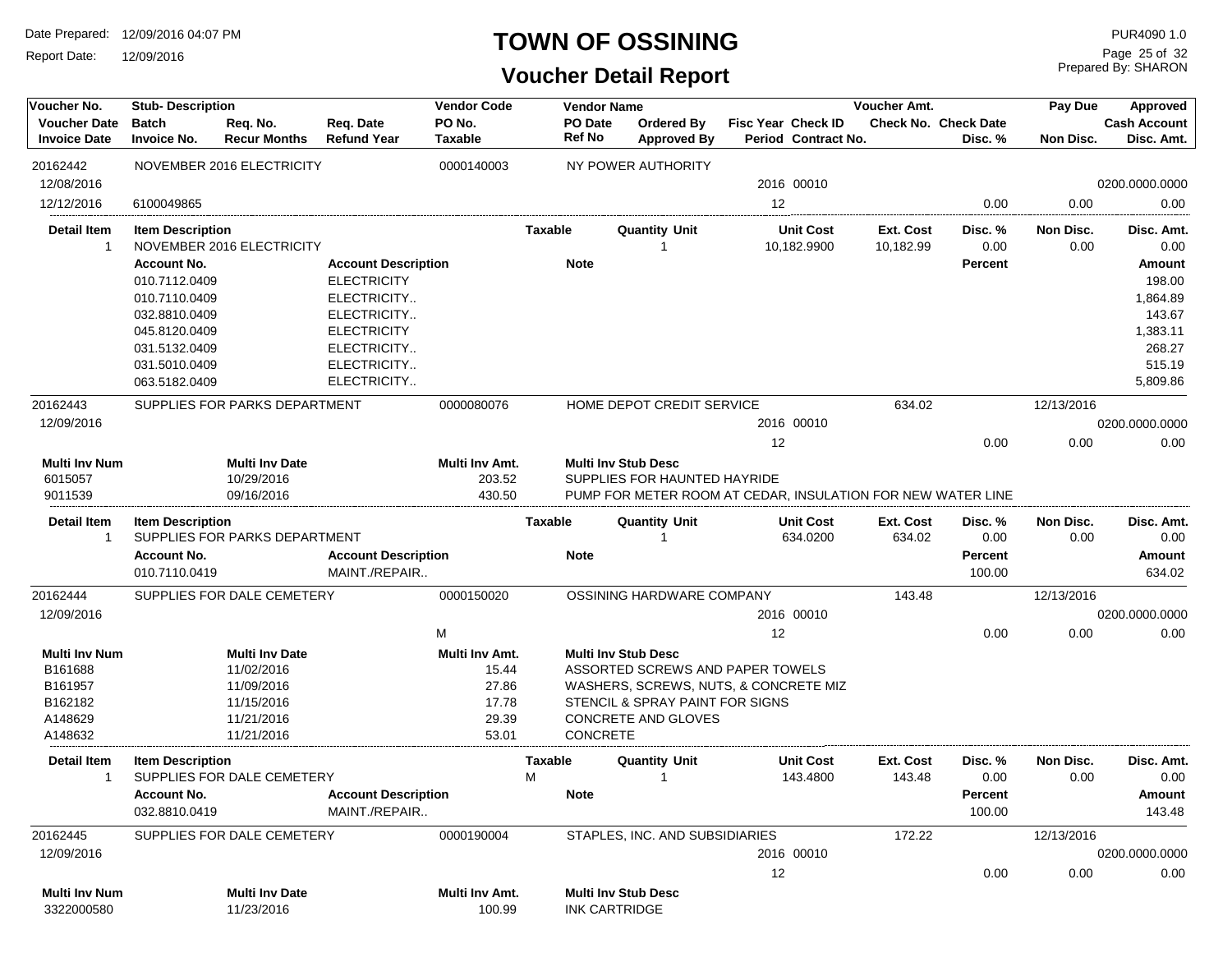Report Date: 12/09/2016

# **TOWN OF OSSINING**

Prepared By: SHARON Page 26 of 32

| Voucher No.                                           | <b>Stub-Description</b>                                        |                                                                   |                                                     | <b>Vendor Code</b>                            |              | <b>Vendor Name</b>                                        |                                                                                                      | Voucher Amt. |                                                  |                            |                                             | Pay Due<br>Approved |                                        |  |
|-------------------------------------------------------|----------------------------------------------------------------|-------------------------------------------------------------------|-----------------------------------------------------|-----------------------------------------------|--------------|-----------------------------------------------------------|------------------------------------------------------------------------------------------------------|--------------|--------------------------------------------------|----------------------------|---------------------------------------------|---------------------|----------------------------------------|--|
| <b>Voucher Date</b><br><b>Invoice Date</b>            | <b>Batch</b><br><b>Invoice No.</b>                             | Req. No.<br><b>Recur Months</b>                                   | Req. Date<br><b>Refund Year</b>                     | PO No.<br><b>Taxable</b>                      |              | PO Date<br><b>Ref No</b>                                  | <b>Ordered By</b><br><b>Approved By</b>                                                              |              | <b>Fisc Year Check ID</b><br>Period Contract No. |                            | Check No. Check Date<br>Disc. %             | Non Disc.           | <b>Cash Account</b><br>Disc. Amt.      |  |
| 20162445<br><b>Multi Inv Num</b><br>3322000579        |                                                                | SUPPLIES FOR DALE CEMETERY<br><b>Multi Inv Date</b><br>11/23/2016 |                                                     | 0000190004<br>Multi Inv Amt.<br>71.23         |              |                                                           | STAPLES, INC. AND SUBSIDIARIES<br><b>Multi Inv Stub Desc</b><br><b>CHAIR MAT &amp; INK CARTRIDGE</b> |              |                                                  |                            |                                             |                     |                                        |  |
| <b>Detail Item</b><br>$\overline{1}$                  | <b>Item Description</b>                                        | SUPPLIES FOR DALE CEMETERY                                        |                                                     |                                               | Taxable      |                                                           | <b>Quantity Unit</b><br>1                                                                            |              | <b>Unit Cost</b><br>172.2200                     | <b>Ext. Cost</b><br>172.22 | Disc. %<br>0.00                             | Non Disc.<br>0.00   | Disc. Amt.<br>0.00                     |  |
|                                                       | <b>Account No.</b><br>032.8810.0438                            |                                                                   | <b>Account Description</b><br>SUPPLIES AND SERVICES |                                               |              | <b>Note</b>                                               |                                                                                                      |              |                                                  |                            | Percent<br>100.00                           |                     | <b>Amount</b><br>172.22                |  |
| 20162446<br>12/09/2016                                |                                                                | DALE CEMETERY GAS CHARGES, 10/25-11/23                            |                                                     | 0000030001                                    |              | <b>CON EDISON</b>                                         |                                                                                                      |              | 2016 00010                                       | 172.08                     |                                             | 12/13/2016          | 0200.0000.0000                         |  |
| 11/28/2016                                            | 11282016                                                       |                                                                   |                                                     |                                               |              |                                                           |                                                                                                      | 12           |                                                  |                            | 0.00                                        | 0.00                | 0.00                                   |  |
| <b>Detail Item</b><br>$\overline{1}$                  | <b>Item Description</b><br><b>Account No.</b><br>032.8810.0474 | DALE CEMETERY GAS CHARGES, 10/25-11/23                            | <b>Account Description</b><br>HEATING-NATURAL GAS   |                                               | Taxable      | <b>Note</b>                                               | <b>Quantity Unit</b><br>1                                                                            |              | <b>Unit Cost</b><br>172.0800                     | <b>Ext. Cost</b><br>172.08 | Disc. %<br>0.00<br><b>Percent</b><br>100.00 | Non Disc.<br>0.00   | Disc. Amt.<br>0.00<br>Amount<br>172.08 |  |
| 20162447                                              |                                                                |                                                                   | REIMBURSEMENT-MAPS AND PRINTING FOR EA 0000050035   |                                               |              | ELKES, MITZI                                              |                                                                                                      |              |                                                  | 79.34                      |                                             | 12/13/2016          |                                        |  |
| 12/09/2016                                            |                                                                |                                                                   |                                                     |                                               |              |                                                           |                                                                                                      |              | 2016 00010                                       |                            |                                             |                     | 0200.0000.0000                         |  |
| <b>Multi Inv Num</b><br>2061275040<br>1671382         |                                                                | <b>Multi Inv Date</b><br>11/07/2016<br>05/18/2016                 |                                                     | M<br>Multi Inv Amt.<br>61.99<br>17.35         |              |                                                           | <b>Multi Inv Stub Desc</b><br>STAPLES-WATERSHED MAPS<br>STAPLES- FOAMBOARD & LAMINATING SHEETS       | 12           |                                                  |                            | 0.00                                        | 0.00                | 0.00                                   |  |
| <b>Detail Item</b><br>$\overline{\mathbf{1}}$         | <b>Item Description</b><br><b>VILLAGE FAIR</b>                 |                                                                   | REIMBURSEMENT- MAPS AND PRINTING FOR EAC BOOTH AT   |                                               | Taxable<br>M |                                                           | <b>Quantity Unit</b>                                                                                 |              | <b>Unit Cost</b><br>79.3400                      | Ext. Cost<br>79.34         | Disc. %<br>0.00                             | Non Disc.<br>0.00   | Disc. Amt.<br>0.00                     |  |
|                                                       | <b>Account No.</b><br>020.8730.0438                            |                                                                   | <b>Account Description</b><br>SUPPLIES AND SERVICES |                                               |              | <b>Note</b>                                               |                                                                                                      |              |                                                  |                            | Percent<br>100.00                           |                     | Amount<br>79.34                        |  |
| 20162448<br>12/09/2016                                |                                                                |                                                                   | LABOR AND MATERIALS TO REPAIR SECTION OF 0000701059 |                                               |              |                                                           | CASTLE PLUMBING & HEATING, INC.                                                                      |              | 2016 00010                                       | 423.00                     |                                             | 12/13/2016          | 0200.0000.0000                         |  |
| 12/05/2016                                            | 10529                                                          |                                                                   |                                                     | м                                             |              |                                                           |                                                                                                      |              | 12                                               |                            | 0.00                                        | 0.00                | 0.00                                   |  |
| <b>Detail Item</b><br>-1                              | <b>Item Description</b>                                        | WATER MAIN AT DALE CEMETERY                                       | LABOR AND MATERIALS TO REPAIR SECTION OF 3" PLASTIC |                                               | Taxable<br>M |                                                           | <b>Quantity Unit</b>                                                                                 |              | <b>Unit Cost</b><br>423.0000                     | <b>Ext. Cost</b><br>423.00 | Disc. %<br>0.00                             | Non Disc.<br>0.00   | Disc. Amt.<br>0.00                     |  |
|                                                       | <b>Account No.</b><br>032.8810.0419                            |                                                                   | <b>Account Description</b><br>MAINT./REPAIR         |                                               |              | <b>Note</b>                                               |                                                                                                      |              |                                                  |                            | Percent<br>100.00                           |                     | Amount<br>423.00                       |  |
| 20162449<br>12/09/2016                                | <b>CONSULTING FEES</b>                                         |                                                                   |                                                     | 0000701465                                    |              |                                                           | SILVERBERG ZALANTIS, LLP                                                                             |              | 2016 00010                                       | 3,051.00                   |                                             | 12/13/2016          | 0200.0000.0000                         |  |
|                                                       |                                                                |                                                                   |                                                     | A                                             |              |                                                           |                                                                                                      | 12           |                                                  |                            | 0.00                                        | 0.00                | 0.00                                   |  |
| <b>Multi Inv Num</b><br>0012552<br>0012554<br>0012556 |                                                                | <b>Multi Inv Date</b><br>11/02/2016<br>11/02/2016<br>11/02/2016   |                                                     | Multi Inv Amt.<br>338.00<br>1,456.00<br>35.00 |              | <b>BETHANY</b><br><b>PARTH KNOLLS</b><br><b>SCHNEIDER</b> | <b>Multi Inv Stub Desc</b>                                                                           |              |                                                  |                            |                                             |                     |                                        |  |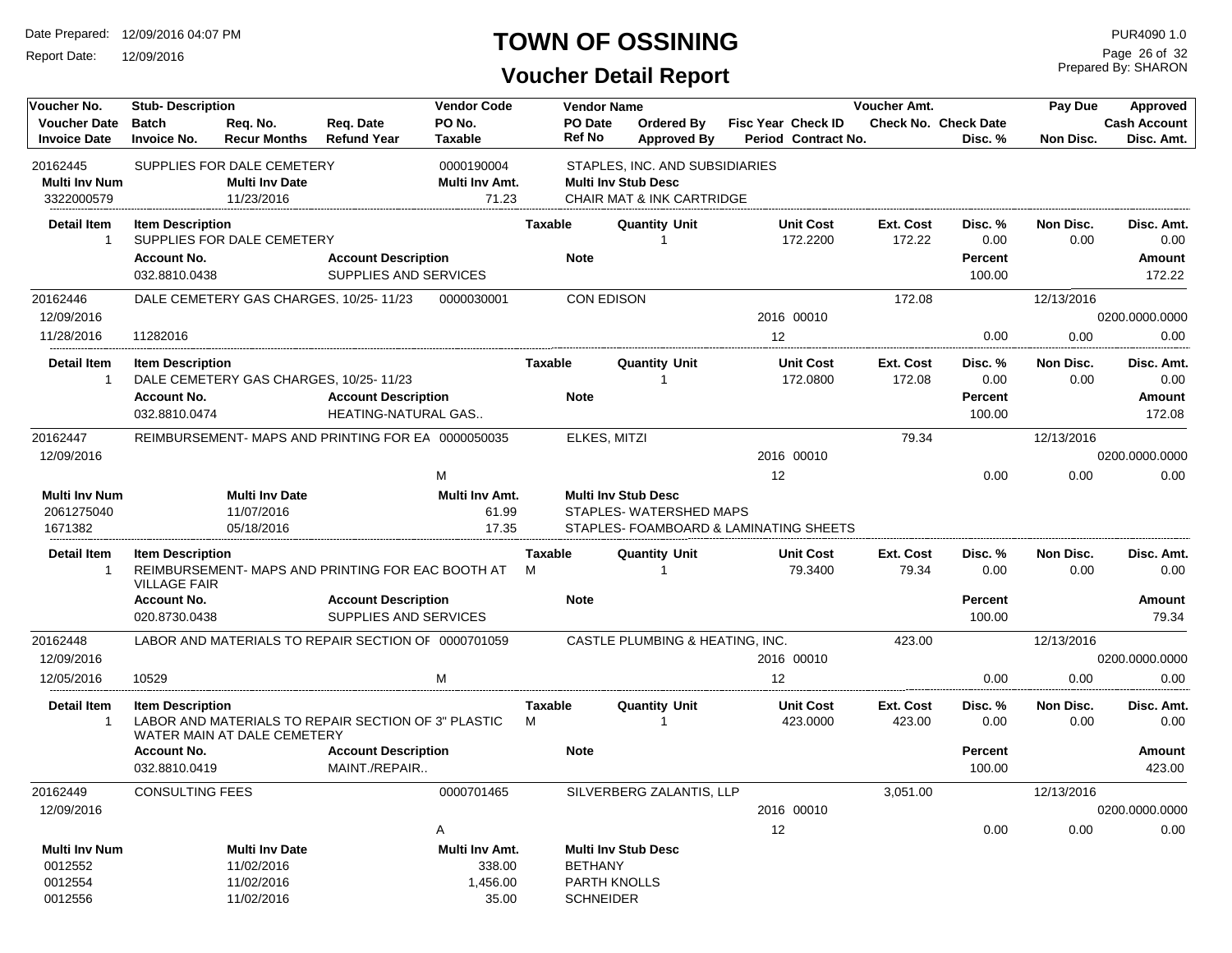Report Date: 12/09/2016

### **TOWN OF OSSINING**

Prepared By: SHARON Page 27 of 32

| Voucher No.                                | <b>Stub-Description</b>                           |                                                   |                                                     | <b>Vendor Code</b>                                                                    |              | <b>Vendor Name</b>       |                                                                                 |                                                  |        | Voucher Amt.                 |                                        | Pay Due           | Approved                          |  |
|--------------------------------------------|---------------------------------------------------|---------------------------------------------------|-----------------------------------------------------|---------------------------------------------------------------------------------------|--------------|--------------------------|---------------------------------------------------------------------------------|--------------------------------------------------|--------|------------------------------|----------------------------------------|-------------------|-----------------------------------|--|
| <b>Voucher Date</b><br><b>Invoice Date</b> | <b>Batch</b><br><b>Invoice No.</b>                | Reg. No.<br><b>Recur Months</b>                   | Req. Date<br><b>Refund Year</b>                     | PO No.<br><b>Taxable</b>                                                              |              | PO Date<br><b>Ref No</b> | Ordered By<br><b>Approved By</b>                                                | <b>Fisc Year Check ID</b><br>Period Contract No. |        |                              | <b>Check No. Check Date</b><br>Disc. % | Non Disc.         | <b>Cash Account</b><br>Disc. Amt. |  |
| 20162449                                   | <b>CONSULTING FEES</b>                            |                                                   |                                                     | 0000701465                                                                            |              |                          | SILVERBERG ZALANTIS, LLP                                                        |                                                  |        |                              |                                        |                   |                                   |  |
| <b>Multi Inv Num</b>                       |                                                   | <b>Multi Inv Date</b>                             |                                                     | Multi Inv Amt.                                                                        |              |                          | <b>Multi Inv Stub Desc</b>                                                      |                                                  |        |                              |                                        |                   |                                   |  |
| 0012551                                    |                                                   | 11/02/2016                                        |                                                     | 1.222.00                                                                              |              | <b>ARTIS</b>             |                                                                                 |                                                  |        |                              |                                        |                   |                                   |  |
| <b>Detail Item</b><br>-1                   | <b>Item Description</b><br><b>CONSULTING FEES</b> |                                                   |                                                     |                                                                                       | Taxable<br>Α |                          | <b>Quantity Unit</b><br>$\Omega$                                                | <b>Unit Cost</b>                                 | 0.0000 | <b>Ext. Cost</b><br>3,051.00 | Disc. %<br>0.00                        | Non Disc.<br>0.00 | Disc. Amt.<br>0.00                |  |
|                                            | <b>Account No.</b>                                |                                                   | <b>Account Description</b>                          |                                                                                       |              | <b>Note</b>              |                                                                                 |                                                  |        |                              | <b>Percent</b>                         |                   | Amount                            |  |
|                                            | 033.0033.0065.3041                                |                                                   | <b>CENTER</b>                                       | PLANNING BOARD/ENGINEERING<br>FEES ESCROW. BETHANY ARTS                               |              |                          |                                                                                 |                                                  |        |                              |                                        |                   | 338.00                            |  |
|                                            | 033.0033.0065.3037                                |                                                   | <b>HAWKES AVENUE</b>                                | PLANNING BOARD/ENGINEERING<br><b>FEES ESCROW.PARTH KNOLLS - 87</b>                    |              |                          |                                                                                 |                                                  |        |                              |                                        |                   | 1,456.00                          |  |
|                                            | 033.0033.0065.3040                                |                                                   | SCHNEIDER SUBDIVISION                               | PLANNING BOARD/ENGINEERING<br>FEES ESCROW.ESCROW ACCOUNT                              |              |                          |                                                                                 |                                                  |        |                              |                                        |                   | 35.00                             |  |
|                                            | 033.0033.0065.3032                                |                                                   |                                                     | PLANNING BOARD/ENGINEERING<br>FEES ESCROW.ARTIS SENIOR<br>LIVING/553 NORTH STATE ROAD |              |                          |                                                                                 |                                                  |        |                              |                                        |                   | 1,222.00                          |  |
| 20162450                                   |                                                   |                                                   | PARTS AND LABOR FOR PARKS DEPARTMENT E 0000150022   |                                                                                       |              |                          | <b>OSSINING LAWN MOWER</b>                                                      |                                                  |        | 1,111.99                     |                                        | 12/13/2016        |                                   |  |
| 12/09/2016                                 |                                                   |                                                   |                                                     |                                                                                       |              |                          |                                                                                 | 2016 00010                                       |        |                              |                                        |                   | 0200.0000.0000                    |  |
|                                            |                                                   |                                                   |                                                     | M                                                                                     |              |                          |                                                                                 | 12                                               |        |                              | 0.00                                   | 0.00              | 0.00                              |  |
| <b>Multi Inv Num</b><br>110310<br>0508450  |                                                   | <b>Multi Inv Date</b><br>11/01/2016<br>11/19/2016 |                                                     | Multi Inv Amt.<br>571.99<br>540.00                                                    |              |                          | <b>Multi Inv Stub Desc</b><br><b>REPAIR TO EXMARK</b><br><b>BACKPACK BLOWER</b> |                                                  |        |                              |                                        |                   |                                   |  |
| Detail Item                                | <b>Item Description</b>                           |                                                   |                                                     |                                                                                       | Taxable      |                          | <b>Quantity Unit</b>                                                            | <b>Unit Cost</b>                                 |        | Ext. Cost                    | Disc. %                                | Non Disc.         | Disc. Amt.                        |  |
| -1                                         |                                                   |                                                   | PARTS AND LABOR FOR PARKS DEPARTMENT EQUIPMENT      |                                                                                       | м            |                          |                                                                                 | 1,111.9900                                       |        | 1,111.99                     | 0.00                                   | 0.00              | 0.00                              |  |
|                                            | <b>Account No.</b>                                |                                                   | <b>Account Description</b>                          |                                                                                       |              | <b>Note</b>              |                                                                                 |                                                  |        |                              | <b>Percent</b>                         |                   | Amount                            |  |
|                                            | 010.7110.0449<br>010.7110.0201                    |                                                   | PARTS/LABOR<br>EQUIPMENT                            |                                                                                       |              |                          |                                                                                 |                                                  |        |                              |                                        |                   | 571.99<br>540.00                  |  |
| 20162451                                   |                                                   | LIFE INSURANCE NOVEMBER 2016                      |                                                     | 0000700644                                                                            |              | NY                       | THE STANDARD LIFE INSURANCE CO. OF                                              |                                                  |        | 943.08                       |                                        | 12/13/2016        |                                   |  |
| 12/09/2016                                 |                                                   |                                                   |                                                     |                                                                                       |              |                          |                                                                                 | 2016 00010                                       |        |                              |                                        |                   | 0200.0000.0000                    |  |
| 12/01/2016                                 | 12012016                                          |                                                   |                                                     |                                                                                       |              |                          |                                                                                 | 12                                               |        |                              | 0.00                                   | 0.00              | 0.00                              |  |
| <b>Detail Item</b><br>-1                   | <b>Item Description</b>                           | LIFE INSURANCE NOVEMBER 2016                      |                                                     |                                                                                       | Taxable      |                          | <b>Quantity Unit</b>                                                            | <b>Unit Cost</b><br>943.0800                     |        | Ext. Cost<br>943.08          | Disc. %<br>0.00                        | Non Disc.<br>0.00 | Disc. Amt.<br>0.00                |  |
|                                            | <b>Account No.</b>                                |                                                   | <b>Account Description</b>                          |                                                                                       |              | <b>Note</b>              |                                                                                 |                                                  |        |                              | <b>Percent</b>                         |                   | Amount                            |  |
|                                            | 010.9010.0814                                     |                                                   | LIFE/DENTAL/VISION                                  |                                                                                       |              |                          |                                                                                 |                                                  |        |                              |                                        |                   | 580.32                            |  |
|                                            | 020.9010.0814                                     |                                                   | LIFE/DENTAL/VISION                                  |                                                                                       |              |                          |                                                                                 |                                                  |        |                              |                                        |                   | 32.70                             |  |
|                                            | 031.9010.0814                                     |                                                   | LIFE/DENTAL/VISION.                                 |                                                                                       |              |                          |                                                                                 |                                                  |        |                              |                                        |                   | 281.06                            |  |
|                                            | 032.9010.0814                                     |                                                   | LIFE/DENTAL/VISION                                  |                                                                                       |              |                          |                                                                                 |                                                  |        |                              |                                        |                   | 49.00                             |  |
| 20162452                                   |                                                   |                                                   | REFUND OF OVER CHARGED PENALTY, 554203 9 0000701517 |                                                                                       |              | RIVERA, NIDIA            |                                                                                 |                                                  |        | 59.29                        |                                        | 12/13/2016        |                                   |  |
| 12/09/2016                                 |                                                   |                                                   |                                                     |                                                                                       |              |                          |                                                                                 | 2016 00010                                       |        |                              |                                        |                   | 0200.0000.0000                    |  |
| 05/26/2016                                 | RIVERA-STATE                                      |                                                   |                                                     |                                                                                       |              |                          |                                                                                 | 12                                               |        |                              | 0.00                                   | 0.00              | 0.00                              |  |
|                                            |                                                   |                                                   |                                                     |                                                                                       |              |                          |                                                                                 |                                                  |        |                              |                                        |                   |                                   |  |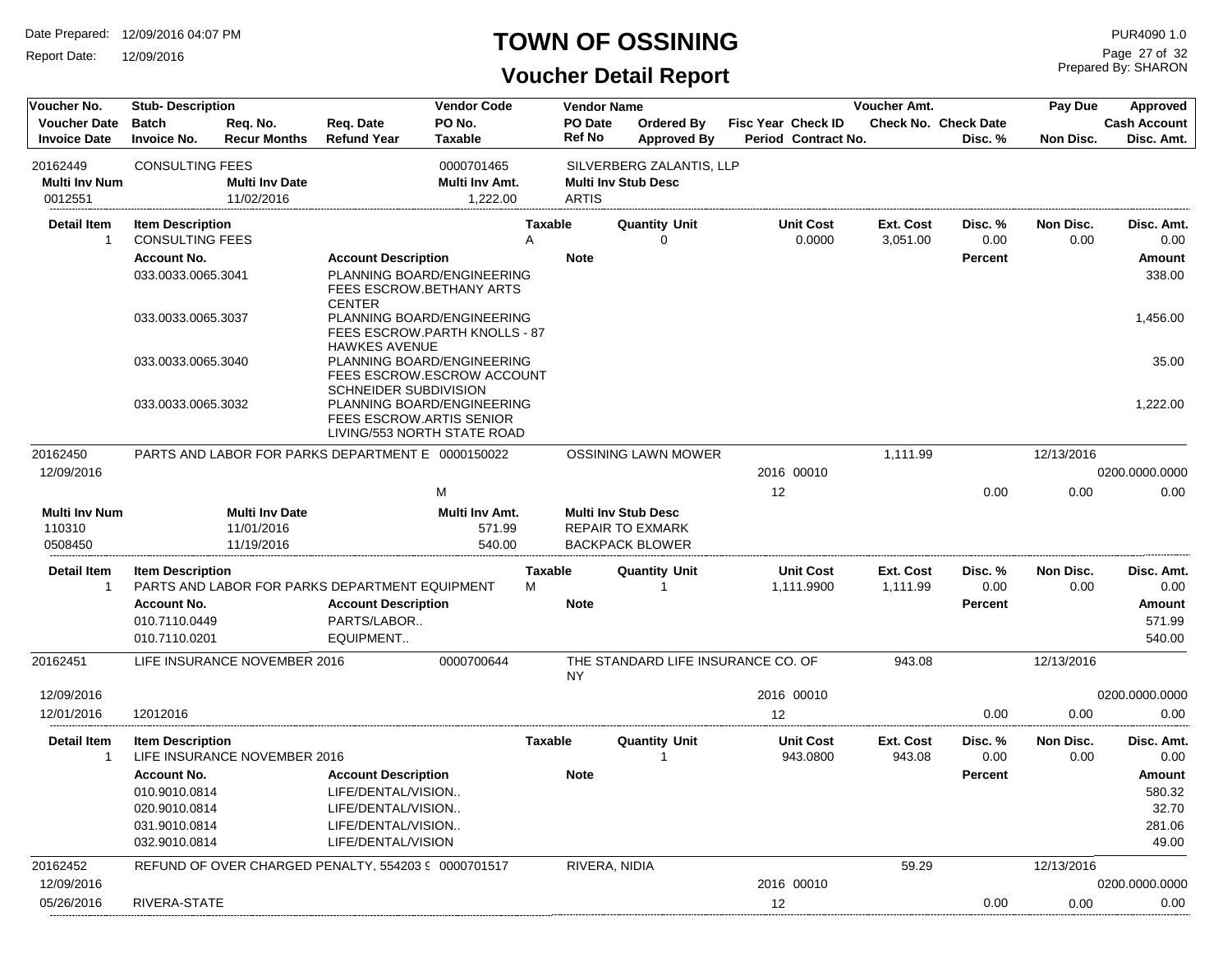Report Date: 12/09/2016

# **TOWN OF OSSINING**

**Voucher Detail Report**

Prepared By: SHARON Page 28 of 32

| Voucher No.                                | <b>Stub-Description</b>                           |                                 |                                                                   | <b>Vendor Code</b>                                                                         | <b>Vendor Name</b>       |                                         |                                                                         | Voucher Amt.           |                                        | Pay Due           | Approved                          |
|--------------------------------------------|---------------------------------------------------|---------------------------------|-------------------------------------------------------------------|--------------------------------------------------------------------------------------------|--------------------------|-----------------------------------------|-------------------------------------------------------------------------|------------------------|----------------------------------------|-------------------|-----------------------------------|
| <b>Voucher Date</b><br><b>Invoice Date</b> | <b>Batch</b><br><b>Invoice No.</b>                | Req. No.<br><b>Recur Months</b> | Req. Date<br><b>Refund Year</b>                                   | PO No.<br><b>Taxable</b>                                                                   | PO Date<br><b>Ref No</b> | <b>Ordered By</b><br><b>Approved By</b> | Fisc Year Check ID<br>Period Contract No.                               |                        | <b>Check No. Check Date</b><br>Disc. % | Non Disc.         | <b>Cash Account</b><br>Disc. Amt. |
| 20162452                                   |                                                   |                                 | REFUND OF OVER CHARGED PENALTY, 554203 9 0000701517               |                                                                                            | RIVERA, NIDIA            |                                         |                                                                         |                        |                                        |                   |                                   |
| <b>Detail Item</b><br>$\overline{1}$       | <b>Item Description</b><br>103 STATE ST.          |                                 | REFUND OF OVER CHARGED PENALTY, 554203 97.11-1-65,                |                                                                                            | <b>Taxable</b>           | <b>Quantity Unit</b><br>$\Omega$        | <b>Unit Cost</b><br>0.0000                                              | Ext. Cost<br>59.29     | Disc. %<br>0.00                        | Non Disc.<br>0.00 | Disc. Amt.<br>0.00                |
|                                            | <b>Account No.</b><br>010.0010.1090               |                                 | <b>Account Description</b>                                        | <b>INTEREST &amp; PENALTIES ON TAXES</b>                                                   | <b>Note</b>              |                                         |                                                                         |                        | <b>Percent</b><br>100.00               |                   | Amount<br>59.29                   |
| 20162453                                   | <b>CONSULTING FEES</b>                            |                                 |                                                                   | 0000060020                                                                                 |                          | FREDERICK P. CLARK ASSOCIATES           |                                                                         | 33,613.81              |                                        | 12/13/2016        |                                   |
| 12/09/2016                                 |                                                   |                                 |                                                                   |                                                                                            |                          |                                         | 2016 00010                                                              |                        |                                        |                   | 0200.0000.0000                    |
|                                            |                                                   |                                 |                                                                   | M                                                                                          |                          |                                         | 12                                                                      |                        | 0.00                                   | 0.00              | 0.00                              |
| <b>Multi Inv Num</b>                       |                                                   | <b>Multi Inv Date</b>           |                                                                   | Multi Inv Amt.                                                                             |                          | <b>Multi Inv Stub Desc</b>              |                                                                         |                        |                                        |                   |                                   |
| 004564                                     |                                                   | 10/11/2016                      |                                                                   | 5,797.50                                                                                   | <b>ARTIS</b>             |                                         |                                                                         |                        |                                        |                   |                                   |
| 004565                                     |                                                   | 10/11/2016                      |                                                                   | 6,066.50                                                                                   | PARTH KNOLLS             |                                         |                                                                         |                        |                                        |                   |                                   |
| 004567                                     |                                                   | 10/11/2016                      |                                                                   | 5,891.81                                                                                   | <b>BETHANY</b>           |                                         |                                                                         |                        |                                        |                   |                                   |
| 004709                                     |                                                   | 11/17/2016                      |                                                                   | 5,650.25                                                                                   | <b>ARTIS</b>             |                                         |                                                                         |                        |                                        |                   |                                   |
| 004710                                     |                                                   | 11/17/2016                      |                                                                   | 7,698.25                                                                                   | PARTH KNOLLS             |                                         |                                                                         |                        |                                        |                   |                                   |
| 004711                                     |                                                   | 11/17/2016                      |                                                                   | 2,509.50                                                                                   | <b>BETHANY</b>           |                                         |                                                                         |                        |                                        |                   |                                   |
| <b>Detail Item</b><br>$\overline{1}$       | <b>Item Description</b><br><b>CONSULTING FEES</b> |                                 |                                                                   | M                                                                                          | <b>Taxable</b>           | <b>Quantity Unit</b><br>$\Omega$        | <b>Unit Cost</b><br>0.0000                                              | Ext. Cost<br>33,613.81 | Disc. %<br>0.00                        | Non Disc.<br>0.00 | Disc. Amt.<br>0.00                |
|                                            | <b>Account No.</b>                                |                                 |                                                                   |                                                                                            |                          |                                         |                                                                         |                        |                                        |                   |                                   |
|                                            | 033.0033.0065.3032                                |                                 | <b>Account Description</b>                                        | PLANNING BOARD/ENGINEERING                                                                 | <b>Note</b>              |                                         |                                                                         |                        | <b>Percent</b>                         |                   | Amount<br>5,797.50                |
|                                            |                                                   |                                 | FEES ESCROW.ARTIS SENIOR<br>LIVING/553 NORTH STATE ROAD           |                                                                                            |                          |                                         |                                                                         |                        |                                        |                   |                                   |
|                                            | 033.0033.0065.3037                                |                                 |                                                                   | PLANNING BOARD/ENGINEERING<br>FEES ESCROW.PARTH KNOLLS - 87                                |                          |                                         |                                                                         |                        |                                        |                   | 6,066.50                          |
|                                            | 033.0033.0065.3041                                |                                 | <b>HAWKES AVENUE</b><br>FEES ESCROW.BETHANY ARTS<br><b>CENTER</b> | PLANNING BOARD/ENGINEERING                                                                 |                          |                                         |                                                                         |                        |                                        |                   | 5,891.81                          |
|                                            | 033.0033.0065.3032                                |                                 | FEES ESCROW.ARTIS SENIOR                                          | PLANNING BOARD/ENGINEERING                                                                 |                          |                                         |                                                                         |                        |                                        |                   | 5,650.25                          |
|                                            | 033.0033.0065.3037                                |                                 |                                                                   | LIVING/553 NORTH STATE ROAD<br>PLANNING BOARD/ENGINEERING<br>FEES ESCROW.PARTH KNOLLS - 87 |                          |                                         |                                                                         |                        |                                        |                   | 7,698.25                          |
|                                            | 033.0033.0065.3041                                |                                 | <b>HAWKES AVENUE</b><br>FEES ESCROW.BETHANY ARTS<br><b>CENTER</b> | PLANNING BOARD/ENGINEERING                                                                 |                          |                                         |                                                                         |                        |                                        |                   | 2,509.50                          |
| 20162454                                   |                                                   |                                 | RYDER SHOP WELDING TANKS AND TORCH TAN 0000010067                 |                                                                                            |                          | ALL-WELD PRODUCTS                       |                                                                         | 187.00                 |                                        | 12/13/2016        |                                   |
| 12/09/2016                                 |                                                   |                                 |                                                                   |                                                                                            |                          |                                         | 2016 00010                                                              |                        |                                        |                   | 0200.0000.0000                    |
|                                            |                                                   |                                 |                                                                   | M                                                                                          |                          |                                         | 12                                                                      |                        | 0.00                                   | 0.00              | 0.00                              |
| <b>Multi Inv Num</b>                       |                                                   | <b>Multi Inv Date</b>           |                                                                   | Multi Inv Amt.                                                                             |                          | <b>Multi Inv Stub Desc</b>              |                                                                         |                        |                                        |                   |                                   |
| 438094                                     |                                                   | 11/30/2016                      |                                                                   | 157.00                                                                                     |                          | ACETYLENE, & HAZMAT SHIPPING            | RYDER SHOP WELDING TANKS AND TORCH TANKS (ACCT #01285) - ARGON, OXYGEN, |                        |                                        |                   |                                   |
| 438326                                     |                                                   | 11/30/2016                      |                                                                   | 30.00                                                                                      |                          |                                         | RYDER SHOP WELDING TANKS AND TORCH TANKS (ACCT #01285)                  |                        |                                        |                   |                                   |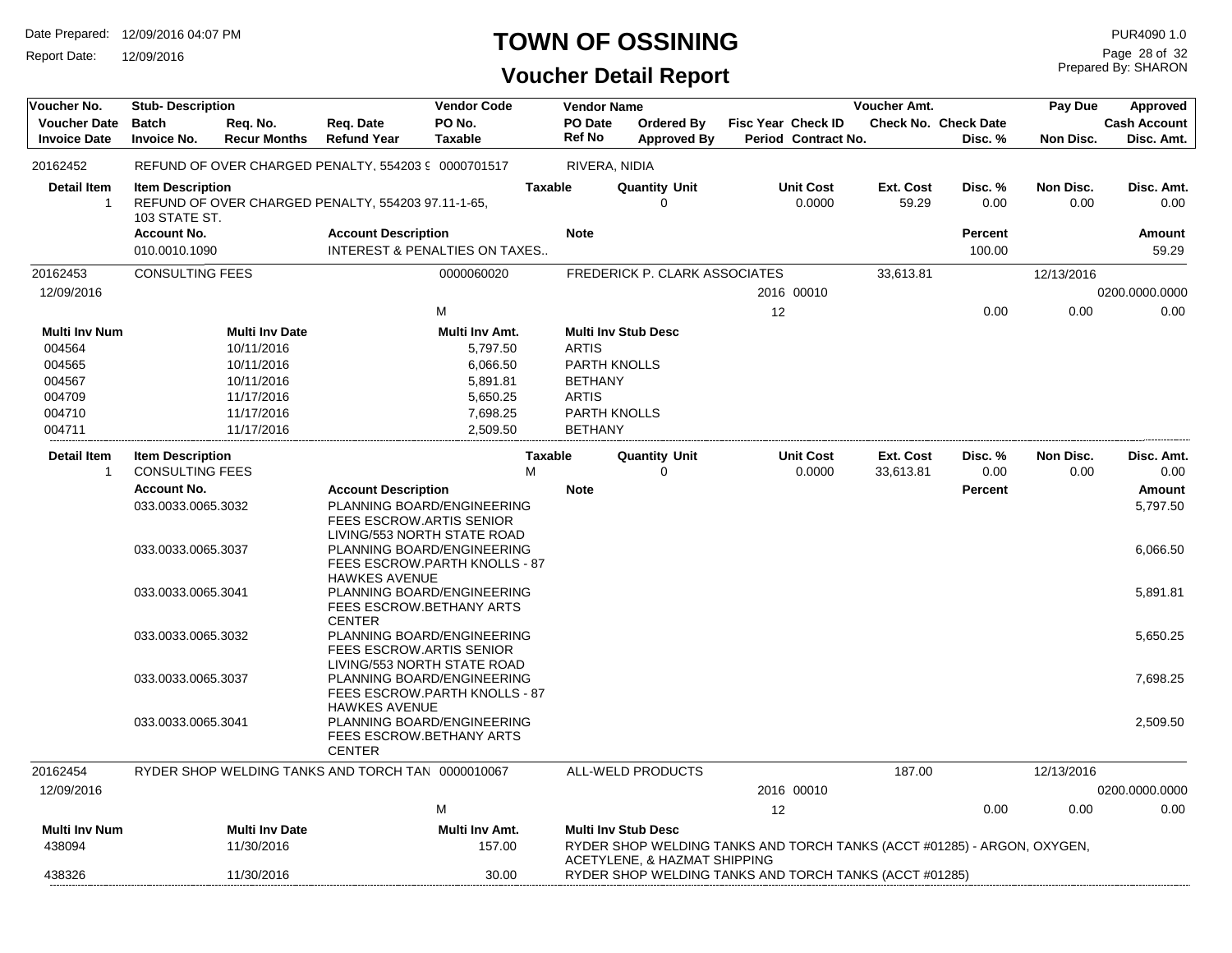Report Date: 12/09/2016

#### **TOWN OF OSSINING**

#### **Voucher Detail Report**

Prepared By: SHARON Page 29 of 32

| Voucher No.                                |                                    | <b>Vendor Code</b><br><b>Stub-Description</b> |                                                   |                          |                          | <b>Vendor Name</b>               | Voucher Amt.                              | Pay Due             | Approved                        |                          |                                   |
|--------------------------------------------|------------------------------------|-----------------------------------------------|---------------------------------------------------|--------------------------|--------------------------|----------------------------------|-------------------------------------------|---------------------|---------------------------------|--------------------------|-----------------------------------|
| <b>Voucher Date</b><br><b>Invoice Date</b> | <b>Batch</b><br><b>Invoice No.</b> | Req. No.<br><b>Recur Months</b>               | Req. Date<br><b>Refund Year</b>                   | PO No.<br><b>Taxable</b> | PO Date<br><b>Ref No</b> | Ordered By<br><b>Approved By</b> | Fisc Year Check ID<br>Period Contract No. |                     | Check No. Check Date<br>Disc. % | Non Disc.                | <b>Cash Account</b><br>Disc. Amt. |
| 20162454                                   |                                    |                                               | RYDER SHOP WELDING TANKS AND TORCH TAN 0000010067 |                          |                          | ALL-WELD PRODUCTS                |                                           |                     |                                 |                          |                                   |
| <b>Detail Item</b><br>$\mathbf{1}$         | <b>Item Description</b><br>#01285) |                                               | RYDER SHOP WELDING TANKS AND TORCH TANKS (ACCT    |                          | <b>Taxable</b><br>M      | <b>Quantity Unit</b>             | <b>Unit Cost</b><br>187.0000              | Ext. Cost<br>187.00 | Disc. %<br>0.00                 | <b>Non Disc.</b><br>0.00 | Disc. Amt.<br>0.00                |
|                                            | <b>Account No.</b>                 |                                               | <b>Account Description</b>                        |                          | <b>Note</b>              |                                  |                                           |                     | Percent                         |                          | Amount                            |
|                                            | 010.7110.0419                      |                                               | MAINT./REPAIR                                     |                          |                          |                                  |                                           |                     | 100.00                          |                          | 187.00                            |
| 20162455                                   |                                    |                                               | FLU SHOTS FOR TOWN EMPLOYEES- OCTOBER 0000150028  |                          |                          | <b>VILLAGE OF OSSINING</b>       |                                           | 552.00              |                                 | 12/13/2016               |                                   |
| 12/09/2016                                 |                                    |                                               |                                                   |                          |                          |                                  | 2016 00010                                |                     |                                 |                          | 0200.0000.0000                    |
| 12/09/2016                                 | 12092016                           |                                               |                                                   |                          |                          |                                  | 12                                        |                     | 0.00                            | 0.00                     | 0.00                              |
| <b>Detail Item</b><br>$\mathbf{1}$         | <b>Item Description</b>            |                                               | FLU SHOTS FOR TOWN EMPLOYEES- OCTOBER 2016        |                          | Taxable                  | <b>Quantity Unit</b>             | <b>Unit Cost</b><br>552.0000              | Ext. Cost<br>552.00 | Disc. %<br>0.00                 | Non Disc.<br>0.00        | Disc. Amt.<br>0.00                |
|                                            | <b>Account No.</b>                 |                                               | <b>Account Description</b>                        |                          | <b>Note</b>              |                                  |                                           |                     | Percent                         |                          | <b>Amount</b>                     |
|                                            | 010.9010.0817                      |                                               | <b>HOSPITAL/MED INS</b>                           |                          |                          |                                  |                                           |                     |                                 |                          | 414.00                            |
|                                            | 031.9010.0817                      |                                               | <b>HOSPITAL/MED INS</b>                           |                          |                          |                                  |                                           |                     |                                 |                          | 69.00                             |
|                                            | 032.9010.0817                      |                                               | HOSPITAL/MED INS.                                 |                          |                          |                                  |                                           |                     |                                 |                          | 69.00                             |
| 20162458                                   |                                    | <b>REIMBURSEMENT FOR TAXI COUPONS</b>         |                                                   | 0000701561               |                          | PENDZUK, KATE                    |                                           | 54.00               |                                 | 12/13/2016               |                                   |
| 12/09/2016                                 |                                    |                                               |                                                   |                          |                          |                                  | 2016 00010                                |                     |                                 |                          | 0200.0000.0000                    |
| 12/06/2016                                 | 12062016                           |                                               |                                                   |                          |                          |                                  | 12                                        |                     | 0.00                            | 0.00                     | 0.00                              |
| <b>Detail Item</b>                         | <b>Item Description</b>            |                                               |                                                   |                          | Taxable                  | <b>Quantity Unit</b>             | <b>Unit Cost</b>                          | Ext. Cost           | Disc. %                         | Non Disc.                | Disc. Amt.                        |
|                                            |                                    | REIMBURSEMENT FOR TAXI COUPONS                |                                                   |                          |                          | U                                | 0.0000                                    | 54.00               | 0.00                            | 0.00                     | 0.00                              |
|                                            | <b>Account No.</b>                 |                                               | <b>Account Description</b>                        |                          | <b>Note</b>              |                                  |                                           |                     | <b>Percent</b>                  |                          | <b>Amount</b>                     |
|                                            | 010.0010.2781                      |                                               | CALL A CAB - FEES                                 |                          |                          |                                  |                                           |                     | 100.00                          |                          | 54.00                             |
| 20162459                                   |                                    | UMPIRE FOR CO-ED SOFTBALL                     |                                                   | 0000701560               |                          | SCALA, MICHAEL                   |                                           | 250.00              |                                 | 12/13/2016               |                                   |
| 12/09/2016                                 |                                    |                                               |                                                   |                          |                          |                                  | 2016 00010                                |                     |                                 |                          | 0200.0000.0000                    |
| 12/09/2016                                 | 12092016                           |                                               |                                                   |                          |                          |                                  | 12                                        |                     | 0.00                            | 0.00                     | 0.00                              |
| <b>Detail Item</b><br>$\mathbf{1}$         | <b>Item Description</b>            | UMPIRE FOR CO-ED SOFTBALL                     |                                                   |                          | Taxable                  | <b>Quantity Unit</b><br>$\Omega$ | <b>Unit Cost</b><br>0.0000                | Ext. Cost<br>250.00 | Disc. %<br>0.00                 | Non Disc.<br>0.00        | Disc. Amt.<br>0.00                |
|                                            | <b>Account No.</b>                 | <b>Account Description</b>                    |                                                   |                          | <b>Note</b>              |                                  |                                           |                     | <b>Percent</b>                  |                          | Amount                            |
|                                            | 010.0010.2781                      |                                               | CALL A CAB - FEES                                 |                          |                          |                                  |                                           |                     | 100.00                          |                          | 250.00                            |
| 120<br><b>Total Vouchers reported:</b>     |                                    |                                               |                                                   |                          |                          |                                  | <b>Total GL Detail Reported</b>           |                     |                                 | 924,911.66               |                                   |

Total Amount All Vouchers **1924,911.66**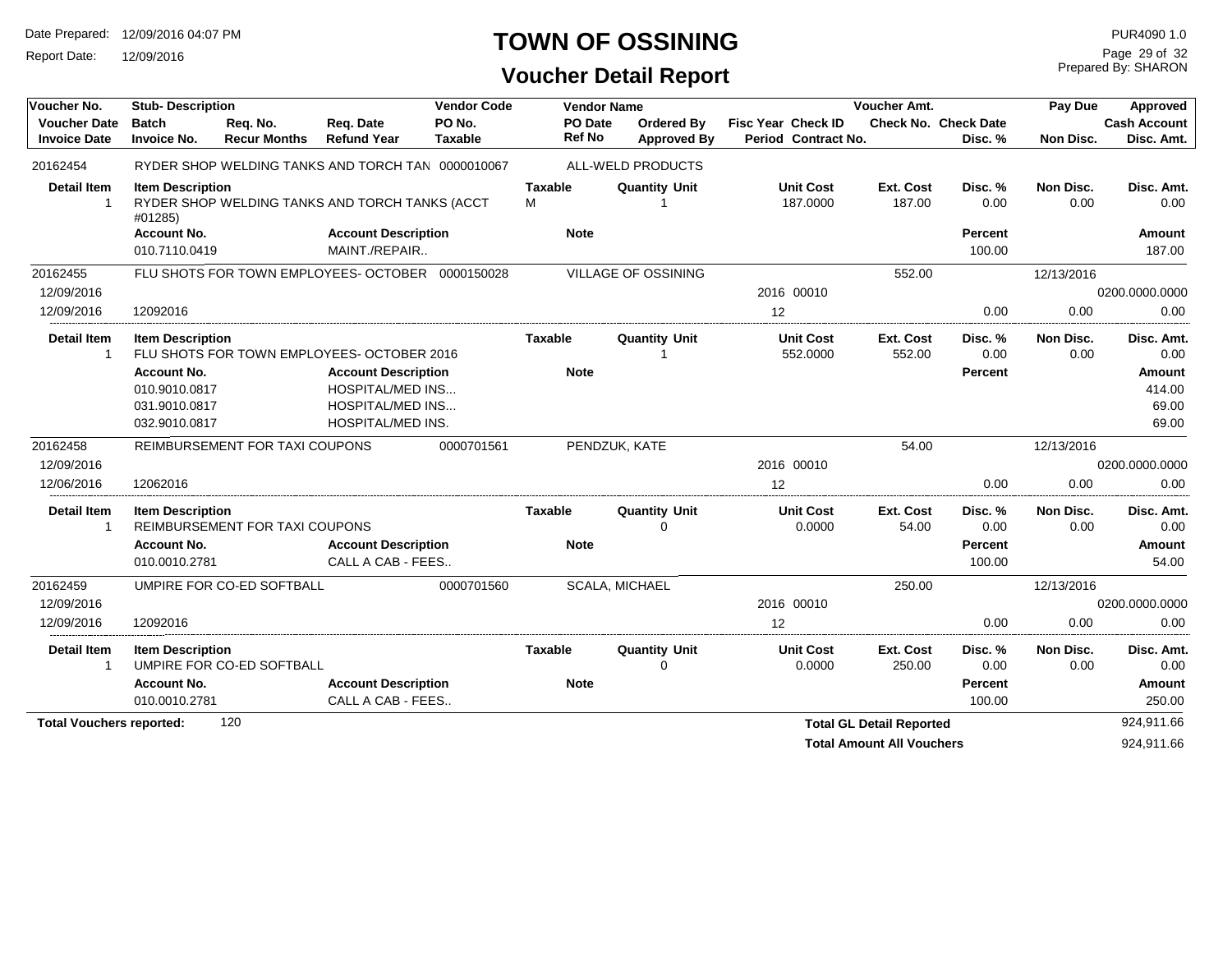Report Date: 12/09/2016

#### **TOWN OF OSSINING**

# **Voucher Detail Report**

Prepared By: SHARON Page 30 of 32

| Voucher No.                                | <b>Stub-Description</b>            |                                 |                                 | <b>Vendor Code</b>       | <b>Vendor Name</b>       |                                  |                                           | Voucher Amt.                    | Pay Due       | Approved                          |
|--------------------------------------------|------------------------------------|---------------------------------|---------------------------------|--------------------------|--------------------------|----------------------------------|-------------------------------------------|---------------------------------|---------------|-----------------------------------|
| <b>Voucher Date</b><br><b>Invoice Date</b> | <b>Batch</b><br><b>Invoice No.</b> | Req. No.<br><b>Recur Months</b> | Req. Date<br><b>Refund Year</b> | PO No.<br><b>Taxable</b> | PO Date<br><b>Ref No</b> | Ordered By<br><b>Approved By</b> | Fisc Year Check ID<br>Period Contract No. | Check No. Check Date<br>Disc. % | Non Disc.     | <b>Cash Account</b><br>Disc. Amt. |
| Fund                                       | <b>Cash Item</b>                   |                                 |                                 |                          |                          |                                  |                                           | -------- Direct Pay ---         | $\frac{1}{2}$ |                                   |
|                                            | 010 - TOWN GENERAL                 |                                 |                                 |                          | Regular                  | Prepaid                          | <b>Wire Transfer</b>                      | Outstanding                     | Paid          | <b>Total</b>                      |
|                                            | 0200.0000.0000                     |                                 | <b>TOWN</b>                     |                          | 334,617.52               | 0.00                             | 0.00                                      | 0.00                            | 0.00          | 334,617.52                        |
|                                            |                                    | <b>Fund Total</b>               |                                 |                          | 334,617.52               | 0.00                             | 0.00                                      | 0.00                            | 0.00          | 334,617.52                        |
|                                            | 020 - TOWN OUTSIDE                 |                                 |                                 |                          |                          |                                  |                                           |                                 |               |                                   |
|                                            | 0200.0000.0000                     |                                 | <b>TOWN</b>                     |                          | 209,237.23               | 0.00                             | 0.00                                      | 0.00                            | 0.00          | 209,237.23                        |
|                                            |                                    | <b>Fund Total</b>               |                                 |                          | 209,237.23               | 0.00                             | 0.00                                      | 0.00                            | 0.00          | 209,237.23                        |
| 031 - HIGHWAY                              |                                    |                                 |                                 |                          |                          |                                  |                                           |                                 |               |                                   |
|                                            | 0200.0000.0000                     |                                 | <b>TOWN</b>                     |                          | 153,794.83               | 0.00                             | 0.00                                      | 0.00                            | 0.00          | 153,794.83                        |
|                                            |                                    | <b>Fund Total</b>               |                                 |                          | 153,794.83               | 0.00                             | 0.00                                      | 0.00                            | 0.00          | 153,794.83                        |
|                                            | 032 - DALE CEMETERY TRUST FUND     |                                 |                                 |                          |                          |                                  |                                           |                                 |               |                                   |
|                                            | 0200.0000.0000                     |                                 | <b>TOWN</b>                     |                          | 10,070.29                | 0.00                             | 0.00                                      | 0.00                            | 0.00          | 10,070.29                         |
|                                            |                                    | <b>Fund Total</b>               |                                 |                          | 10,070.29                | 0.00                             | 0.00                                      | 0.00                            | 0.00          | 10,070.29                         |
|                                            | 033 - TRUST & AGENCY               |                                 |                                 |                          |                          |                                  |                                           |                                 |               |                                   |
|                                            | 0200.0000.0000                     |                                 | <b>TOWN</b>                     |                          | 37,322.71                | 0.00                             | 0.00                                      | 0.00                            | 0.00          | 37,322.71                         |
|                                            |                                    | <b>Fund Total</b>               |                                 |                          | 37,322.71                | 0.00                             | 0.00                                      | 0.00                            | 0.00          | 37,322.71                         |
| 037 - CAPITAL FUND                         |                                    |                                 |                                 |                          |                          |                                  |                                           |                                 |               |                                   |
|                                            | 0200.0000.0000                     |                                 | <b>TOWN</b>                     |                          | 595.00                   | 0.00                             | 0.00                                      | 0.00                            | 0.00          | 595.00                            |
|                                            |                                    | <b>Fund Total</b>               |                                 |                          | 595.00                   | 0.00                             | 0.00                                      | 0.00                            | 0.00          | 595.00                            |
|                                            | 045 - CONSOLIDATED SEWER DISTRICT  |                                 |                                 |                          |                          |                                  |                                           |                                 |               |                                   |
|                                            | 0200.0000.0000                     |                                 | <b>TOWN</b>                     |                          | 5,644.69                 | 0.00                             | 0.00                                      | 0.00                            | 0.00          | 5,644.69                          |
|                                            |                                    | <b>Fund Total</b>               |                                 |                          | 5,644.69                 | 0.00                             | 0.00                                      | 0.00                            | 0.00          | 5,644.69                          |
|                                            | 050 - TOWN WIDE WATER              |                                 |                                 |                          |                          |                                  |                                           |                                 |               |                                   |
|                                            | 0200.0000.0000                     |                                 | <b>TOWN</b>                     |                          | 79.97                    | 0.00                             | 0.00                                      | 0.00                            | 0.00          | 79.97                             |
|                                            |                                    | <b>Fund Total</b>               |                                 |                          | 79.97                    | 0.00                             | 0.00                                      | 0.00                            | 0.00          | 79.97                             |
|                                            | 051 - NORTH STATE ROAD SEWER       |                                 |                                 |                          |                          |                                  |                                           |                                 |               |                                   |
|                                            | 0200.0000.0000                     |                                 | <b>TOWN</b>                     |                          | 88.40                    | 0.00                             | 0.00                                      | 0.00                            | 0.00          | 88.40                             |
|                                            |                                    | <b>Fund Total</b>               |                                 |                          | 88.40                    | 0.00                             | 0.00                                      | 0.00                            | 0.00          | 88.40                             |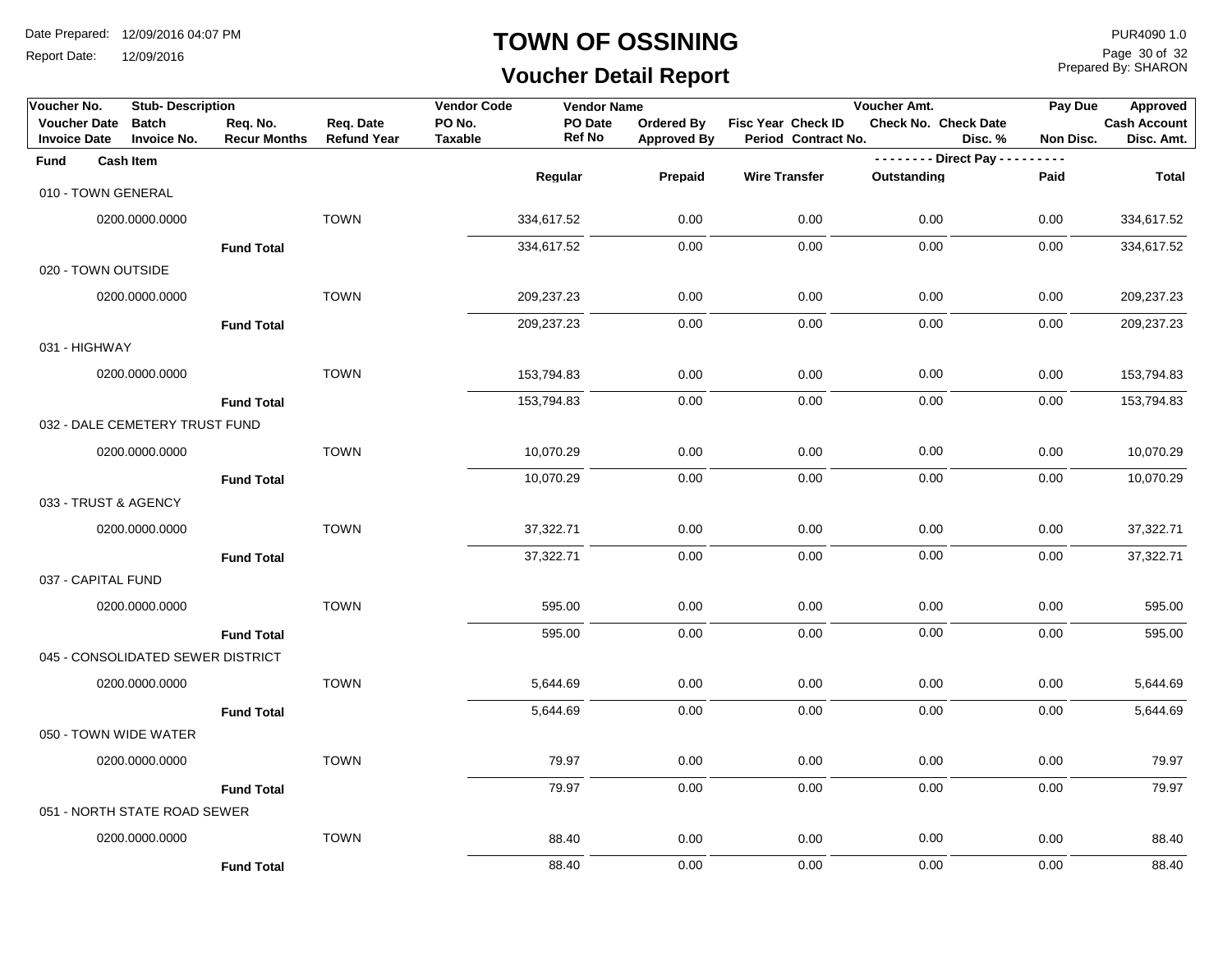Report Date: 12/09/2016

#### **TOWN OF OSSINING**

# **Voucher Detail Report**

Prepared By: SHARON Page 31 of 32

| Voucher No.                                | <b>Stub-Description</b>                                    |                                 |                                 | <b>Vendor Code</b>       | <b>Vendor Name</b> |                                  |                                           | Voucher Amt.                | Pay Due              | Approved                          |
|--------------------------------------------|------------------------------------------------------------|---------------------------------|---------------------------------|--------------------------|--------------------|----------------------------------|-------------------------------------------|-----------------------------|----------------------|-----------------------------------|
| <b>Voucher Date</b><br><b>Invoice Date</b> | <b>Batch</b><br><b>Invoice No.</b>                         | Req. No.<br><b>Recur Months</b> | Req. Date<br><b>Refund Year</b> | PO No.<br><b>Taxable</b> | PO Date<br>Ref No  | Ordered By<br><b>Approved By</b> | Fisc Year Check ID<br>Period Contract No. | <b>Check No. Check Date</b> | Disc. %<br>Non Disc. | <b>Cash Account</b><br>Disc. Amt. |
| Fund                                       | <b>Cash Item</b>                                           |                                 |                                 |                          |                    |                                  |                                           | -------- Direct Pay --      | .                    |                                   |
|                                            |                                                            |                                 |                                 |                          | Regular            | Prepaid                          | <b>Wire Transfer</b>                      | Outstanding                 | Paid                 | <b>Total</b>                      |
|                                            | 063 - LIGHTING DIST.                                       |                                 |                                 |                          |                    |                                  |                                           |                             |                      |                                   |
|                                            | 0200.0000.0000                                             |                                 | <b>TOWN</b>                     |                          | 6,767.22           | 0.00                             | 0.00                                      | 0.00                        | 0.00                 | 6,767.22                          |
|                                            |                                                            | <b>Fund Total</b>               |                                 |                          | 6,767.22           | 0.00                             | 0.00                                      | 0.00                        | 0.00                 | 6,767.22                          |
|                                            | 064 - FIRE PROTECT.DIST.                                   |                                 |                                 |                          |                    |                                  |                                           |                             |                      |                                   |
|                                            | 0200.0000.0000                                             |                                 | <b>TOWN</b>                     |                          | 42,705.21          | 0.00                             | 0.00                                      | 0.00                        | 0.00                 | 42,705.21                         |
|                                            |                                                            | <b>Fund Total</b>               |                                 |                          | 42,705.21          | 0.00                             | 0.00                                      | 0.00                        | 0.00                 | 42,705.21                         |
|                                            | 065 - REFUSE/RECYCLING                                     |                                 |                                 |                          |                    |                                  |                                           |                             |                      |                                   |
|                                            | 0200.0000.0000                                             |                                 | <b>TOWN</b>                     |                          | 1,309.50           | 0.00                             | 0.00                                      | 0.00                        | 0.00                 | 1,309.50                          |
|                                            |                                                            | <b>Fund Total</b>               |                                 |                          | 1,309.50           | 0.00                             | 0.00                                      | 0.00                        | 0.00                 | 1,309.50                          |
|                                            | 066 - AMBULANCE DISTRICT                                   |                                 |                                 |                          |                    |                                  |                                           |                             |                      |                                   |
|                                            | 0200.0000.0000                                             |                                 | <b>TOWN</b>                     |                          | 122,679.09         | 0.00                             | 0.00                                      | 0.00                        | 0.00                 | 122,679.09                        |
|                                            |                                                            | <b>Fund Total</b>               |                                 |                          | 122,679.09         | 0.00                             | 0.00                                      | 0.00                        | 0.00                 | 122,679.09                        |
| <b>Grand Totals</b>                        |                                                            |                                 |                                 |                          | 924,911.66         | 0.00                             | 0.00                                      | 0.00                        | 0.00                 | 924,911.66                        |
|                                            | Grand Total Regular, Prepaid, Wire Transfer and Direct Pay |                                 |                                 |                          | 924,911.66         |                                  |                                           |                             |                      |                                   |
|                                            |                                                            |                                 |                                 |                          |                    |                                  |                                           | -------- Direct Pay ---     |                      |                                   |
| Fund                                       |                                                            |                                 |                                 |                          | Regular            | Prepaid                          | <b>Wire Transfer</b>                      | Outstanding                 | Paid                 | Total                             |
|                                            | 010 - TOWN GENERAL                                         |                                 | <b>TOWN</b>                     |                          | 334,617.52         | 0.00                             | 0.00                                      | 0.00                        | 0.00                 | 334,617.52                        |
|                                            | 020 - TOWN OUTSIDE                                         |                                 | <b>TOWN</b>                     |                          | 209,237.23         | 0.00                             | 0.00                                      | 0.00                        | 0.00                 | 209,237.23                        |
| 031 - HIGHWAY                              |                                                            |                                 | <b>TOWN</b>                     |                          | 153,794.83         | 0.00                             | 0.00                                      | 0.00                        | 0.00                 | 153,794.83                        |
|                                            | 032 - DALE CEMETERY TRUST FUND                             |                                 | <b>TOWN</b>                     |                          | 10,070.29          | 0.00                             | 0.00                                      | 0.00                        | 0.00                 | 10,070.29                         |
|                                            | 033 - TRUST & AGENCY                                       |                                 | <b>TOWN</b>                     |                          | 37,322.71          | 0.00                             | 0.00                                      | 0.00                        | 0.00                 | 37,322.71                         |
| 037 - CAPITAL FUND                         |                                                            |                                 | <b>TOWN</b>                     |                          | 595.00             | 0.00                             | 0.00                                      | 0.00                        | 0.00                 | 595.00                            |
|                                            | 045 - CONSOLIDATED SEWER DISTRICT                          |                                 | <b>TOWN</b>                     |                          | 5,644.69           | 0.00                             | 0.00                                      | 0.00                        | 0.00                 | 5,644.69                          |
|                                            | 050 - TOWN WIDE WATER                                      |                                 | <b>TOWN</b>                     |                          | 79.97              | 0.00                             | 0.00                                      | 0.00                        | 0.00                 | 79.97                             |
|                                            | 051 - NORTH STATE ROAD SEWER                               |                                 | <b>TOWN</b>                     |                          | 88.40              | 0.00                             | 0.00                                      | 0.00                        | 0.00                 | 88.40                             |
|                                            | 063 - LIGHTING DIST.                                       |                                 | <b>TOWN</b>                     |                          | 6,767.22           | 0.00                             | 0.00                                      | 0.00                        | 0.00                 | 6,767.22                          |
|                                            | 064 - FIRE PROTECT.DIST.                                   |                                 | <b>TOWN</b>                     |                          | 42,705.21          | 0.00                             | 0.00                                      | 0.00                        | 0.00                 | 42,705.21                         |
|                                            | 065 - REFUSE/RECYCLING                                     |                                 | <b>TOWN</b>                     |                          | 1,309.50           | 0.00                             | 0.00                                      | 0.00                        | 0.00                 | 1,309.50                          |
|                                            | 066 - AMBULANCE DISTRICT                                   |                                 | <b>TOWN</b>                     |                          | 122,679.09         | 0.00                             | 0.00                                      | 0.00                        | 0.00                 | 122,679.09                        |
|                                            |                                                            |                                 |                                 |                          |                    |                                  |                                           |                             |                      |                                   |